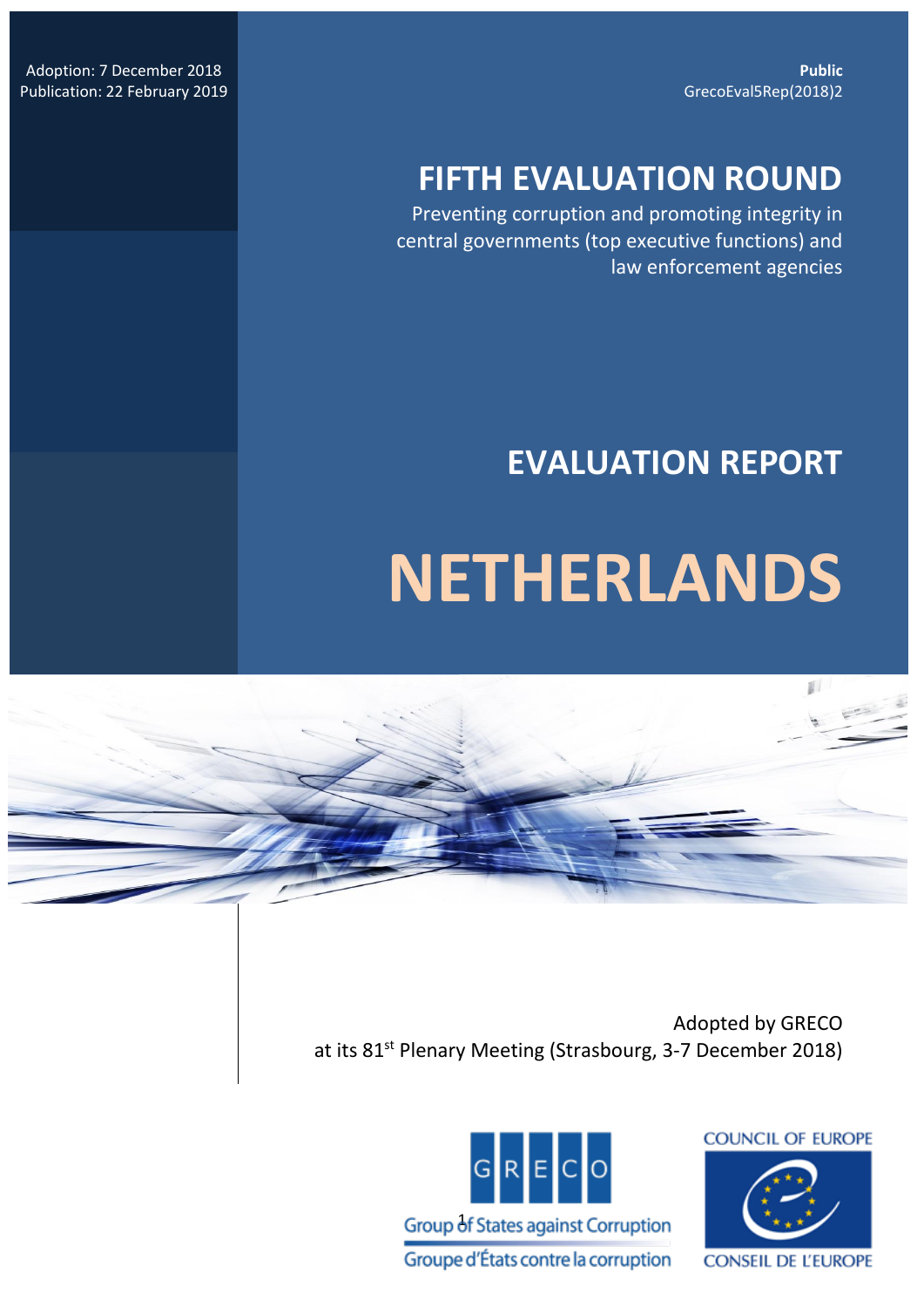### **TABLE OF CONTENTS**

| ı.  |                                                                          |  |
|-----|--------------------------------------------------------------------------|--|
| Н.  |                                                                          |  |
| Ш.  |                                                                          |  |
| IV. | CORRUPTION PREVENTION IN CENTRAL GOVERNMENTS (TOP EXECUTIVE FUNCTIONS) 6 |  |
|     |                                                                          |  |
|     |                                                                          |  |
|     |                                                                          |  |
|     |                                                                          |  |
|     |                                                                          |  |
|     |                                                                          |  |
|     |                                                                          |  |
|     |                                                                          |  |
|     |                                                                          |  |
|     |                                                                          |  |
|     |                                                                          |  |
|     |                                                                          |  |
|     |                                                                          |  |
|     |                                                                          |  |
|     |                                                                          |  |
|     |                                                                          |  |
|     |                                                                          |  |
|     |                                                                          |  |
|     |                                                                          |  |
|     |                                                                          |  |
|     |                                                                          |  |
|     |                                                                          |  |
|     |                                                                          |  |
|     |                                                                          |  |
| v.  |                                                                          |  |
|     |                                                                          |  |
|     |                                                                          |  |
|     |                                                                          |  |
|     |                                                                          |  |
|     |                                                                          |  |
|     |                                                                          |  |
|     |                                                                          |  |
|     |                                                                          |  |
|     |                                                                          |  |
|     |                                                                          |  |
|     |                                                                          |  |
|     |                                                                          |  |
|     |                                                                          |  |
|     |                                                                          |  |
|     |                                                                          |  |
|     |                                                                          |  |
|     |                                                                          |  |
|     |                                                                          |  |
|     |                                                                          |  |
|     |                                                                          |  |
|     |                                                                          |  |
|     |                                                                          |  |
|     |                                                                          |  |
| VI. |                                                                          |  |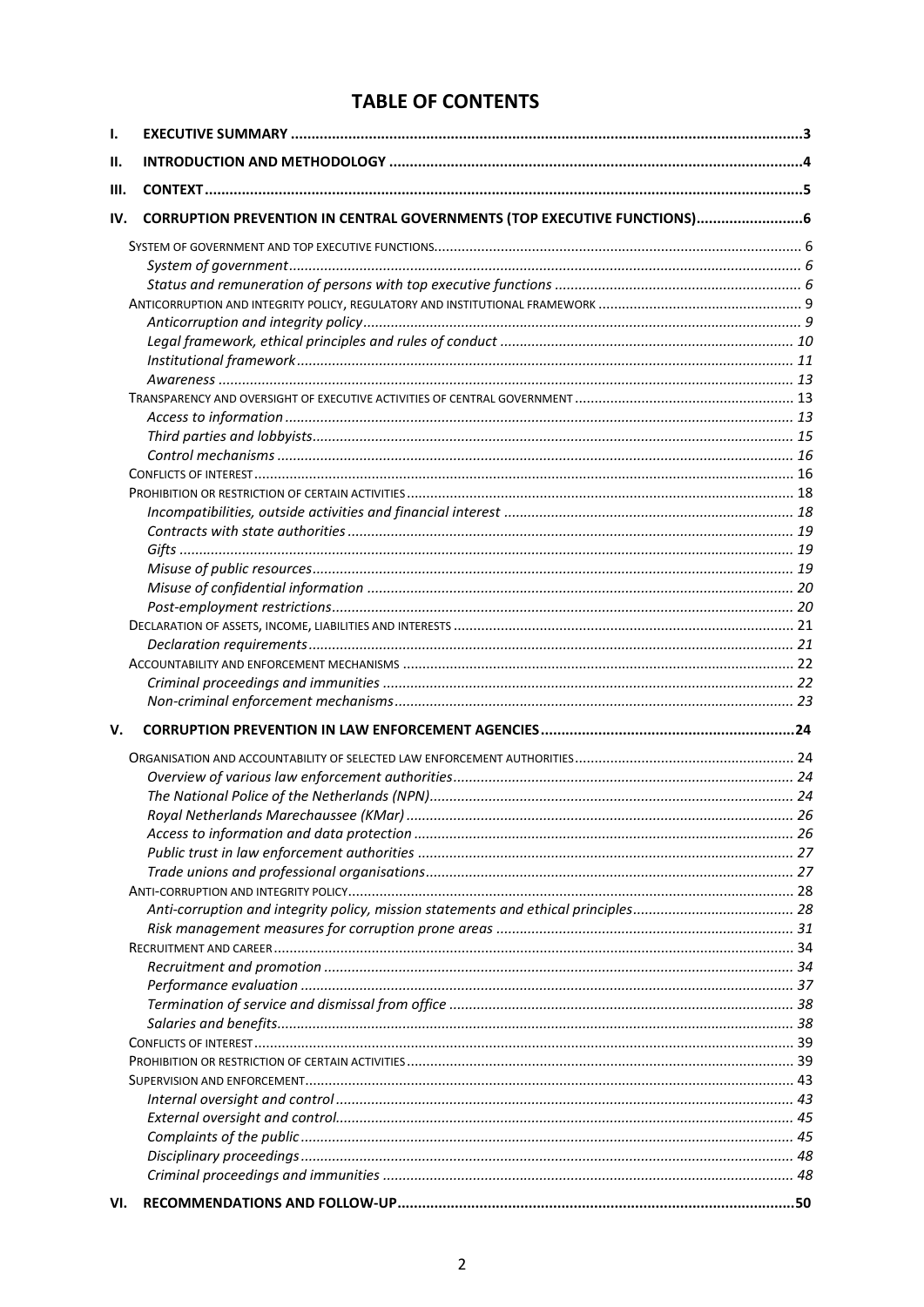#### <span id="page-2-0"></span>**I. EXECUTIVE SUMMARY**

1. This report evaluates the effectiveness of the framework in place in the Netherlands to prevent corruption in respect of persons entrusted with top executive functions (PETFs), including ministers, state secretaries, political advisors, and members of law enforcement agencies (LEAs), i.e. the National Police of the Netherlands (NPN) and the Royal Netherlands Marechaussee (KMar).

2. The system of government in the Netherlands is based on solid constitutional principles providing a framework where the government and its members are subject to a high degree of political accountability to Parliament and to the democratic process. The government (Council of Ministers), selected and led by the Prime Minister, must always enjoy confidence by Parliament. Being a collective body, considerable importance is attached to trust, collegiality, consensus and unity within the government. At the same time, ministers are vested with discretionary powers in respect of their particular ministries and fields of competence, while also being personally accountable for their acts before Parliament. This system places a large degree of responsibility on the members of the government and other PTEFs. The development of policies, strategies and guidelines are particularly important in such a system.

3. The current report recommends the development of an overall government strategy for the integrity of PTEFs, based on a risk analysis aiming at preventing various forms of conflicts of interest which may arise. In this spirit, the establishment of a code of conduct for PTEFs which focuses specifically on ethical and integrity matters - along with measures for their implementation - would be an appropriate complement to the existing Handbook for Ministers and State Secretaries. In this context, it is particularly important to address areas such as lobbying and post-employment situations. Moreover, the current system needs to be complemented with a requirement upon PTEFs to report situations of conflicting interests as they occur (ad hoc) and for them to declare personal interests (including of a financial character) not only before a new government is formed, but also at regular intervals, while in office. Such a requirement needs to be coupled with transparency and appropriate scrutiny.

4. The report acknowledges that there is a strong commitment to integrity matters in the police services in the Netherlands and policies in this respect have long been a priority. It is also noted that the police services enjoy a high degree of public trust by the population. Although integrity policies are nothing new in the Netherlands, it is worth mentioning that the police have not been spared of integrity violations, for example, in respect of leaking information and connections with organised crime groups; this is a worrying trend that is currently being dealt with by the authorities.

5. Codes of conduct exist in both NPN and KMar. The NPN deals with its ethical guidelines as "living instruments" that evolve over time in the form of "Theme pages", attached to a general professional code. This is a commendable approach, which is very useful for general awareness and training of police officers. However, the current guidelines would benefit from being further complemented with practical guidance etc. to provide an even more consolidated framework. A similar approach would be preferable also for the KMar. Considering that these agencies both carry out law enforcement functions, joint efforts would be preferable. Training materials are also well developed in the NPN and the coordinating role in this respect at central level could be further strengthened for synergy reasons, considering that the practical training is largely decentralised to the regional units. Particular areas that require further efforts - as highlighted in the report - relate to management of situations of gifts/advantages, the use of confidential information and situations of post-employment. Enforced vetting procedures of staff while in service are required and a system of declaration of financial interests among officials holding sensitive posts is foreseen but has not yet gone into practice, which is regretful. The report also highlights a need to introduce a requirement upon police officers to report corruption related misconduct within the service; this goes beyond the current obligation to report criminal offences.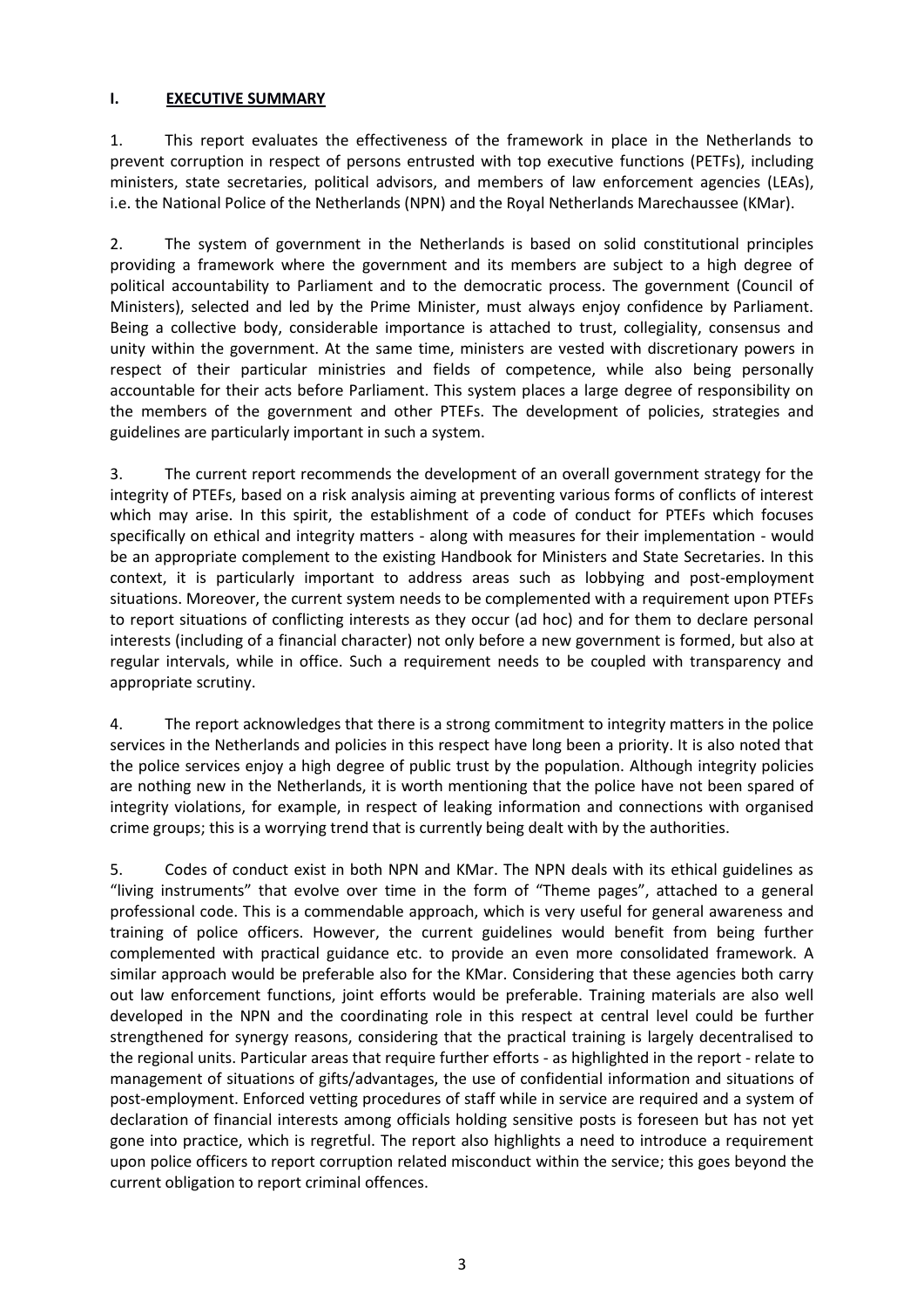6. Criticism in the Netherlands in respect of the effectiveness in practice of the legal framework for providing public access to documents and information held by public authorities is worrying and the authorities are urged to pursue on-going reforms in this respect.

#### <span id="page-3-0"></span>**II. INTRODUCTION AND METHODOLOGY**

7. The Netherlands joined GRECO in 2001. Since its accession, the country has been subject to evaluation in the framework of GRECO's First (in March 2003), Second (in October 2005), Third (in June 2008) and Fourth (in June 2013) Evaluation Rounds. The relevant Evaluation Reports, as well as the subsequent Compliance Reports, are available on GRECO's homepage [\(http://www.coe.int/greco\)](http://www.coe.int/greco). This Fifth Evaluation Round was launched on 1 January 2017.<sup>1</sup>

8. The objective of this report is to evaluate the effectiveness of the measures adopted by the authorities of the Netherlands to prevent corruption and promote integrity in central governments (top executive functions) and law enforcement agencies. The report contains a critical analysis of the situation, reflecting on the efforts made by the actors concerned and the results achieved. It identifies possible shortcomings and makes recommendations for improvement. In keeping with the practice of GRECO, the recommendations are addressed, via the Head of delegation in GRECO, to the authorities of the Netherlands, which determine the national institutions/bodies that are to be responsible for taking the requisite action. Within 18 months following the adoption of this report, the Netherlands shall report back on the action taken in response to GRECO's recommendations.

9. To prepare this report, a GRECO evaluation team (hereafter referred to as the "GET"), carried out an on-site visit to the Netherlands from 14 to 18 May 2018, and reference was made to the responses by the Netherlands to the Evaluation Questionnaire, as well as other information received from public institutions and civil society. The GET was composed of Mr Jean-Christophe GEISER, Senior Legal Adviser, Swiss Federal Office of Justice (Switzerland), Ms Vita HABJAN BARBORIČ, Head of the Centre for Prevention and Integrity of Public Service, Commission for the Prevention of Corruption (Slovenia), Mr Thomas FERNANDEZ, Head of Division, Internal auditing and corruption prevention Unit, Federal Police Headquarters (Germany), and Ms Marijana OBRADOVIC, Assistant Director for Prevention, Anti-Corruption Agency (Serbia). The GET was supported by Mr Roman CHLAPAK of the GRECO Secretariat.

10. The GET interviewed the Chief Police Commissioner, the Ombudsman and the Acting Secretary General of the House of the Representatives, as well as representatives of the Ministry of Justice and Security, the Ministry of the Interior and Kingdom Relations, the Central Government Audit Service (Ministry of Finance), the Court of Audit, the Whistleblowers Authority, the Ministry of General Affairs, the House of Representatives, the National Police of the Netherlands (NPN), the Ministry of Defence, and the Royal Netherlands Marechaussee (KMar), law enforcement unions, NGOs and academia. In addition, the GET also had a meeting with one professor researching on media and former journalist.

 $\overline{\phantom{a}}$ 

<sup>1</sup> More information on the methodology is contained in the Evaluation Questionnaire which is available on GRECO's website.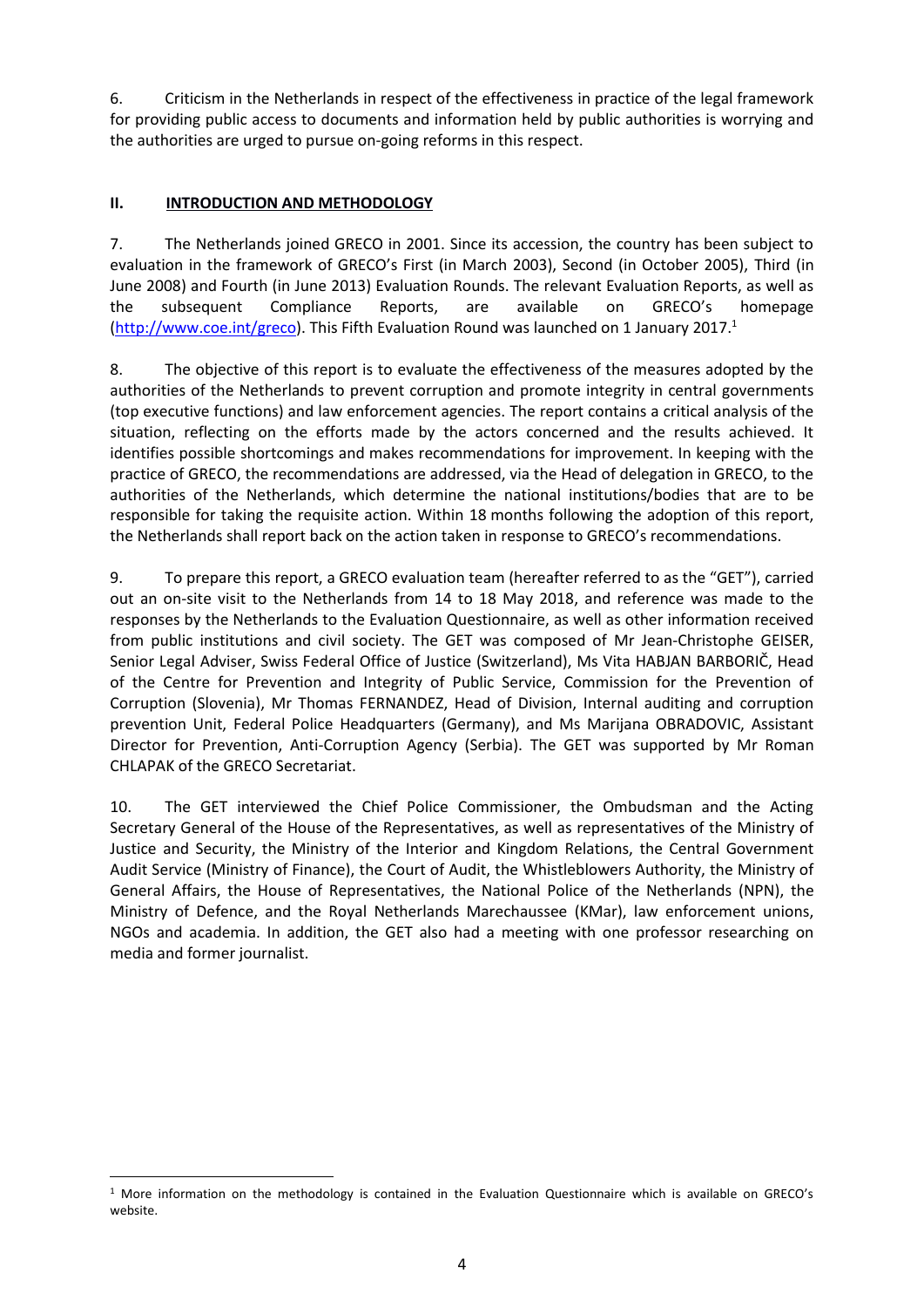#### <span id="page-4-0"></span>**III. CONTEXT**

11. The Netherlands has been a member of GRECO since 2001 and has undergone four evaluation rounds focusing on different topics related to the prevention and fight against corruption. Overall the Netherlands has a good record in implementing GRECO's recommendations under each evaluation round. At the closures of procedures on compliance with recommendations, 100% of recommendations of the first evaluation round had been fully implemented, 50% of the recommendations of the second evaluation round (with three out of six partly implemented), 74% of the recommendations of the third evaluation round (with two partly implemented and three not implemented out of nineteen) and 42% of the recommendations of the fourth round (with two partly implemented and two not implemented out of seven). The compliance procedure under the fourth evaluation round is currently on-going.

12. Public perception of corruption in the country has been consistently low over the years. In 2017 the Netherlands was ranked tenth best country in the world at fighting corruption by the Inclusive Growth and Development Report of the World Economic Forum<sup>2</sup> and it resulted eighth among the least corrupt countries in the world according to the 2017 corruption perception index published by Transparency International (TI).<sup>3</sup> Similarly, the 2017 Special Eurobarometer on Corruption<sup>4</sup> ranked the Netherlands among the countries with the lowest level of corruption in the EU. According to the survey, 44% of Dutch respondents believe that corruption is widespread in their country (EU average: 68%), however, the actual number of people having experienced or witnessed cases of corruption in the last 12 months is low (5%, in line with the EU average), and only 4% of respondents felt personally affected by corruption in their daily lives (EU average: 25%). Half of those polled believe that the giving and taking of bribes and abuse of power for personal gain are widespread among politicians at national, regional or local level and 43% of respondents believe it is common among police and custom officers (above the EU average of 31%).

13. With regard to top executive functions, the 2014 EU Anticorruption Report on the Netherlands<sup>5</sup> highlighted some weaknesses in the integrity framework applicable to politicians, particularly with regard to transparency and oversight of financial and business interests of ministers and state secretaries. Moreover, in practice, alleged conflicts of interest involving former ministers and state secretaries have been increasingly discussed in Parliament and society together with the possibility to develop stricter and clearer rules on post-employment restrictions. The same problems were also reported by the 2012 National Integrity System Assessment published by Transparency International.<sup>6</sup>

14. The public perception on corruption among police and custom officers is dealt with in a study on integrity violations within law enforcement agencies published in 2017<sup>7</sup> which shows that although there is no indication that corruption within such agencies is increasing, more needs to be done to fight corruption and other integrity violations (e.g., leaking of information and private contacts with criminals) within their own ranks. The Police came out as being especially vulnerable on this front, as officers, in their daily work, regularly come into contact with crime and offenders. There have been a number of integrity related incidents and crime committed by the police in recent years, concerning leaking/selling of confidential information<sup>8</sup>.

<span id="page-4-1"></span> $\overline{\phantom{a}}$ 

<sup>2</sup> [http://www3.weforum.org/docs/WEF\\_Forum\\_IncGrwth\\_2017.pdf](http://www3.weforum.org/docs/WEF_Forum_IncGrwth_2017.pdf)

<sup>&</sup>lt;sup>3</sup> [https://www.transparency.org/news/feature/corruption\\_perceptions\\_index\\_2017](https://www.transparency.org/news/feature/corruption_perceptions_index_2017)

<sup>4</sup> [https://data.europa.eu/euodp/data/dataset/S2176\\_88\\_2\\_470\\_ENG](https://data.europa.eu/euodp/data/dataset/S2176_88_2_470_ENG)

<sup>5</sup> [https://ec.europa.eu/home-affairs/sites/homeaffairs/files/what-we-do/policies/organized-crime-and-human](https://ec.europa.eu/home-affairs/sites/homeaffairs/files/what-we-do/policies/organized-crime-and-human-trafficking/corruption/anti-corruption-report/docs/2014_acr_netherlands_chapter_en.pdf)[trafficking/corruption/anti-corruption-report/docs/2014\\_acr\\_netherlands\\_chapter\\_en.pdf](https://ec.europa.eu/home-affairs/sites/homeaffairs/files/what-we-do/policies/organized-crime-and-human-trafficking/corruption/anti-corruption-report/docs/2014_acr_netherlands_chapter_en.pdf)

<sup>6</sup> [https://www.transparency.org/whatwedo/nisarticle/netherlands\\_2012](https://www.transparency.org/whatwedo/nisarticle/netherlands_2012)

<sup>7</sup> <https://www.maastrichtuniversity.nl/blog/2017/10/increased-pressure-law-enforcement-organised-crime>

<sup>8</sup> <https://nltimes.nl/2018/02/19/cop-gets-5-years-selling-police-info-criminals>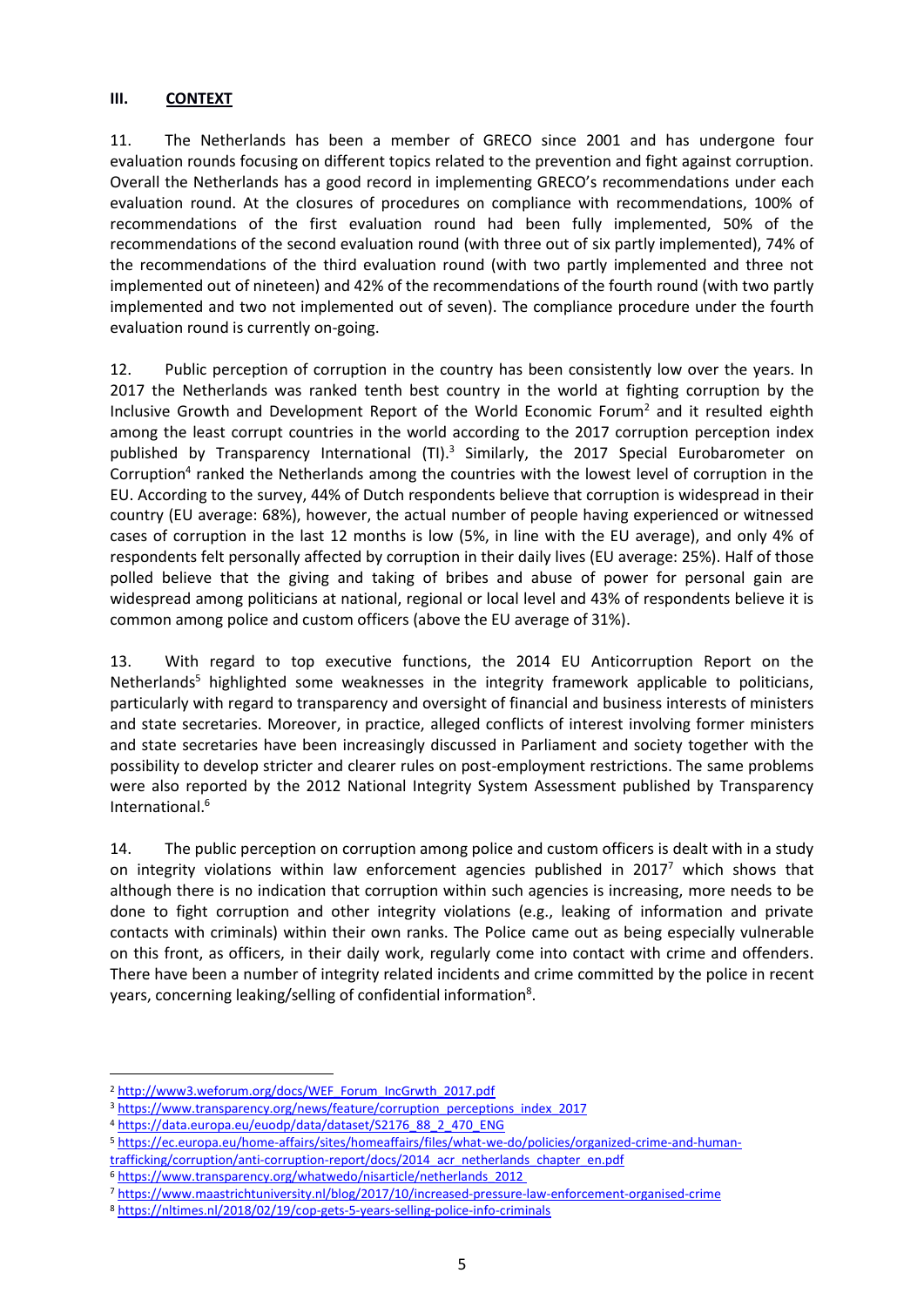#### **IV. CORRUPTION PREVENTION IN CENTRAL GOVERNMENTS (TOP EXECUTIVE FUNCTIONS)**

#### <span id="page-5-0"></span>**System of government and top executive functions**

#### <span id="page-5-1"></span>*System of government*

15. The Netherlands is a constitutional monarchy and a parliamentary democracy. The King is the Head of State and the Prime Minister (PM) is the Head of the Government (Council of Ministers, Cabinet). Formally the government consists of the King and the ministers and state secretaries, but in reality it is the PM/ministers/state secretaries, and not the King, who are responsible for the acts of the government<sup>9</sup>, including the running of the day-to-day governmental affairs and the decisionmaking.

16. The Cabinet is accountable to Parliament, which is elected every four years. The Cabinet as well as the individual ministers/state secretaries stay in power as long as they enjoy the confidence of Parliament. The "rule of confidence" is one of the most important and crucial government principles in the Netherlands, although it is not laid down in the Constitution or law. By expressing lack of confidence, Parliament can force a cabinet (or an individual minister or secretary of state) to resign.

17. The King does not attend the Council of Ministers' meetings but he delivers the annual "speech from the throne" in which the government, through the King, outlines government policy for the next budgetary year to Parliament. The King signs all Acts of Parliament and Royal Decrees, including the ones on appointment and dismissal of high ranking officials, but the Prime Minister, relevant ministers or state secretaries initiate and take responsibility for them. The King represents the Kingdom of the Netherlands at home and especially abroad, which is a ceremonial function. At no point does the King exercise discretionary powers in an executive capacity.

18. As agreed by GRECO, a head of State would be covered by the 5th evaluation round under "central governments (top executive functions)" when s/he actively participates on a regular basis in the development and/or the execution of governmental functions, or advises the government on such functions. These may include determining and implementing policies, enforcing laws, proposing and/or implementing legislation, adopting and implementing by-laws/normative decrees, taking decisions on government expenditure, taking decisions on the appointment of individuals to top executive functions.

19. The GET notes that the Head of State in the Netherlands does not actively participate on a regular basis in the development and/or execution of governmental functions. The role of the King is clearly of a representative and ceremonial nature and the few links to the executive branch that exist are limited to ceremonial/formal decisions and in these situations the King is clearly to be guided by the government, within the constraints set by the Constitution, laws and precedents. This prevents the King from exercising discretionary powers in an executive capacity. It follows that the Head of State in the Netherlands does not fall within the category of "*persons who are entrusted with top executive functions*" (PTEFs) which is covered by the current Evaluation Round.

#### <span id="page-5-2"></span>*Status and remuneration of persons with top executive functions*

 $\overline{\phantom{a}}$ 

20. A new government (Cabinet or Council of Ministers) is formed after parliamentary elections following a coalition negotiation process<sup>10</sup> through which an agreement is to be reached between the

<sup>9</sup> Article 42 of the Constitution. Ministerial responsibility, linked to royal inviolability, was introduced in 1848.

<sup>&</sup>lt;sup>10</sup> Because of the strict proportional voting system of the Netherlands, no single party has ever won an absolute majority in the House of Representatives. At least two parties have always been needed in order to form a majority coalition. This usually leads to complicated and lengthy negotiations. At the end of the formation, the new Prime Minister reports to the House of Representatives on the formation process.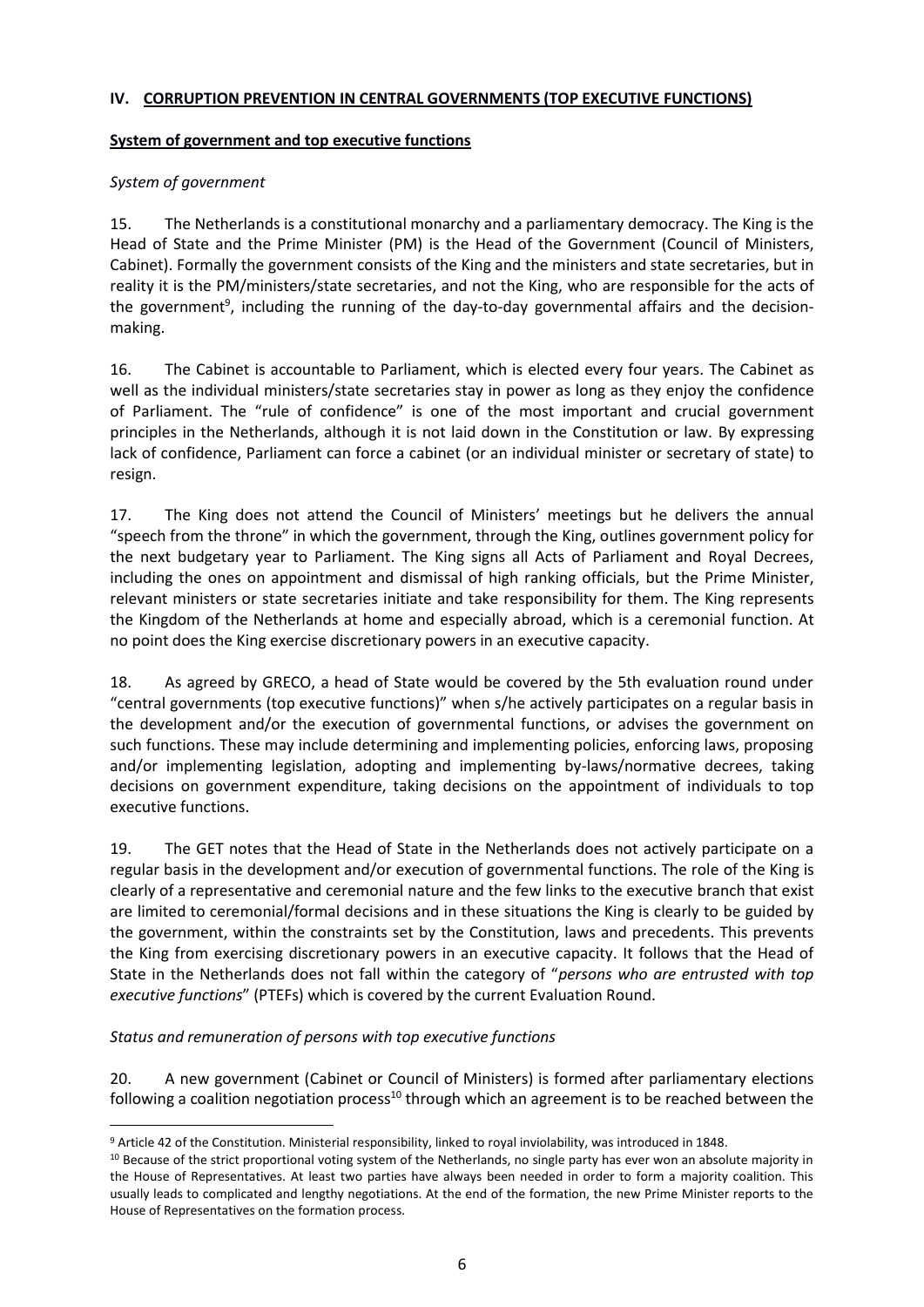parties to join a government coalition. This process is led by a *formateur* (normally the leader of the largest party). The formation process comprises the government programme/policies, the composition of the cabinet and the division of ministerial portfolios.

21. The GET was informed that prior to the appointment of ministers and state secretaries, the *formateur* interviews the cabinet candidates who, by putting themselves forward as candidates, agree to a procedure during which checks concerning criminal records (convictions), tax and customs records and intelligence and security records are checked. The results of the vetting exercises are shared and discussed with the candidates who, in addition, are responsible for raising all relevant facts and circumstances, including relevant private interests at their own initiative. The minutes of these meetings and the private interest declarations remain confidential.

22. If successful, the *formateur* will present a list of ministers and state secretaries to form the cabinet, who are then to be formally appointed. They are obliged to swear an oath of loyalty to the King, the Charter and the Constitution. However, this process cannot take place without parliamentary support and the cabinet and its members can only remain in power as long as they enjoy confidence by Parliament and the PM. The current government includes 24 ministers and state secretaries (14 male and 10 female), which provides a balanced participation of men and women in line with the Committee of Ministers' Recommendation Rec (2003)3 on balanced participation of women and men in political and public decision making.

23. According to the Constitution (Article 45), the Council of Ministers considers and decides the general government policy and ensures its coherence. The Prime Minister chairs the Council of Ministers and has the final responsibility for the general government policy. However, the government is a collective body and considerable importance is attached to good coordination and collegiality, in order to reach consensus and to ensure the unity of government policy (one voice position)<sup>11</sup>. While ministers remain largely responsible for their own policy fields, they are involved in the decisions made on all issues raised.

24. Each ministry is headed by a minister who has political responsibility over public bodies and persons under their competencies. Overall, they enjoy discretionary powers and authority over such bodies or persons, except for certain independent institutions, such as the National Electoral Council and the Whistleblowers Authority.<sup>12</sup> Moreover there are officers who possess independent powers pursuant to an Act of Parliament, like tax inspectors and members of the Prosecution Service. They have powers to impose taxes and are empowered to prosecute without interference of the Minister. However, these civil servants are still under the authority and responsibility of the Minister. Ministers without portfolio are also members of the government; however, they do not direct a particular ministry. Both types of ministers can have their own budget chapters. Ministers are independently accountable to Parliament and may be dismissed by Parliament.

25. State secretaries are also cabinet members and bear political responsibility for the policy field entrusted to them by the pertinent minister. The division of responsibilities between ministers and state secretaries is usually determined during the formation of a cabinet and is then recorded in a description of tasks. A state secretary can replace his/her minister in the cabinet, without the right to vote. A state secretary also attends cabinet meetings if the agenda includes a topic for which s/he is responsible. State secretaries are accountable to Parliament independently. Parliament may dismiss a state secretary, while the Minister can remain in office. Contrary to that, if Parliament loses confidence in a minister, the state secretary makes his/her portfolio available. However, the replacing minister may then ask him/her to accept the same portfolio again.

 $\overline{a}$ 

<sup>&</sup>lt;sup>11</sup> This unity of government policy is an important principle of the Dutch system of government. Ministers and State Secretaries must speak with one voice. If a Minister or State Secretary has serious objections to one or more elements of government policy and is not willing to conform to it only the option of voluntary resignation remains.

<sup>&</sup>lt;sup>12</sup> In recent years the Framework Act on Independent Administrative Bodies laid down general rules for these institutions.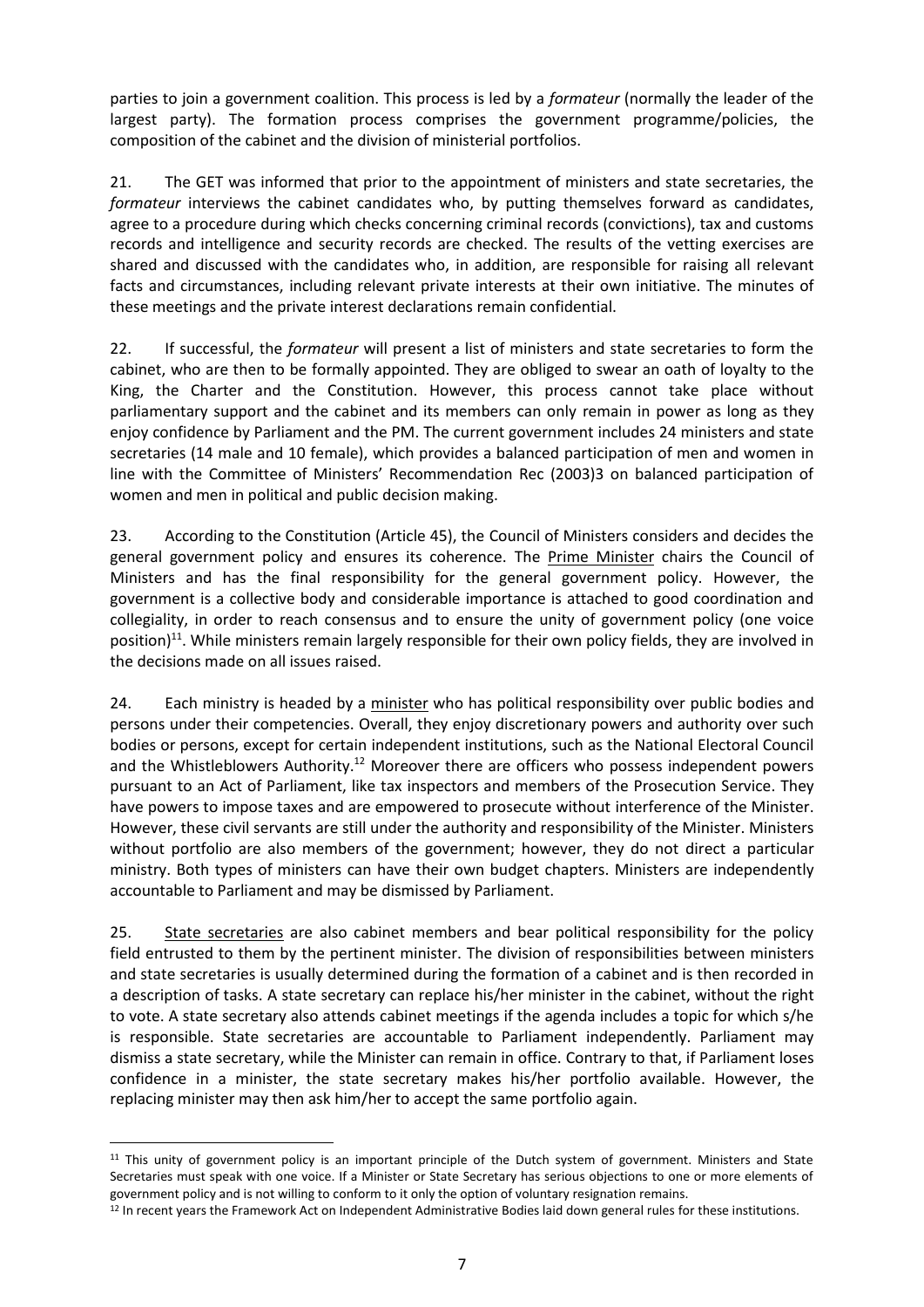26. Ministers and state secretaries may delegate the decision making power to top level civil servants for routine matters (for instance with regard to the granting of various forms of permission or in respect of selecting and appointing civil servants of ranks below the top management etc.). The top level managers in the civil service include secretaries-general (most senior civil servants), directors-general (on average four to five in each ministry, responsible for a defined area of policy/execution/supervision/operation), inspectors-general and other equivalent positions. Top managers are to offer their ministers unbiased advice. Once political decisions have been taken, top managers are to execute the decisions loyally. That said, it is the ministers or state secretaries, not senior civil servants, who are ultimately accountable to Parliament. Top level civil servants are not political nominees and the ministers/state secretaries have limited influence on appointments to these positions. Their recruitment and selection are conducted according to open, transparent, merit-based standard procedures. The appointments are made for a maximum of seven years.

27. Ministers and State Secretaries may appoint one political assistant at the expense of the relevant ministry, duly informing the Prime Minister and the Council of Ministers**.** Political assistants are recruited without competition but enjoy the status of civil servants. Their appointment coincides with the term of office of the cabinet member. The political assistants may remain employed for a maximum of six months after the departure of the relevant cabinet member, to ensure the orderly completion of formal duties. They may, however, be reconfirmed by another (incoming) minister as his/her personal assistant or be employed within the ministry, if s/he passes a competition to the civil service (this has apparently happened on several occasions). The main role of political assistants is to liaise with Parliament and its committees as well as to ensure links with party-related events, as opposed to civil servants who are not allowed to maintain any political contacts (except following explicit instructions by a minister etc.). Exact duties of political assistants vary from one case to the other<sup>13</sup>. Political assistants are included in the official structure of a ministry, often the Office of the Secretary-General or a similar unit; however, they cannot be entrusted with public relations duties. The role of political assistants may vary, they do not play a decisive role as do top executive functions. They are not politically responsible for decision making, nor do they take part in the Council of Ministers, according to the authorities.

28. The GET notes that political assistants are employed on the basis of trust. There are practically no rules pertaining to their activities. Political assistants communicate personally with parliamentary committees and they have an advisory role. Even if they do not operate independently, they can for example assess how MPs weigh certain initiatives and convey ideas to the relevant minister or state secretary, thus influencing the functioning and the decision-making process of the executive. Their activities and tasks depend mainly on the employing minister/state secretary concerned. The GET notes that the status of political assistants is somehow contradictory. On the one hand, they are discretionary selected and employed by the top executive officials and they have functions closely relating to these officials' political functions. On the other hand, they enjoy status as civil servants, who are obliged to stay out of political considerations. Depending on their functions, mandates and seniority, GRECO takes the view that political assistants may have an influential role in respect of ministers' and state secretaries' decision-making and in such situations should be regarded as persons entrusted with top executive functions (PTEFs). Consequently, there are situations where their status as members of the civil service, including the regulatory framework (e.g. code of conduct) for the civil service does not appear appropriate for political assistants.

29. The gross annual salary of ministers is €159,488.89 (including year-end bonus and holiday allowance). The annual remuneration of a state secretary is  $\epsilon$ 148,879.40<sup>14</sup>. In addition, ministers are entitled to a monthly allowance of €349.79 (net). This allowance is doubled to €699.59 (net) for the Prime Minister and Minister of Foreign Affairs. State secretaries receive a monthly expense

 $\overline{a}$ 

<sup>&</sup>lt;sup>13</sup> Depending on the cabinet member, their position, the political attention on and the 'weight' of the Ministry, assistant's work experience etc. Letter from the Prime Minister to the House of Representatives dated 30-10-2003.

<sup>14</sup> Source: Ministers and State Secretaries (Legal Status) Act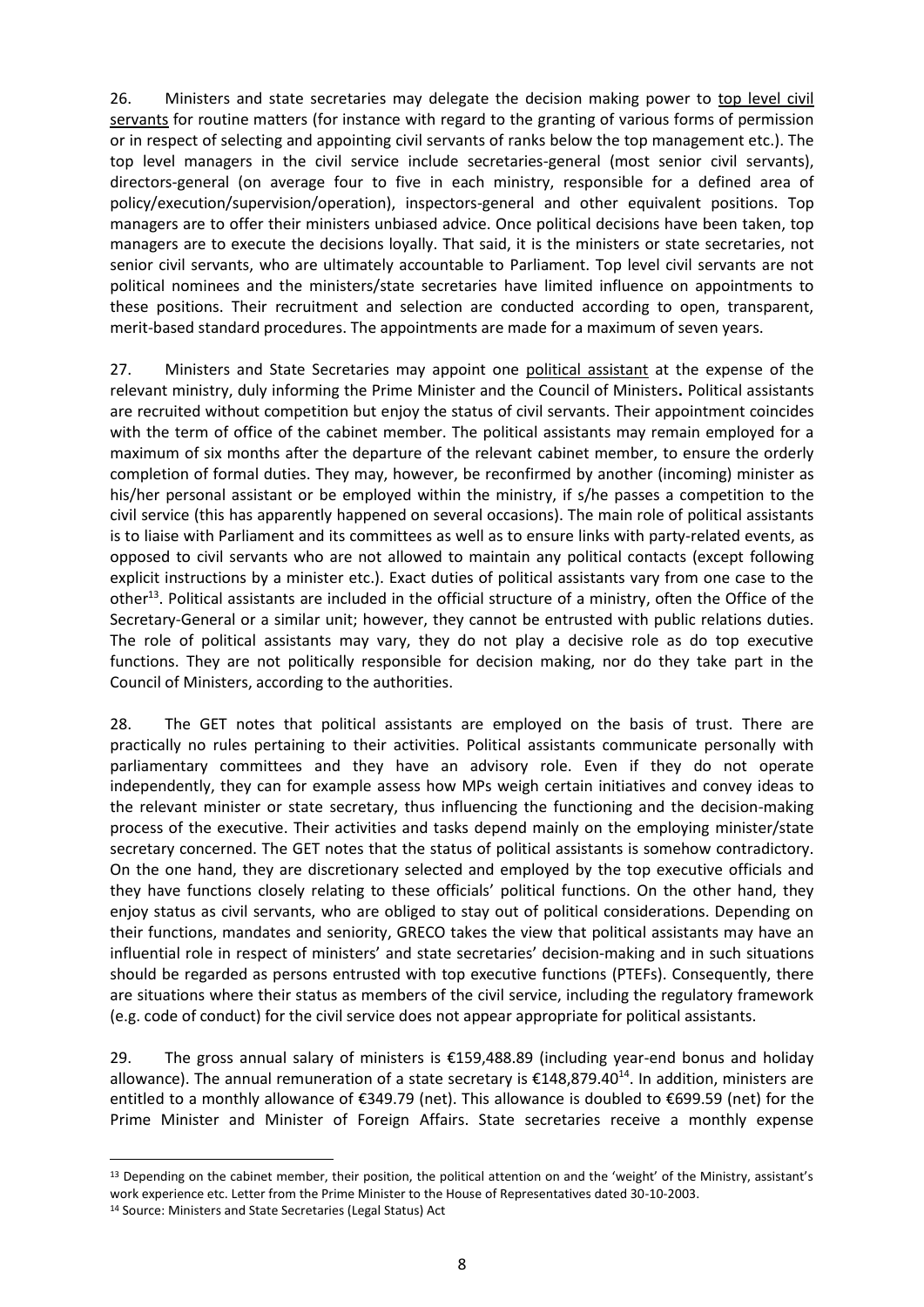allowance of €291.10. Ministers or state secretaries are also entitled to a relocation allowance when their home is located at least 50 kilometres from the ministry. Political assistants have a gross annual salary of between €37,000 and €80,000, depending on the pay scale they justify (as regulated in the Manual for Ministers etc.). The top civil servants (e.g, secretaries general) have a gross annual salary € 145.394,51.

30. According to the Netherlands Bureau for Economic Policy Analysis (CPB), the average gross annual salary in the Netherlands for 2017 is €37,000.00. There is no special tax regime for PTEFs or any other public officials. All benefits in kind that are given to cabinet members and their expense claims are published online. The four-eye principle applies to the expenses of ministers and state secretaries. The secretary-general signs for the expenses incurred by and for ministers and state secretaries.

31. The entitlements system is regulated by the Ministers and State Secretaries (Perquisites) Decree which provides that expenses of a ministry are recorded under administrative costs. Under certain circumstances, ministers or state secretaries may personally pay expenses for the purpose of their position, but these payments are to be justified and kept as limited as possible. The secretaries general have an advisory role also in this regard. All entitlements cease to apply immediately after ministers and state secretaries vacate office, except the entitlement to a benefit or pension. Secretarial support and transport can be claimed for a further one year only in relation to the activities relating to the former position.

32. Former Cabinet members (including those who had to resign are paid the so-called "waiting money" during a limited period until they have found a new occupation for a period of up to 3 years and 2 months. The person entitled receives 80% of the salary the first year and 70% the second year, but s/he is obliged to apply for new jobs during this period.

33. The Central Government Audit Service and the Court of Audit conduct accountability audits. This includes auditing the expenses incurred for the political top management, known as the administrative costs.

#### <span id="page-8-0"></span>**Anticorruption and integrity policy, regulatory and institutional framework**

#### <span id="page-8-1"></span>*Anticorruption and integrity policy*

 $\overline{\phantom{a}}$ 

34. There is no general strategy or legal framework specifically aimed at anti-corruption and integrity policy. That said, the current legislation and regulations taken together provide a legal framework that reflects such a policy. This framework has been developed on an *ad hoc* basis over the years, often as consequences of problems encountered. The GET understood that the issue of public integrity was high on the political agenda in the Netherlands in the 1990s and 2000s, and resulted in relevant amendments to the Civil Servants Act and the creation of the Dutch National Integrity Office (BIOS). In recent years, the public integrity issues seem to enjoy less attention. The BIOS has been dismantled and replaced with the Whistleblowers Authority (see below, paragraphs 51 and 230), however, with a narrower mandate. The current Government programme has few references to integrity and anti-corruption, none of them relating to PTEFs.

35. In contrast to the civil service or local government, the integrity and anti-corruption framework applicable to PTEFs is not regulated by laws or a dedicated code of conduct. However, there is in place a "Handbook for Ministers and State Secretaries" (*The Blue Book*) <sup>15</sup>, as well as circulars of ministers and letters of the Prime Minister or ministers to the House of Representatives which deal with additional guidelines on integrity issues. The Handbook is a comprehensive document dealing with a variety of issues relevant for forming and running a government, how to

<sup>15</sup> See<https://www.rijksoverheid.nl/documenten/richtlijnen/2017/10/03/handboek-voor-bewindspersonen>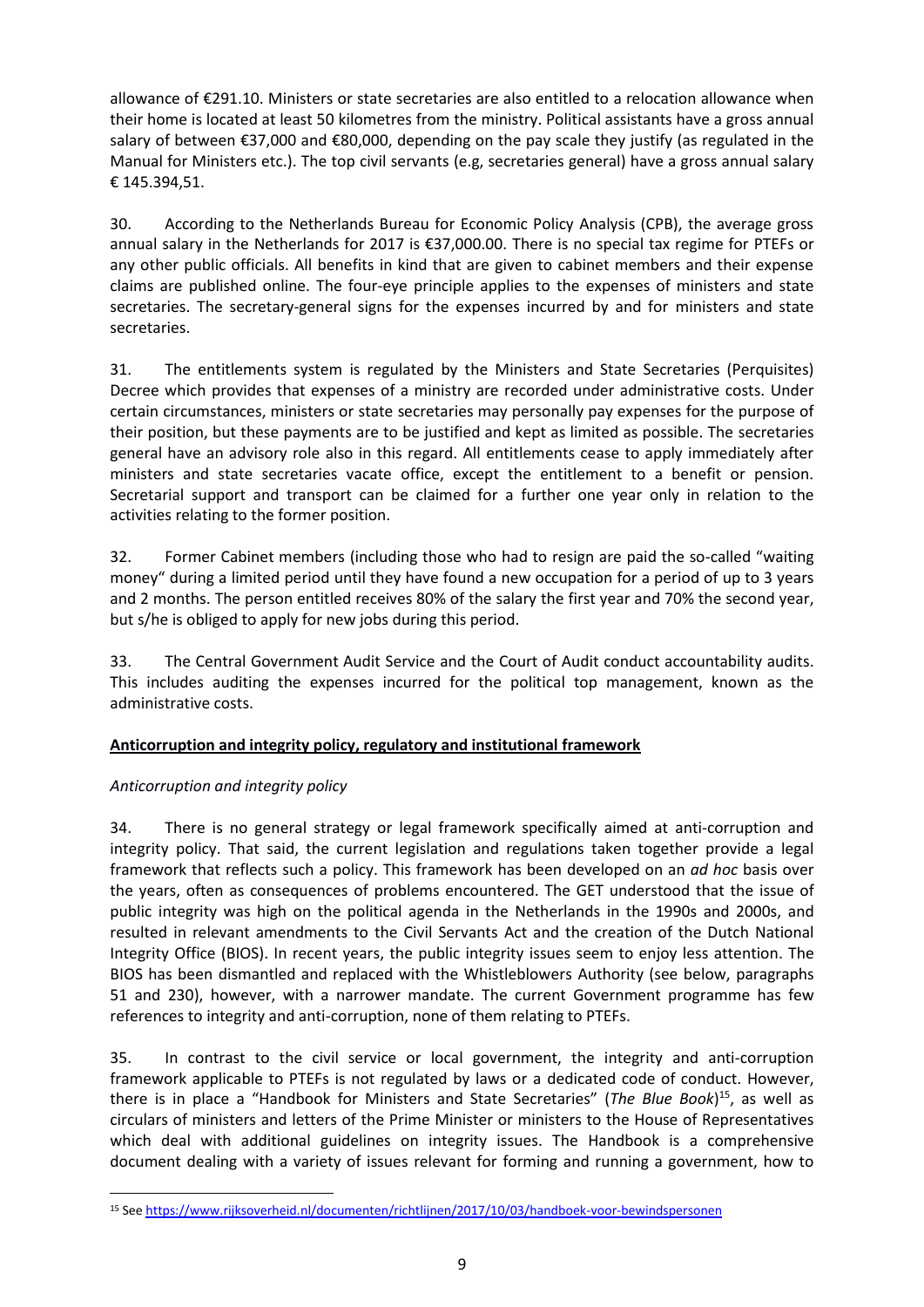organise meetings, budgetary regulations, principles for communication etc. and it is, indeed, a useful tool for government officials. However, it does not provide a strategy for integrity matters, even if it contains some guidance also in respect of the integrity of ministers/state secretaries. The GET noticed that, above, all, trust and political responsibility are at the core of the system, which explains the focus on self-regulation or no regulation to protect matters of integrity. In addition, the GET did not come across a coordinated system for analysing risks of corruption in respect of PTEFs.

36. In view of the above identified shortcomings, the GET considers it important to increase the attention to questions regarding the integrity of PTEFs and areas where risks of conflicts of interest and corruption appear particularly challenging. Such an approach should aim at analysing the current situation in order to allow for a dedicated anti-corruption and integrity policy covering PTEFs. As noted earlier in this report, there may be situations where political assistants, appointed by ministers/state secretaries in addition to their advisory role may be influential in respectof top executive functions where this category of officials needs to be covered by integrity policies. A policy for PTEFs, including ministers, state secretaries and, as appropriate, political assistants at different levels should also build on the findings and recommendations in the current report. In view of the above, **GRECO recommends developing a coordinated strategy for the integrity of persons entrusted with top executive functions, based on analysis of risks, aiming at preventing and managing various forms of conflicts of interest, including through responsive advisory, monitoring and compliance measures.**

#### <span id="page-9-0"></span>*Legal framework, ethical principles and rules of conduct*

37. The relevant legal framework on integrity includes the Constitution and legal acts such as the Criminal Code; the Government Information (Public Access) Act; the General Data Protection Regulation (GDPR) and the GDPR Implementation Act, the Civil Servants Act, the Central and Local Public Administration Personnel Act, the Government Accounts Act, and the Intelligence and Security Services Act 2017. Integrity matters are streamlined in the Oath for Ministers and State Secretaries.

38. In addition, in order to receive information on integrity/anti-corruption matters, PTEFs may consult different documents such as the Handbook for Ministers and State Secretaries, circulars of ministers and letters from the Prime Minister or ministers to the House of Representatives addressing specific integrity issues. These are not legal rules, but they reflect the content of constitutional and legal provisions, while presented in a self-regulatory guiding format.

39. Central to this is the Handbook for Ministers and State Secretaries, which provides some guidance on issues such as the acceptance of gifts, financial and business interests and other forms of situations where conflicts of interest are at stake (in)compatibilities, access to information, confidentiality, security, official trips, remuneration, benefits etc. The Ministry of General Affairs is responsible for the Handbook and it revises and updates it regularly.

40. The GET notes that rules on expected conduct of PTEFs are scattered through various instruments, including the Handbook, circulars and letters of the PM and ministers etc. While the GET welcomes the Handbook for Minsters and State Secretaries as a "living document", that is updated regularly, it also notes that it is a broad document, which most importantly deals with rules of procedure applicable to ministers and state secretaries, but its main focus is not on integrity issues. Furthermore, it does not cover sufficiently the aspects of conflicts of interest (as detailed below). Its general provisions may be subject to different interpretation and they lack elaborate explanations. Moreover, there is no particular enforcement mechanism connected to these rules/guidelines, apart from the political oversight exercised by Parliament. Furthermore, these guidelines, including the Handbook, do not appear to be particularly well known by the public, nor suitable for public awareness raising. The GET would therefore see much benefit in establishing a consolidated code of conduct in respect of PTEFs that contains principles and guidelines on the integrity of PETFs in a comprehensive and dedicated document to be complemented with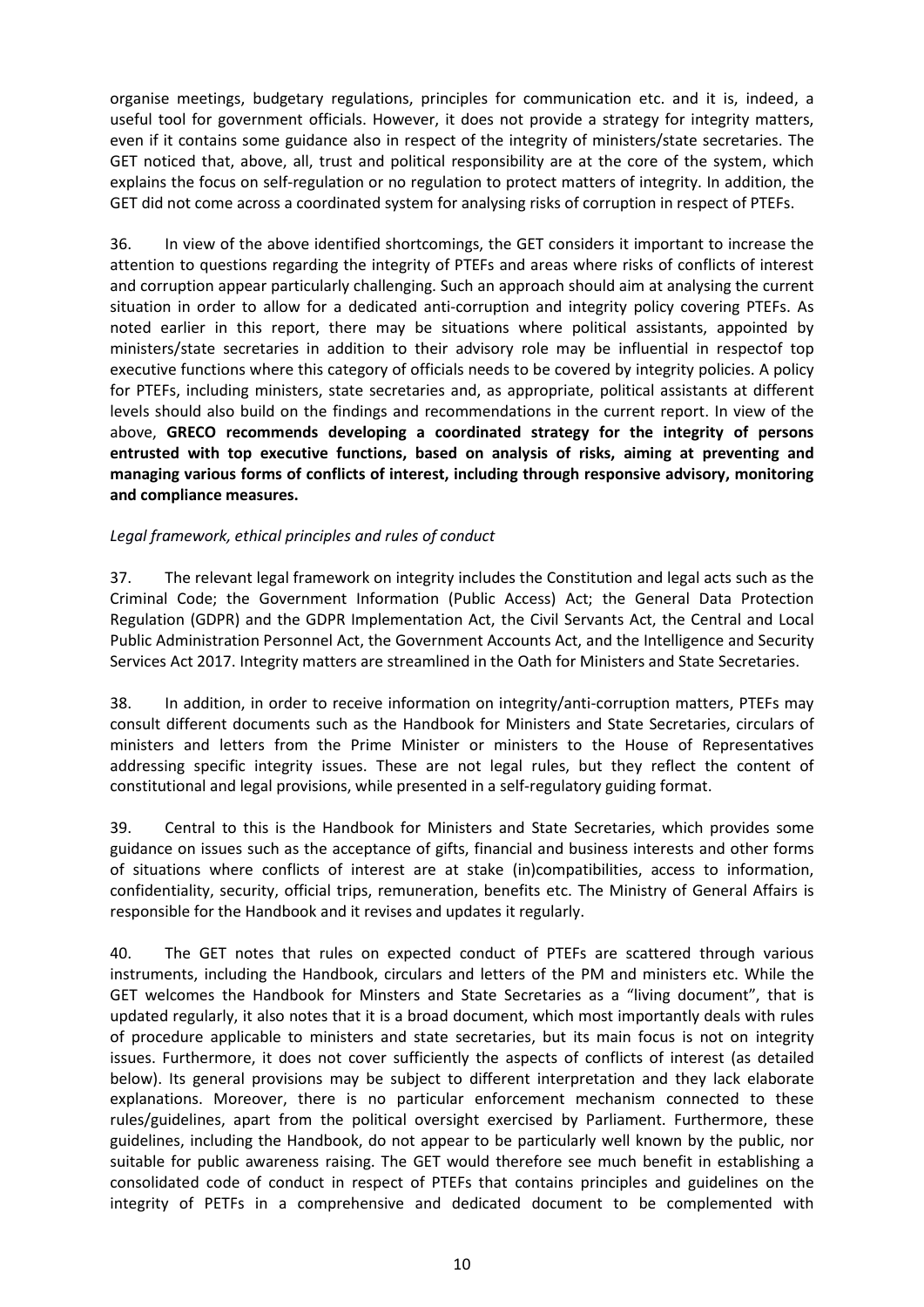explanations and examples. Moreover, such a document should be given broad publicity, in order to inform the public as to what it should expect from PETFs. It is noted that in this respect, such a code should also cover political assistants, as appropriate, when they carry out top political/executive functions.

41. According to GRECO's longstanding practice, a code of conduct needs to be coupled with some form of enforcement. The Dutch authorities have in this respect submitted that it is not compatible with the constitutional law to take measures against ministers and state secretaries with regard to supervision and sanctions other than those of Parliament, as ministers and state secretaries are responsible to Parliament. While acknowledging that ministers and state secretaries are accountable to Parliament, the GET cannot see why, for example, the Prime Minister could not have a role in supervising the implementation of such a code in respect of his/her government.

42. The GET is pleased that in respect of civil servants (including top civil service officials) there is a Code of Conduct in place. This Code also covers political assistants. The Code lists integrity values, including independence, impartiality and reliability. Moreover, it covers the issues of conflicts of interest, gifts, financial interests, secondary activities, incompatibilities, cooling-off periods, the reporting of violations and protection of whistleblowers. On the one hand, the GET notes that political assistants are covered by this Code in so far as they carry out non-political functions; on the other hand, political assistants or advisers are recruited differently, have different status as compared to the civil servants and carry out political functions, as reflected above. Therefore, it appears appropriate to cover political assistants by integrity rules for PTEFs in situations where they may be influential in respect of PTEFs' decision making.

43. In view of the foregoing, **GRECO recommends (i) that a consolidated code of conduct for persons entrusted with top executive functions be developed, complemented with appropriate guidance regarding conflicts of interest and integrity related matters (e.g. gifts, outside activities, third party contacts, lobbying, etc.) and made easily accessible to the public; and (ii) that such a code be coupled with a mechanism of supervision and sanctions.**

#### <span id="page-10-0"></span>*Institutional framework*

44. The GET notes that there are a number of institutions which under different mandates are somewhat linked to integrity and anti-corruption matters in public administration. The Ministry of the Interior and Kingdom Relations has a systemic policy responsibility for integrity matters in the public administration. It may therefore appear appropriate to place future work on risk analysis and integrity strategy matters under its responsibility.

45. A number of ministries have their own inspectorate that conducts inspections in respective policy areas. They report directly to the top management of a ministry, on both financial and policy related issues, for the purpose of policy adjustments. A well-organised budget process and a set of budget rules contribute towards a restrained policy process. Each ministry has its own integrity officer. These officers collectively form the Cross-ministerial Platform for Integrity Management (IPIM). The IPIM functions as an advisory body for the top management of the Central Public Administration in relation to the integrity policy for civil servants. However, the IPIM plays no role in the integrity policy for ministers and state secretaries.

46. The system of providing counselling, advice and training for PTEFs is very fragmented and roles are shared by several persons/institutions. It would appear that the PM is responsible for answering questions on dilemmas concerning cabinet members. However, it would also appear that the secretary of the Council of Ministers and colleague ministers as well as secretaries general of ministries, have this function.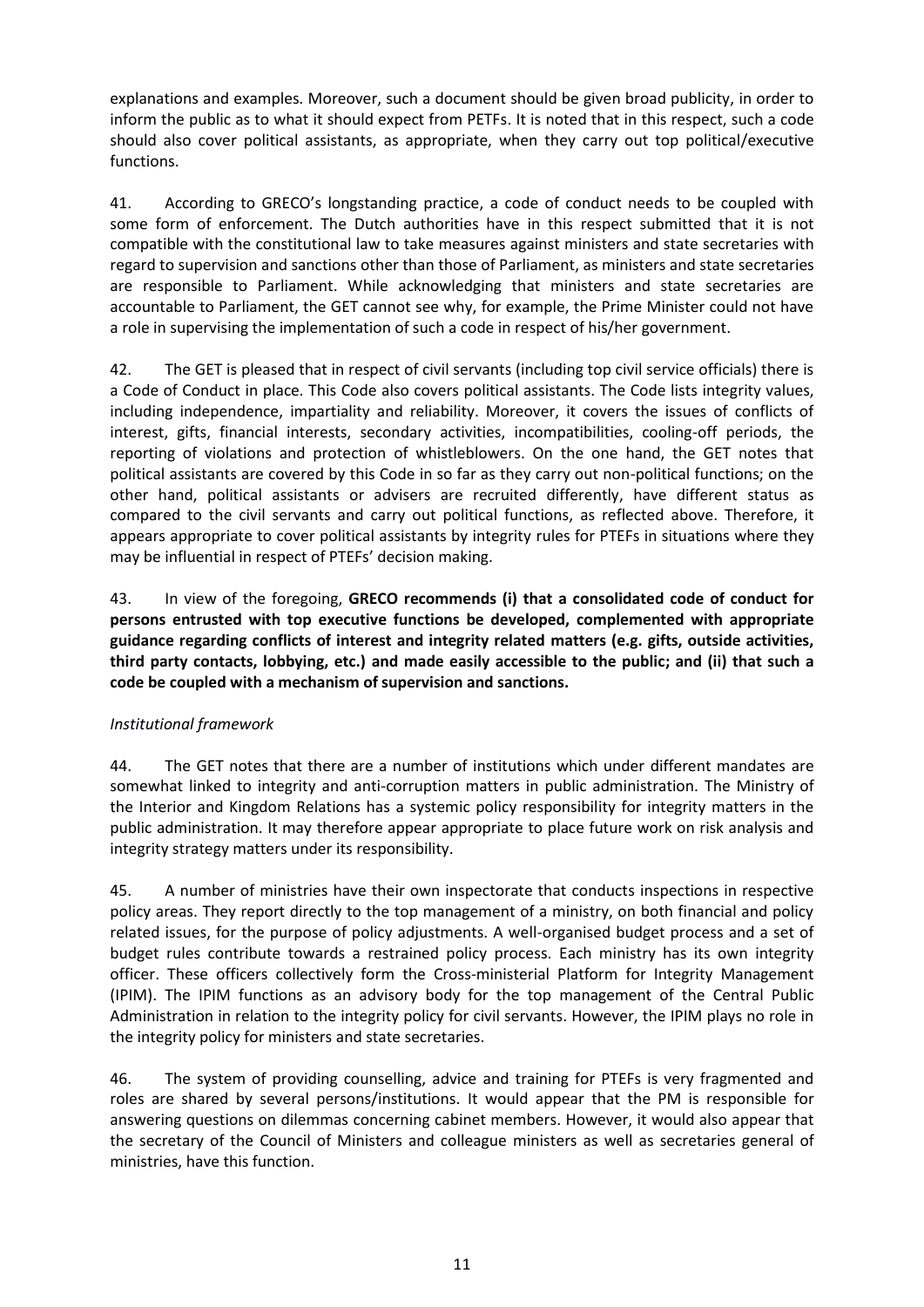47. Parliament consists of the House of the Representatives and the Senate. The main tasks of the former are to monitor the government's pursuit of its policy, to determine the budget (the budget right), draft legislation (together with the government) and to draw attention to social issues (the agenda function). The House of Representatives may put oral and written questions to ministers and state secretaries. Furthermore it has a right to conduct inquiries and lighter forms of investigations and a right of interpellation (putting oral questions to and debating with ministers and/or state secretaries), according to the Parliamentary Inquiries Act. These rights are exercised in the context of the confidence rule. This means that governments must provide Parliament with all the information that it needs in order to be able to perform its monitoring tasks (Article 68 of the Constitution).

48. If Parliament believes that a particular case must be fully investigated, it can initiate an independent parliamentary investigation, outside of the government. The most serious form of investigation is the parliamentary inquiry, which requires a majority vote in Parliament. However, such an inquiry is not always needed to establish the essential facts of a specific case. A normal investigation by members of parliament sometimes suffices. The difference between an 'ordinary' investigation and a parliamentary inquiry is that a parliamentary commission of inquiry may hear witnesses under oath. An investigative committee may not do that but it may conclude that a parliamentary inquiry is desirable. The commission of inquiry (investigative commission) issues a report to the House of Representatives. Based on such a report, the House of Representatives first holds a debate with the commission and then with the responsible people from the government. The ultimate aim is to learn from the past and adopt measures for the future. The following parliamentary inquiries have been held since 2000: Fyra Train (2013); Housing Corporations (2013- 2014); Financial System (2011-2012); Srebrenica (2002-2003); Construction Industry (2002-2003).

49. The General Intelligence and Security Service conducts background checks before candidate ministers or state secretaries take office. It checks in particular whether there is any relevant information in its files relating to the candidates that has been gathered in connection with its duties as specified in Article 6 of the Intelligence and Security Services Act 2002. This Act has been replaced by the Intelligence and Security Services Act 2017 which is expected to enter into force in the course of 2018.

50. The National Ombudsman, appointed by Parliament, is also an independent institution The Ombudsman deals with complaints from the general public concerning public administration and informs public-administration agencies how they can improve their services. The Ombudsman can start an investigation upon complaints or *ex officio*. Everyone involved must cooperate in such an investigation. The outcome of the investigations is a report stating whether there has been a wrongdoing and what the authority may do to correct its procedures. The decisions of the Ombudsman are not binding. In addition, the Ombudsman issues a report to the House of Representatives each year.

51. The Whistleblowers Authority is an independent administrative body providing advice and support to those who report work-related abuse,<sup>16</sup> and may conduct investigations, following complaints. The Whistleblowers Authority has the power to request information and may issue reports on the basis of the gathered information describing the situation of abuse. The report contains conclusions and, if necessary, recommendations to end the situation of abuse or to prevent repetition. The findings of the investigation and the opinion in the report are not binding. The Whistleblowers Authority does not deal with requests concerning ministers and state secretaries regarding integrity dilemmas as such. However, there have been some cases in the last years, involving ministers, but they resigned eventually. Most cases did not relate to integrity issues. In one

 $\overline{a}$ 

<sup>&</sup>lt;sup>16</sup> A report must relate to a situation of abuse of social relevance, such as a violation of a statutory rule; danger to public health; danger of harm to the environment; danger to the effective functioning of a public-administration agency or company because of improper acts or omissions.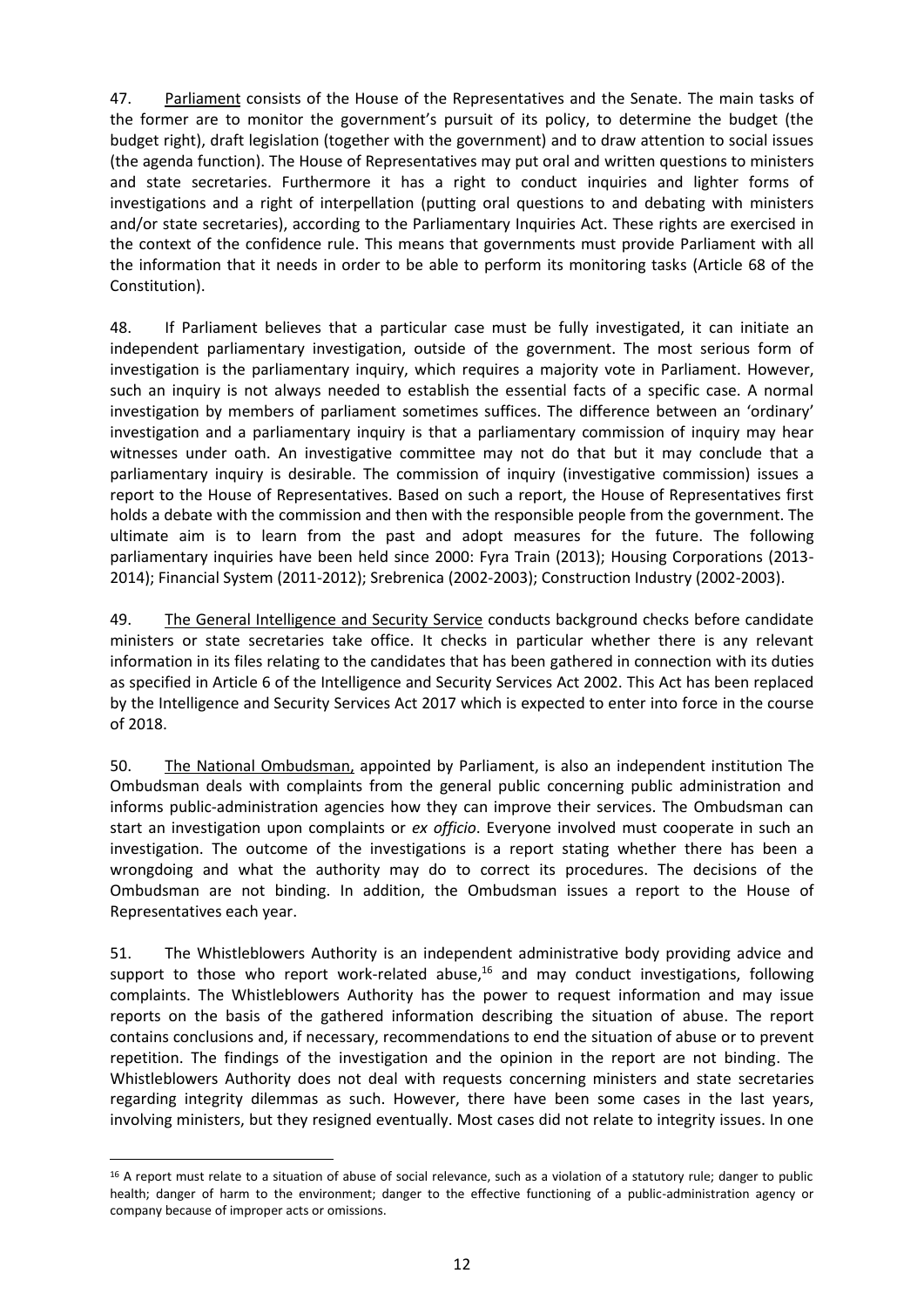of the cases a member of government resigned because of declarations based on incorrect data in a previous job.

#### <span id="page-12-0"></span>*Awareness*

52. The Handbook for Ministers and State Secretaries outlines the rights and obligations of ministers and state secretaries in some situations of conflicts of interests, e.g. dealing with gifts, secondary positions, secondary activities, official trips etc. It has been used for many years and PTEFs are supposed to be aware of its content. The "Manual, which is a public document, can be consulted on the website of the Central Public Administration<sup>17</sup>. This document is complemented by circulars and letters addressed by the PM and ministers. The 2002 letter to the House of Representatives on the handling of corruption risks and conflicts of interests, is also a public document. Furthermore, at the start of a government's term of office, the Prime Minister informs the House of Representatives stating the arrangements that have been made by ministers and state secretaries concerning situations of incompatible interests etc. that have been dealt with in the formation process (see above, paragraph 21).

53. The GET notes that the Handbook for Ministers and State Secretaries and circulars are not supported by a dedicated strategy, structure or mechanism to more actively providing advice, counselling and awareness to PTEFs. It was told that, when necessary, ministers and state secretaries can seek advice from the Prime Minister, from colleague ministers/state secretaries, the secretarygeneral or any other trusted person. The GET takes the view that more needs to be done to establish a pro-active and harmonised approach in respect of PTEFs' (including political assistants, as appropriate) awareness of situations of conflicting interests and corruption prevention. It is of the opinion that channels to communicate, if needed on a confidential basis, on dilemmas of PTEFs should be more clearly defined, consolidating the institutional memory and practices. It would therefore be useful to designate someone at government level, as appropriate, as a confidential counsellor for PTEFs. Furthermore, training is reportedly not provided to the PTEFs in this respect. Consequently, **GRECO recommends (i) establishing confidential counselling to persons entrusted with top executive functions on integrity related issues, conflicts of interest etc.; and (ii) raising the awareness of integrity matters among persons entrusted with top executive functions, including through training at regular intervals.**

#### <span id="page-12-1"></span>**Transparency and oversight of executive activities of central government**

#### <span id="page-12-2"></span>*Access to information*

 $\overline{\phantom{a}}$ 

54. Article 110 of the Constitution stipulates that the public administration must allow '*public access in accordance with rules to be prescribed by Act of Parliament* during the performance of its duties. These rules are set out in the Government Information (Public Access) Act (WOB). The underlying principle of this law is that information in the possession of public bodies regarding administrative matters is public as a main rule. Exceptions to the main rule can only be justified if provided for in law.

55. The GET notes that the letter which the *formateur* (future PM) sends to the House of Representatives following the formation interview, possibly containing arrangements to resolve (potential) conflicts of interests, is made public.

56. The Handbook for Ministers and State Secretaries details the procedure for access to information requests. In principle, each government body is responsible for handling such requests, sometimes in conjunction with the policy department. Requests that cover several or all ministries

<sup>17</sup> See<https://www.rijksoverheid.nl/documenten/richtlijnen/2017/10/03/handboek-voor-bewindspersonen>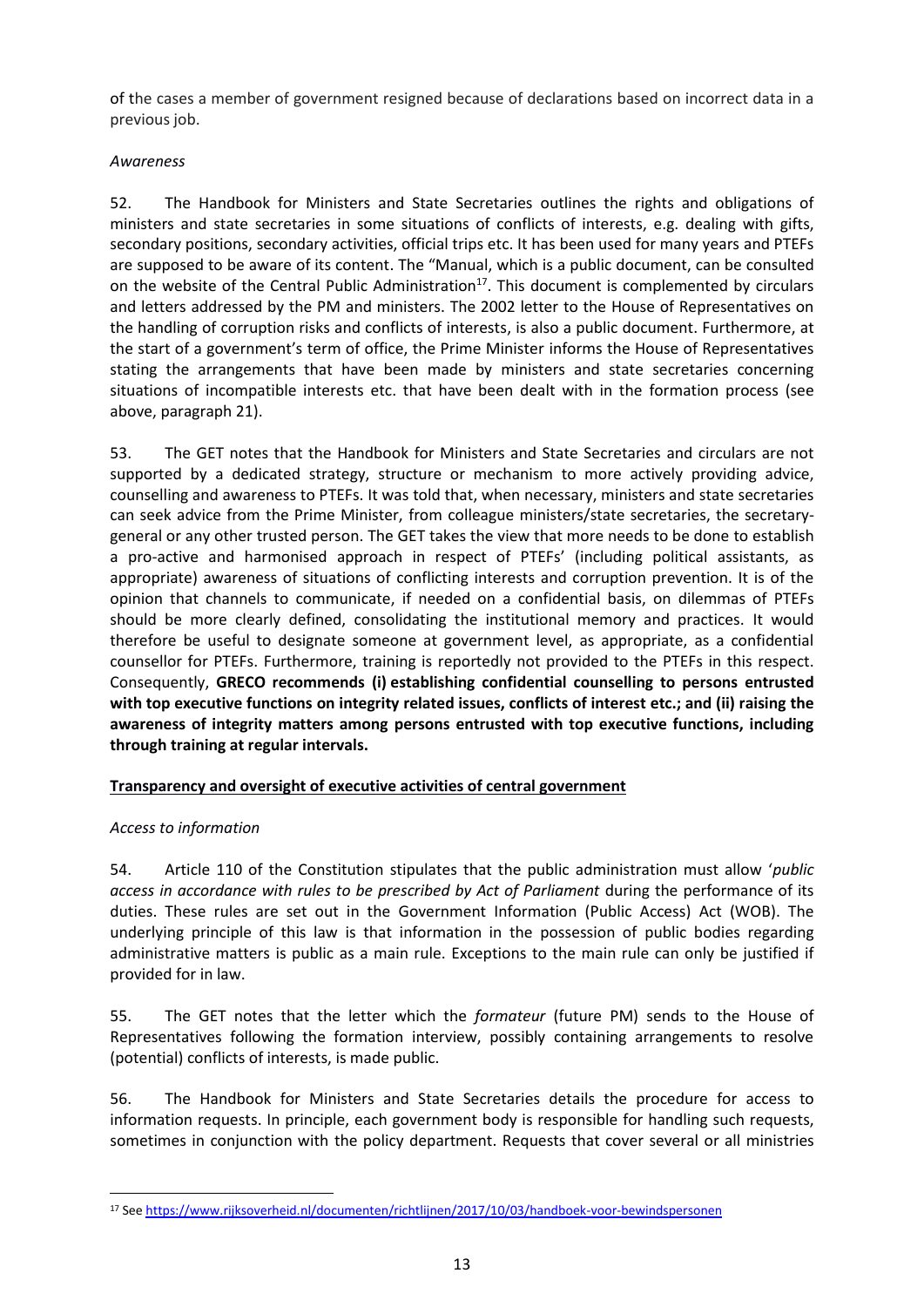are to be coordinated by the ministry with the primary responsibility for the issues relating to the request.

57. The law further stipulates that public bodies should also provide information of their own accord in the interests of proper and democratic administration. In order to increase transparency about meetings of ministers regarding political and policy priorities. The Cabinet decided in 2016 to publish online relevant agenda appointments with persons and/or subjects including public speeches and information on government meetings. Each minister is responsible for the content of his/her own ministry webpage<sup>18</sup>. Since 2012 the expenses of all ministers are made public.

58. Pursuant to Article 68 of the Constitution, ministers and state secretaries provide "orally or in writing the Houses [of Parliament] either separately or in joint session with any information requested by one or more members, provided that the provision of such information does not conflict with the interests of the State".

59. All regulations that include the employment conditions of ministers and state secretaries can be publicly accessed online. There is also a special website*,* where the information is accessible to the public and presented coherently.

60. The GET recognises that the Netherlands has in place a legal framework for providing transparency of public affairs under the Constitution and the Government Information (Public Access) Act (WOB), which as a main rule should provide for public access, if not excluded under the law. The application of this legal framework is however not without criticism; grounds for declining requests have been used extensively and the statutory time limit within which the information is to be provided is often not respected. The lack of an administrative oversight body and lengthy court proceedings further compound the problem.<sup>19</sup> More in general, interlocutors met by the GET pointed to an insufficient pro-active approach of the authorities and a culture among government agencies to consider information not public, unless there was a good reason to make it public (rather than the other way around).

61. The GET notes that the WOB was amended in 2016 to abolish financial penalties for the lack of timely providing information, to address the large number of impossible requests which were only being made to be financially rewarded. The GET was informed that the WOB is currently in the process of being replaced by the draft Open Government Act (WOO). The draft law is currently pending in the Senate. The authorities submit that the draft law aims at strengthening the system, in particular towards more proactive provision of information and codifying the right of citizens to access public information. Active disclosure of information is proposed to be reinforced by obligating the authorities to disclose various information (incl. (draft) laws and other legislation, information on government organisation and procedures etc.). Also public bodies will need to keep a publicly accessible online register of documents and datasets in their possession, according to the draft.

62. GRECO takes the criticism in respect of the WOB seriously. An efficient system providing for access to public documents and information is a cornerstone for transparency and prevention of corruption. It would appear that draft legislation is underway, which could possibly remedy some of the major problems referred to in respect of the WOB, if adopted. GRECO urges the Dutch authorities to pursue this promising process.

 $\overline{\phantom{a}}$ 

<sup>18</sup> See [www.rijksoverheid.nl](http://www.rijksoverheid.nl/)

<sup>&</sup>lt;sup>19</sup> This criticism is not new. Already in 2011 the Ombudsman referred to the legal jungle of the WOB, whereby he considered that the government used the WOB to put up barriers (see considered that the government used the WOB to put up barriers (see [https://www.nationaleombudsman.nl/nieuws/2011/ombudsman-wob-juridische-jungle\)](https://www.nationaleombudsman.nl/nieuws/2011/ombudsman-wob-juridische-jungle) and in 2012 Transparency International included similar criticism in its National Integrity System Assessment of the Netherlands (see [https://www.transparency.nl/wp-content/uploads/2016/12/TI-NL-NIS-report.pdf\)](https://www.transparency.nl/wp-content/uploads/2016/12/TI-NL-NIS-report.pdf).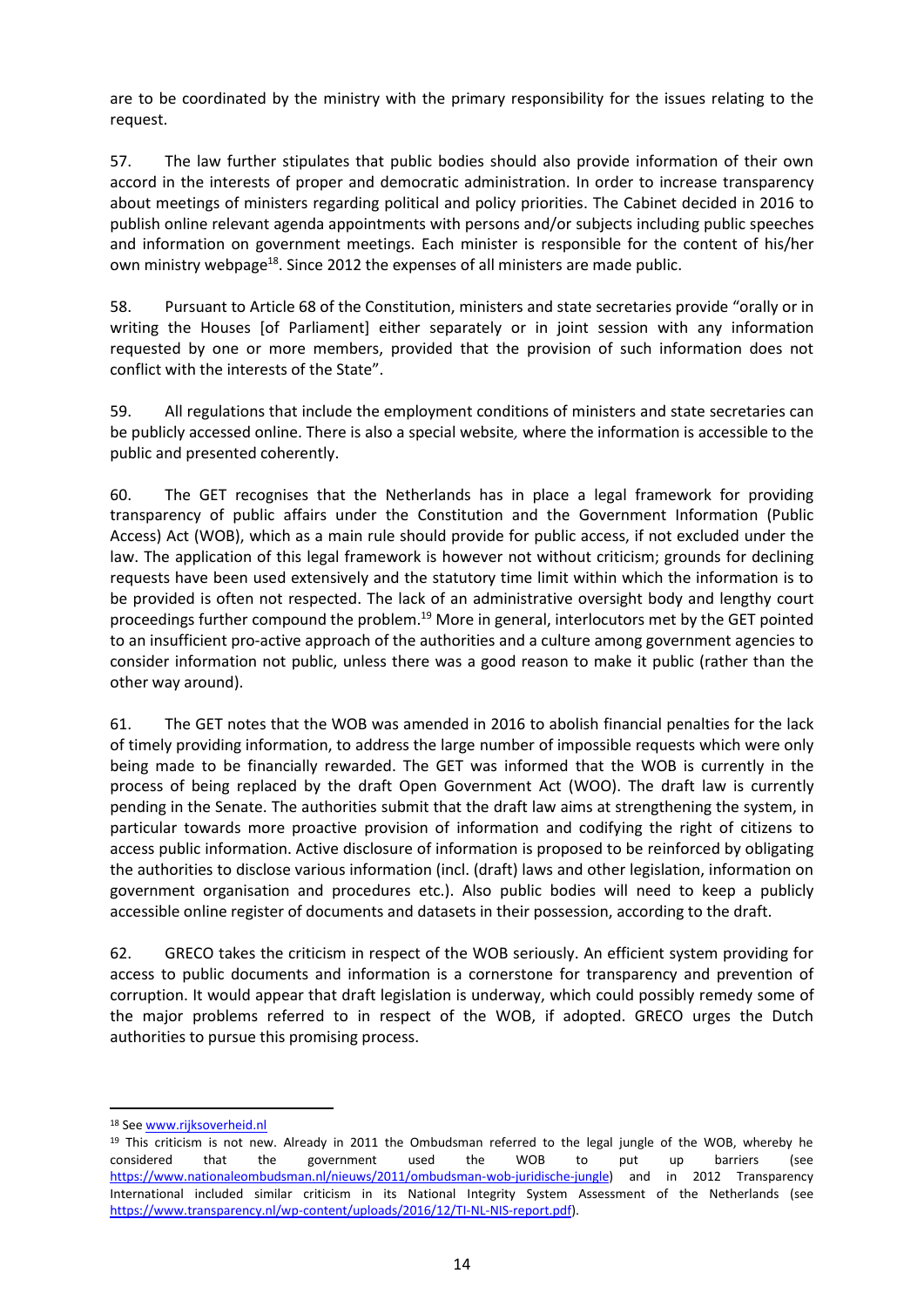#### *Transparency of the law-making process*

63. In the Netherlands the draft laws at government level are subject to public consultation on a dedicated website<sup>20</sup>. This is cabinet policy since 2011. In practice, the minimum period for consultation is four weeks. Everyone can provide comments, and may have their comments made public. Generally, draft laws and related explanatory notes are published for consultation, together with a summary of answers on the 7 questions of the Dutch comprehensive impact assessment system IAK $^{21}$  and sometimes with other background information documents (i.e. information about implementation aspects etc.). When the consultation period is finished, all comments (published on the website or not) are taken into account to improve the quality of the draft and the explanatory note. A short summary of comments and their follow-up are published online<sup>22</sup>. This is done after the Council of Ministers has decided on the draft and the draft is sent to the Council of State for advice. The final draft is then sent to Parliament, where it is made public.

64. In addition, consultations may be organised with representatives of parties that are affected by the draft or that have a role in the development of the draft. Sometimes social media (e.g. LinkedIn or Twitter) are used for consultation. Policy-documents are increasingly published online.

65. Information about drafts that are being prepared by the central government is published on a dedicated website. When Parliament decides on drafts, the final versions of the texts are published. The Prime Ministerial Directives on Drafting Legislation - Directive 4.44 concerns reporting about contacts with third parties in the process of law-making. The explanatory note on a draft law should include, if possible and relevant, information on third parties which have given relevant input to a draft, the way in which input was provided, the content of the input and what impact it has had.

#### <span id="page-14-0"></span>*Third parties and lobbyists*

66. Lobbying is part of the political decision-making process in the Netherlands, which has been described as continuously striving for consensus and the creation of broad-based support (the *polder model*) <sup>23</sup>. It is seen as an important way to exchange all sorts of information, to influence the decision-making process and to increase public support for decisions. Lobbying is an active and growing sector in the Netherlands<sup>24</sup>. There are even institutionalised relationships and partnerships, between government and the private and non-profit sectors.

67. Lobbying as such is not much regulated in the Netherlands. However, a voluntary and public register (pass for parliamentary entry) of the House of Representatives was put in place for lobbyists in 2012. Moreover, a voluntary code of conduct for the largest association of lobbyists was introduced in 2001.

68. The only rule affecting PTEFs in respect of lobbying is a ban on former cabinet members to lobby in their former ministry (Handbook for Ministers and State Secretaries). However, this rule does not apply to a minister lobbying other ministries of a government and it has some more limitations. For more details see the Chapter "Post-employment restrictions" below.

69. The GET learned that in the last few years lobbying has been more closely monitored by the media and has become a political issue. Within several sectors there is increasing pressure for more transparency regarding lobbying activities in the Netherlands. During its on-site visit, the GET noticed

 $\overline{a}$ <sup>20</sup> See [www.internetconsultatie.nl](http://www.internetconsultatie.nl/)

<sup>21</sup> See [www.naarhetiak.nl](http://www.naarhetiak.nl/)

<sup>22</sup> See [www.internetconsultatie.nl](http://www.internetconsultatie.nl/)

<sup>&</sup>lt;sup>23</sup> National Integrity Systems (NIS) Study for the Netherlands, Transparency International – see [https://www.transparency.org/whatwedo/nisarticle/netherlands\\_2012](https://www.transparency.org/whatwedo/nisarticle/netherlands_2012)

<sup>&</sup>lt;sup>24</sup> There are an estimated 2000 interest organisations of all kinds and sizes making their way to the centres of government and parliament in The Hague, where the interest traffic flow takes place.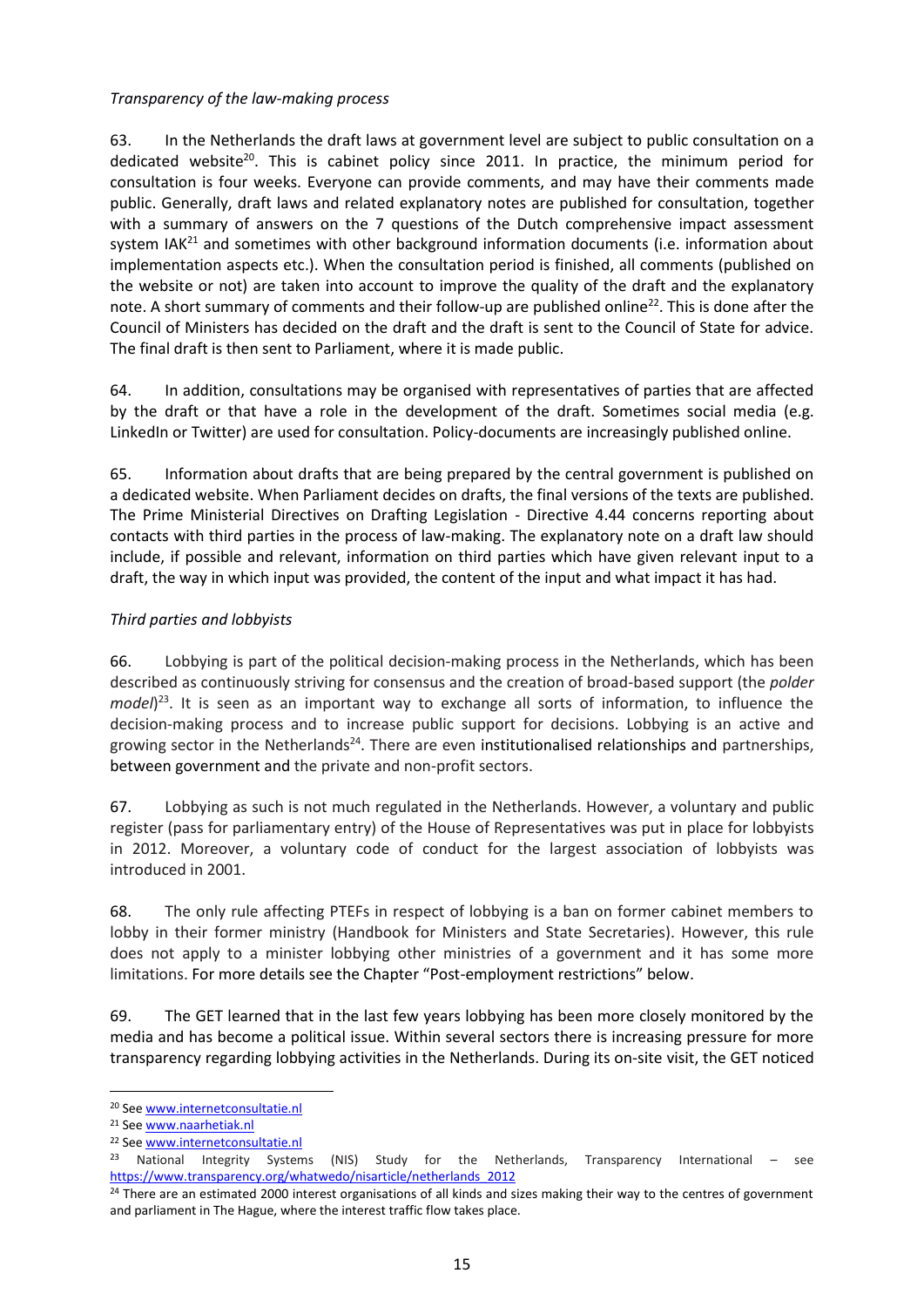a clear perception that influence from lobbyists is growing in the governmental process. It understood that a form of a "legislative footprint" is to be included in the explanatory notes of relevant draft laws (Directive 4.44). In practice, each ministry decides whether to and how to reflect such contacts between government officials and third parties, including lobbyists. The GET welcomes a policy towards more transparency but takes the view that more needs to be done to increase the transparency in this respect.

70. The GET notes that apart from a ban on former ministers/state secretaries to lobby in their former ministry, and the registration requirements in Parliament, lobbying as such is not much regulated in the Netherlands. There is no definition of lobbying, no register of lobbyists targeting PTEFs, and there is no requirement to declare contacts with lobbyists and no supervision of lobbyists' contacts with office holders and civil servants. More generally, the GET believes that a coherent and comprehensive framework for the legal regulation of lobbying activities should be established in line with relevant Council of Europe standards<sup>25</sup>, in particular by providing for definitions of lobbying, ensuring transparency of lobbying activities, maintaining public registers of lobbyists etc. and such measures would be appropriate in respect of lobbying in relation to PTEFs. This area also requires rules of conduct for the PTEFs, including political assistants, as appropriate. Consequently, **GRECO recommends (i) introducing rules and guidance on how persons entrusted with top executive functions engage in contacts with lobbyists and other third parties who seek to influence governmental processes and decisions, and (ii) increasing the transparency of contacts and subject matters concerning lobbying of persons who are entrusted with top executive functions.**

#### <span id="page-15-0"></span>*Control mechanisms*

71. The Central Government Audit Service (ADR) is the independent internal auditor of the Central Public Administration. The statutory duty of the ADR is to audit the financial information in ministerial annual reports and then issue an audit certificate for this purpose. The ADR issues a separate report for each Ministry (and for the budget funds) that is addressed to the relevant minister. The ADR may also conduct demand-driven audits at the request of the ministerial management. All reports are expected to be public. The ADR is the internal auditor of the individual ministries and reports in that regard solely to the instructing ministry and not to other parties. The ADR verifies whether the interplay between the ministerial management and control is running smoothly and issues an independent opinion in this regard.

72. The Court of Audit is an independent institution which examines whether the Central Public Administration is spending public money effectively and lawfully. All ministries and other government organisations that fall under the Central Public Administration can be audited by the Court of Audit<sup>26</sup> which is entitled to access all relevant information that it requires, including confidential information. It provides the Minister of Finance and Parliament with recommendations which are made public. The Court of Audit presents an annual report on its activities over the preceding year to the government and Parliament. Based on the opinion of the Court of Audit, Parliament decides whether to discharge the government from any liability. The Court of Audit also reports to Parliament on the outcome of separate investigations so that members of Parliament can decide whether a minister is pursuing an effective policy. The Court of Audit decides for itself what to investigate; however MPs, ministers and state secretaries may also request an investigation.

#### <span id="page-15-1"></span>**Conflicts of interest**

 $\overline{a}$ 

73. The Constitution and legislation contains some provisions aiming at preventing conflicts of interest. These are subsequently spelled out in the Handbook for Minsters and State Secretaries. A

<sup>&</sup>lt;sup>25</sup> Council of Europe Recommendation CM/Rec(2017)2 to member states on legal regulation of lobbying activities in the context of public decision making.

<sup>26</sup> Government Accounts Act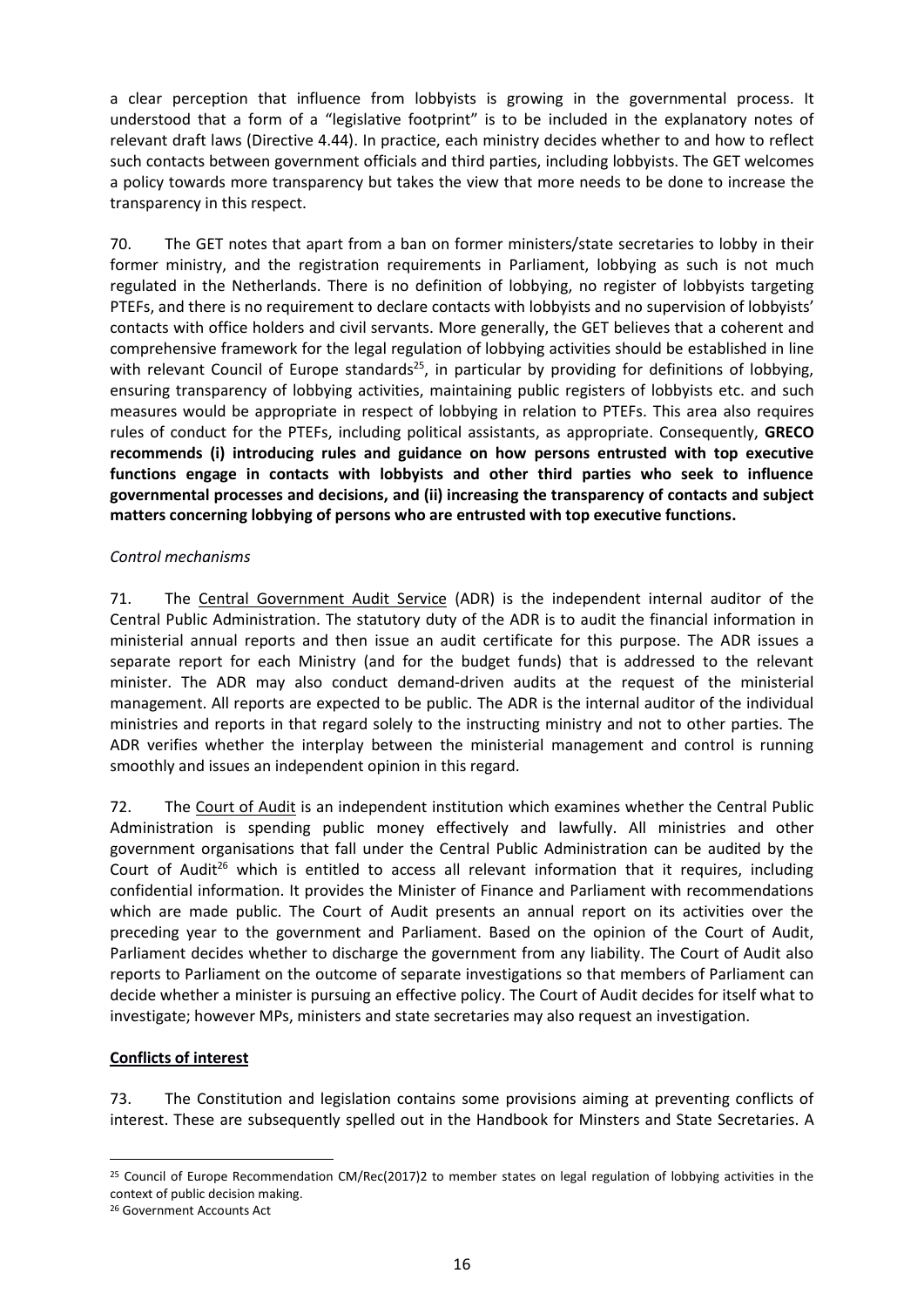Constitutional rule is that members of cabinet cannot also be members of Parliament. To this end the Handbook contains some rules to temporarily guide outgoing/new cabinet members leaving/entering a position as an MP during the transition period.

74. Moreover, the Handbook regulates the procedure to be applied by the *formateur* (future PM) during the "formation" process of a new government, which aim at preventing conflicts of interest in the future. The standards on these matters are also contained in the Letter from the PM to the House of Representatives concerning the Assessment of Candidate Ministers and State Secretaries, dated 20 December 2002, and the Letter from the Prime Minister to the House of Representatives concerning the Adoption of the budget statement of the Ministry of General Affairs, the King's Office and the Oversight Committee for the Intelligence and Security Services of 2013.

75. As already mentioned, the *formateur* (future PM) will rely on information, such as the criminal record, taxation information and intelligence information, provided by state authorities and the candidate is deemed to have granted such access with his/her candidacy. However, the main responsibility to submit information and to decide on whether a conflict of interest exists and to find appropriate solutions to resolve such situations is placed on candidate ministers/state secretaries themselves. The *formateur* takes a broad view on the situation and indicates only whether the chosen solutions seem plausible on the basis of the information provided by the candidates. The responsibility for the chosen problem-solving approach and its correct implementation therefore rests to a large extent and primarily with the candidate ministers/state secretaries.

76. During their term of office, cabinet members are personally responsible for not participating in any decision-making if their participation could run counter to the due and proper performance of their duties. Ministers or state secretaries are also responsible for not participating in any decisionmaking on matters that involve their partner, children, other family members, business relations, interests, former interests or previous positions, if participating could run counter to the proper performance of their duties.

77. The system described is to a large extent built on trust and it places the responsibility to a large extent on the individual candidates/cabinet members to interpret what should be considered appropriate to report in respect of conflicts of interest as well as how to deal with such instances when they occur. In such a system, detailed rules, guidance and counselling would be crucial.

<span id="page-16-0"></span>78. In this context, the GET considers that the current rules/guidance on conflicts of interest appear insufficient and that the system would benefit from being reviewed. Turning to the procedure, while it would appear that the dialogue at the formation stage (of a government) is rather well developed and that it involves an obligation upon candidates to reveal situations which may amount to conflicts with future government functions, there is not much of a follow-up procedure to prevent conflicts of interest as they occur when PTEFs are in office. Just as well as it is important to check possible conflicts of interest before a government is formed, it is also necessary to do so on a continuous basis throughout its mandate. In this context, the GET reiterates the need to develop a strategy to improve integrity and the management of conflicts of interest, as already stated in this report. The GET also underlines the need to establish more specific rules and guidance on preventing and resolving conflicts of interests, beyond the issues of secondary activities and financial and business interests in a future code of conduct, as recommended (paragraph 43) and through training and counselling as also recommended (paragraph 53). Furthermore, the GET is of the firm opinion that PTEFs, including political assistants, as appropriate, should be obliged to report various situations of conflicts as they occur (on an *ad hoc* basis) as a necessary additional safeguard. Consequently, **GRECO recommends that a requirement of** *ad hoc* **disclosure be introduced in respect of persons entrusted with top executive functions in situations of conflicts between private interests and official functions, when they occur.**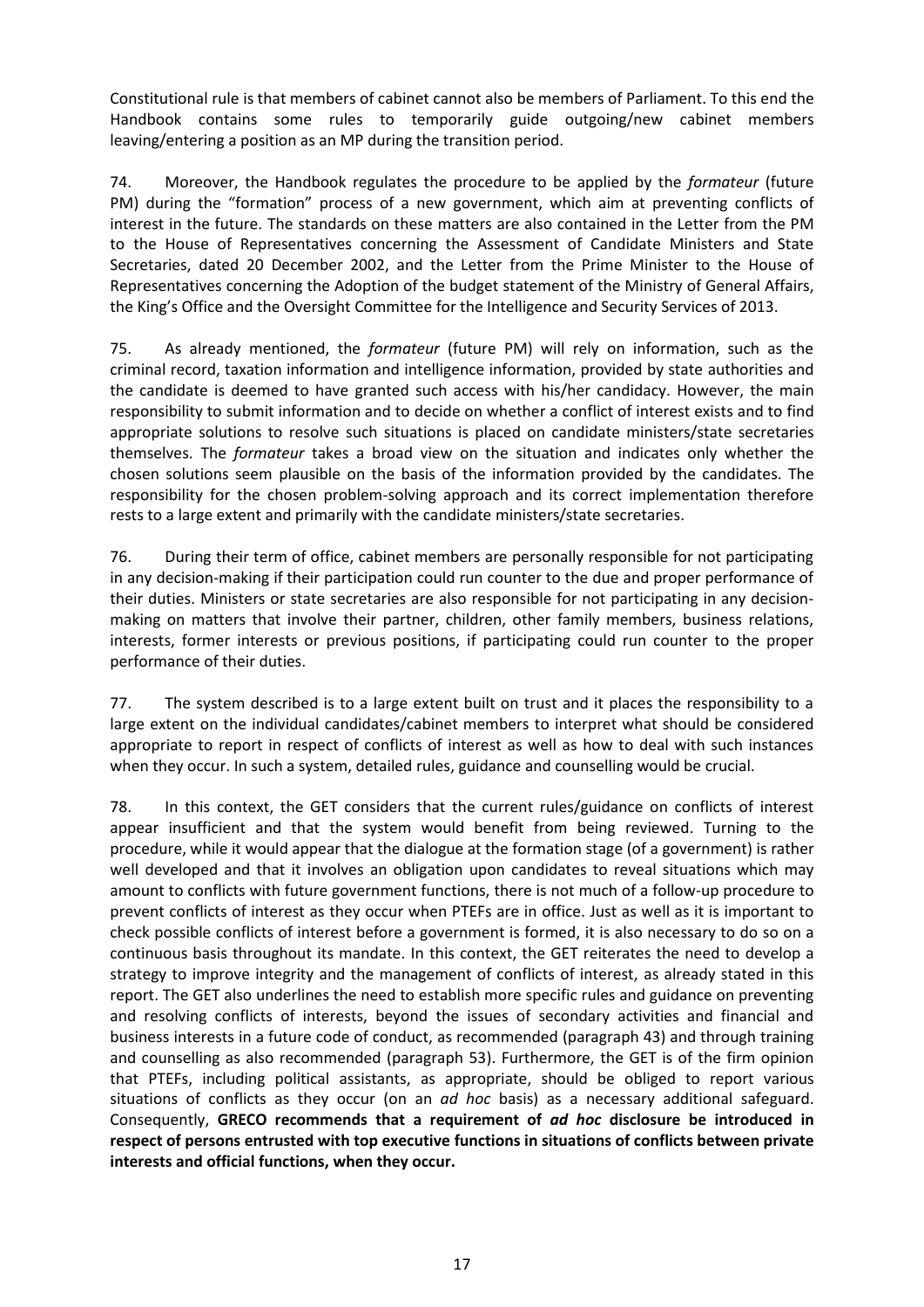#### **Prohibition or restriction of certain activities**

#### <span id="page-17-0"></span>*Incompatibilities, outside activities and financial interest*

79. Ministers and state secretaries cannot have a seat in Parliament because of a constitutional ban (Article 57, paragraph two, of the Constitution). Nonetheless a minister or state secretary who has vacated office and is thus waiting for his/her discharge as minister or state secretary, may combine this with a position as an MP until a decision is made on his/her vacating office. This means that ministers and state secretaries can only form part of Parliament temporarily after an election during the period of a caretaker government. However, they do not receive any remuneration as MPs and it is an unwritten rule they will only make very limited use of their mandate as MPs in such situations.

80. According to the Handbook for Ministers and State Secretaries, during the interview between the *formateur* (future PM) and the candidate ministers/ state secretaries, the *formateur* will inform the candidates that s/he must resign from all paid and unpaid positions, secondary positions and any secondary activities before the government is sworn in. The GET was informed that secondary positions and secondary activities are to be interpreted as broadly as possible for this purpose and thus include volunteer positions in clubs or associations, part-time professorships, editorial posts and memberships of committees etc. Continuing in a 'dormant' role by means of a zero-hour contract is not permitted either. However, the sole membership of an association (thus not in an administrative position) does not fall under this rule.

81. If a candidate nevertheless believes there is good reason to continue in a certain position, for a fixed period or otherwise, this will be possible only with the *formateur's* or Prime Minister's express consent, in highly exceptional cases.

82. In relation to financial and business interests of cabinet members, any appearance of subjective decision-making must also be avoided. This is not limited only to the policy area for which a minister or state secretary is directly responsible. The formation interview systematically looks at whether the candidate has any controlling rights in relation to relevant financial or business interests. Where applicable, candidates must either fully dispose of these interests or enter into an arrangement by which they cannot, and will not, exercise their controlling rights during their period of office.

83. The Handbook for Ministers and State Secretaries details, in a non-exhaustive manner, which financial and business interests present or do not present risks of an actual or apparent conflict of interests. It also provides guidance on accepted problem-solving approaches; it is considered that there is no risk of an actual or apparent conflict of interests in the following circumstances: the holding of liquid assets; movables and immovable property that are not commercially operated; movables and immovable property that are commercially operated without the candidate having any influence over management and operations; bonds; shares in public investment funds (unless holders have special powers for financial markets; non-risk-bearing participating interests in undertakings; options on shares that can be exercised only after the term of office; shares in undertakings in relation to an investment mortgage over immovable property.

84. However, it is stated in the Handbook that there is an actual or apparent conflict of interest in the following circumstances: the holding of shares or risk-bearing participating interests/investments in individual listed and non-listed undertakings, insofar as the cumulative value thereof when the position is accepted exceeds  $\epsilon$ 25,000<sup>27</sup>; shares in public investment funds held by

 $\overline{\phantom{a}}$ 

<sup>&</sup>lt;sup>27</sup> This threshold applies because the risk of such a relatively small amount in shares or participating interests influencing how Ministers or State Secretaries form their opinion is deemed to be negligible. Requiring the candidate to still dispose of,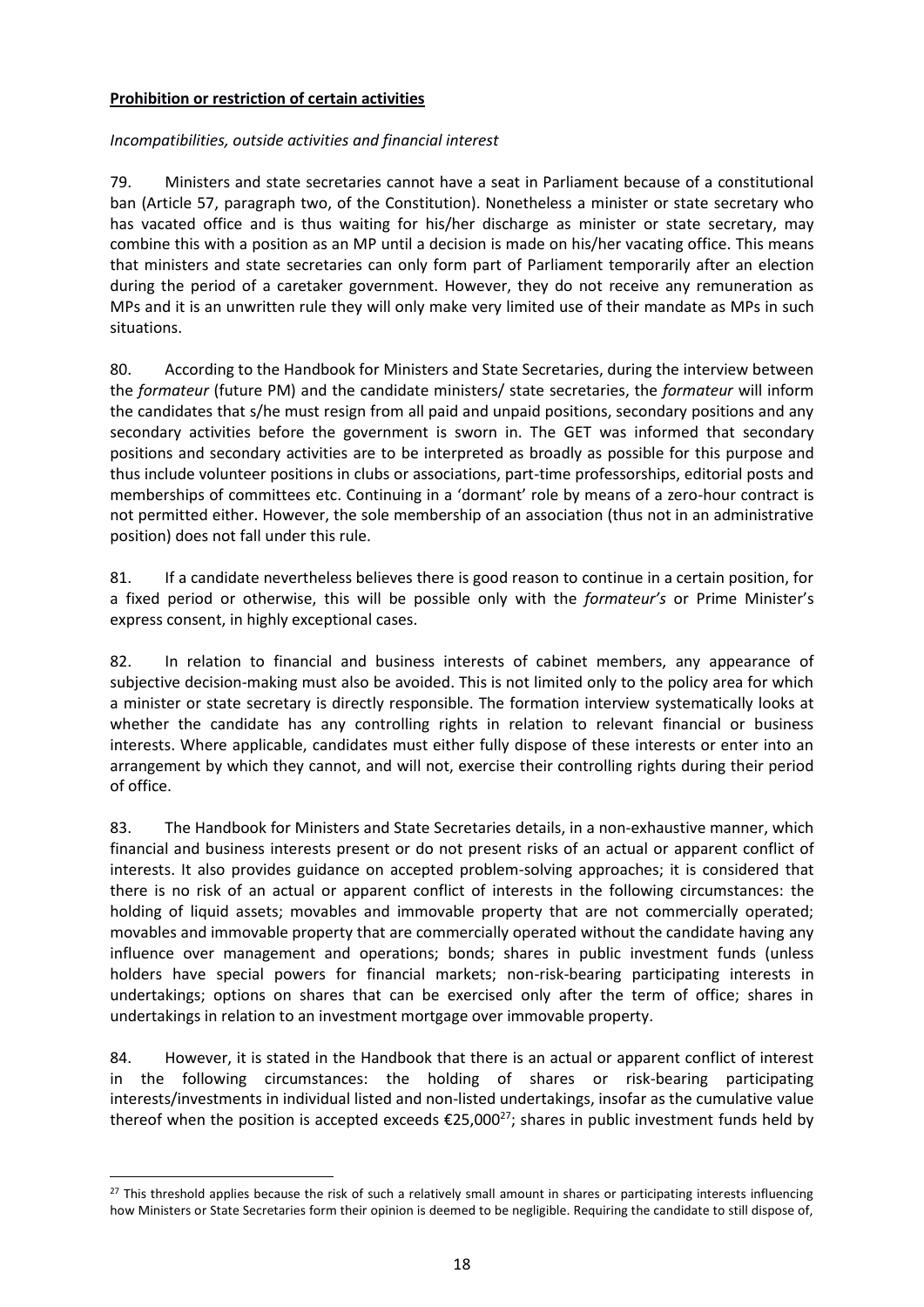the minister and state secretary of finance (because of special powers for financial markets); movables and immovable property that are commercially operated, where the candidate has influence over management and operations, and insofar as the cumulative net annual proceeds exceed  $\epsilon$ 3,500<sup>28</sup>; options on shares that can be exercised during the term of office; option of returning or 'zero-hour contract' at an employer; financial and business interests of a partner in case of a marriage in community of property.

#### <span id="page-18-0"></span>*Contracts with state authorities*

85. There is no explicit prohibition on PTEFs entering into contracts with State authorities. However, it would appear that such relations are excluded as in relation to financial and business interests of cabinet members, any appearance of subjective decision-making must also be avoided and this is not limited only to the policy area for which a minister or state secretary is directly responsible (as noted in the Handbook). Moreover, general legislation on public procurement is fully applicable in this context.

#### <span id="page-18-1"></span>*Gifts*

86. The Regulation for the Adoption of Protocol Instructions 2016 (Instruction 3) and the Handbook (Chapters 5.1.10 and 5.4.3) provide guidance on the issue of gifts. In summary these guidelines provide the following instructions: Cabinet members must always exercise utmost restraint when accepting gifts. Gifts that cabinet members in office or their partners receive in that capacity from third parties are classified as government gifts, which are to be registered by the Protocol office (description of the gift, donor, occasion and date).

87. There are also some rules in place on the management of gifts within ministries and public administration. It is the secretary general of a ministry that is responsible for this.

88. The GET notes that there are guidelines in place on acceptance of gifts by PTEFs. Gifts above the value of €50 are to be registered by the ministry and gifts of a lesser value than €50, given directly to a minister, can be kept without further registration. However, there is no explicit value limit as such for what is an acceptable gift. There appears to be no threshold in respect of several accepted gifts from the same donor (e.g. annually). Furthermore, the notion of gifts is not explained in detail. Although it would appear that all forms of services representing a monetary value are covered, it is less clear to what extent other forms of benefits, such as hospitality and invitations etc. are covered according to the guidelines. Moreover, the registered gifts offered to PTEFs are not made public (contrary to registers of gifts and travels of the House of Representatives). In view of the foregoing, the GET believes it would be helpful if a clearer line was drawn, and better explained to PTEFs and to the public, between acceptable and unacceptable gifts, introducing an annual threshold for accepted gifts and covering a broad variety of benefits and hospitality. Moreover, transparency and oversight, including public scrutiny in respect of registered gifts offered to PTEFs, need to be enhanced. The authorities are invited to address these concerns as already recommended in paragraph 43.

#### <span id="page-18-2"></span>*Misuse of public resources*

 $\overline{a}$ 

89. As stated in chapter 5.1.5 of the Handbook for Ministers and State Secretaries, rules are in place to prevent the misuse of public resources for private or political gain. Expenses and benefits have to be justified. Misuse of public resources may constitute a criminal offence.

convert or place that package of shares/participating interests at arm's length would be disproportionate against that background.

<sup>&</sup>lt;sup>28</sup> This threshold is taken from the income tax exemption for providing lodgings.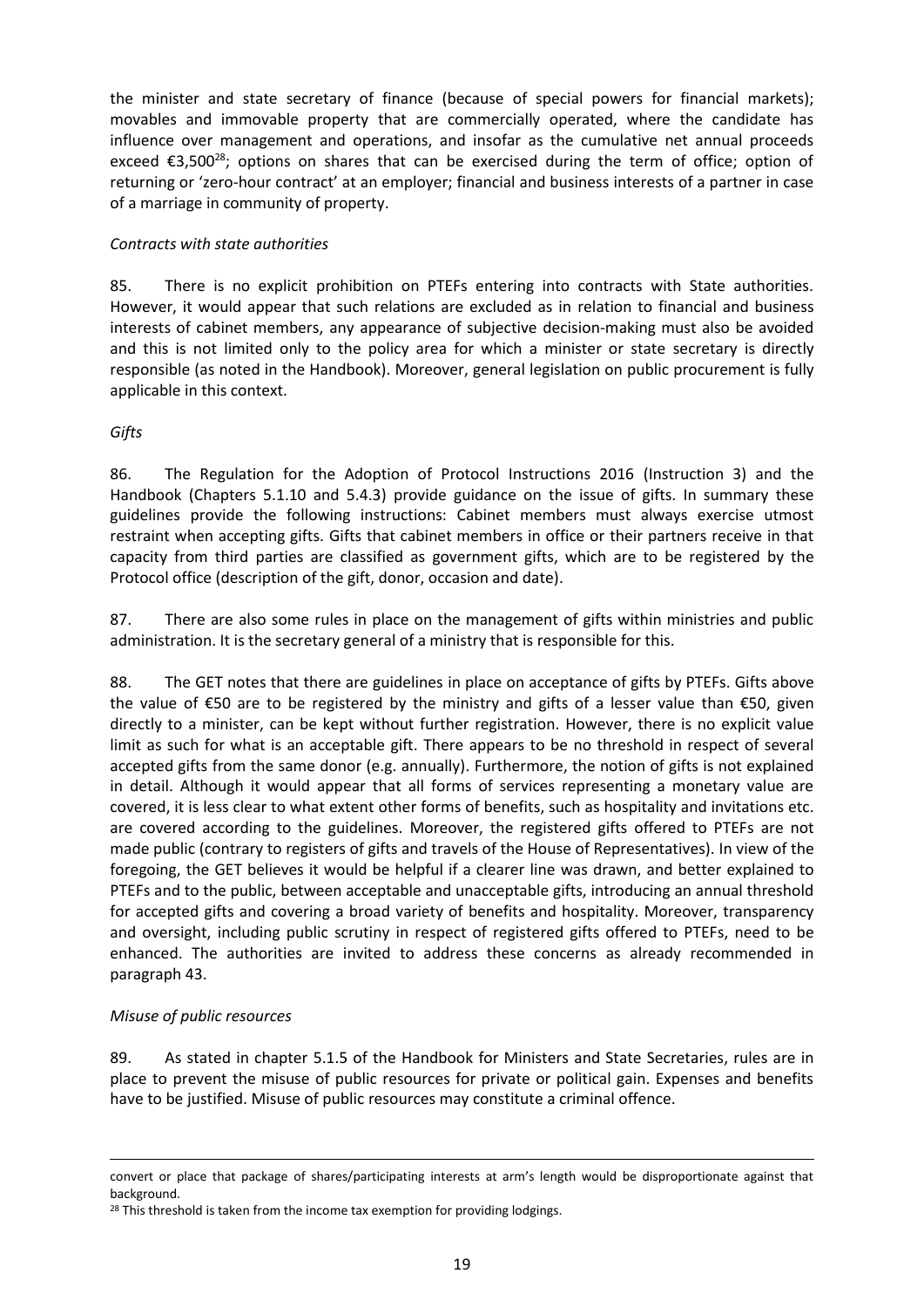#### <span id="page-19-0"></span>*Misuse of confidential information*

90. Article 26 of the Rules of Procedure for the Council of Ministers, Subcouncils and Committees stipulates that a duty of confidentiality exists in relation to what is discussed or transpires in meetings. The Handbook for Ministers and State Secretaries (4.1.3) contains detailed rules on confidentiality in respect of meetings and documents of the cabinet, as well as after leaving office. The rules of private and public law apply to the acts of former ministers and state secretaries, including the duties of confidentiality laid down in Articles 98 et seq. and 272 of the Criminal Code.

#### <span id="page-19-1"></span>*Post-employment restrictions*

91. The "revolving doors phenomenon" linked to high government officials is well-known in the Netherlands. The GET was informed of several controversies where former ministers were employed immediately after leaving office in the private sector, with some links to their previous responsibilities<sup>29</sup>.

92. The Handbook for Ministers and State Secretaries indicates that when accepting a position after the end of their term of office, ministers or state secretaries must take care not to create appearance to have acted improperly during the performance of their official duties or dealt incorrectly with knowledge gained during that period. Any intention by cabinet members who are still in office to hold talks on future positions for themselves are to first be approved by the Prime Minister.

93. Following up on the policy document "Lobbying in daylight: listening and showing", the Council of Ministers agreed (2017) to ban lobbying by former Cabinet members (according to Government circular and the Handbook for Ministers and State Secretaries) meaning that they cannot act as intermediaries, lobbyists or agents in commercial contacts with their former ministry, specifically in the policy areas for which they were previously responsible.<sup>30</sup> The ban aims at preventing outgoing or former cabinet members from improperly using their expertise, influence or network as former cabinet members for the organisation that employs them after they leave office. Ministries have to expressly refuse lobbying by former cabinet members. This covers civil servants, who may not maintain any commercial contact, in any form (emails, telephone calls or other telecommunication or participation in a business delegation) with former cabinet members. The ban lasts for two years after leaving office. The ban on lobbying does not apply to political advisers.

94. However, there are exceptions to this ban, former cabinet members working in trade and industry after they leave office, may head or form part of a trade delegation organised by the former ministry. Former cabinet members may also hold subsequent positions in the public administration (e.g. King's Commissioner, mayor, member of a provincial or municipal executive), including membership of a parliamentary representation.

95. The GET notes that, apart from the particular situations described above, there are no general rules in place concerning post-employment of PTEFs. This is rather striking in a country such as the Netherlands, where the private sector is large and where the lobbying industry is considered important for the public sector and the government. The Dutch authorities refer to the obligation upon cabinet members in office not to take employment contacts without the agreement of the PM as well as the ban on lobbying by former ministers in respect of their ministry as measures which fit the Dutch system and conditions instead of complex systems of post-employment restrictions. The GET accepts that the ban on former ministers is a measure in the right direction; however, this restriction appears rather limited in scope. The ban on lobbying is not obligatory in all situations and

 $\overline{\phantom{a}}$ 

<sup>&</sup>lt;sup>29</sup> Former Minister of Transportation employed by KLM, former Minister of Finance employed by a bank etc.

<sup>30</sup> <https://lobbywatch.nl/lifting-the-lid-on-lobbying/>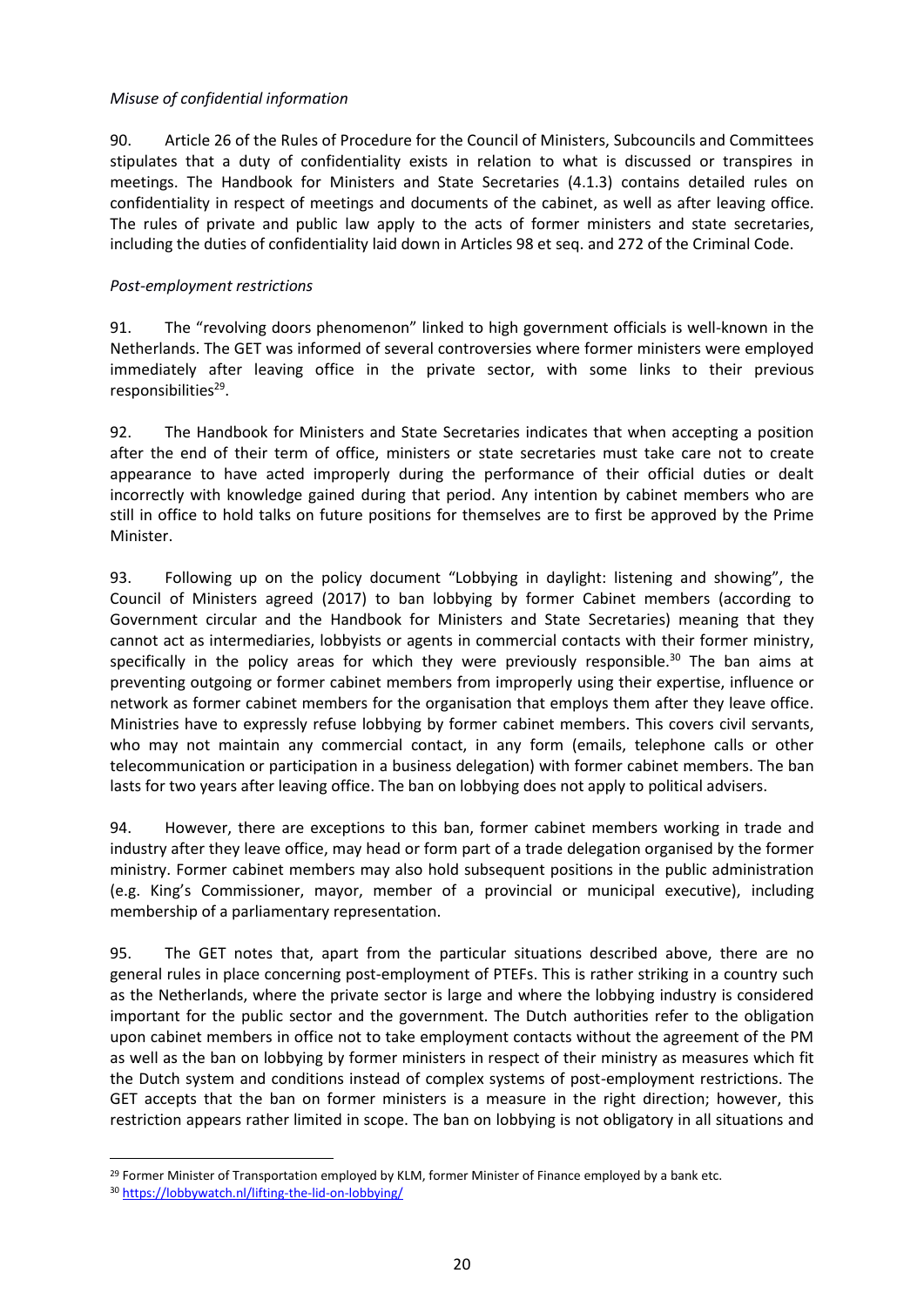it does not, for example, prevent former cabinet members from lobbying in other policy areas of the same government.

96. The problem relating to "revolving doors" can be dealt with by a range of measures and there is no best way of addressing the potential risks of conflicts of interest in this respect. However, the few and limited measures in place in the Netherlands appear insufficient. There is no general "cooling off" period or restriction on certain types of activity over a period of time, nor is there a dedicated mechanism from which PTEFs must gain approval or advice in respect of new activities following government service. Nor is there any particular regulation providing transparency, oversight and enforcement in this area. It follows that conflicts of interest in situations where PTEFs (including political assistants, as appropriate) seek new employment in the private sector or where former PTEFs are to accept such employment following their government service require new and broader regulation. Therefore, **GRECO recommends introducing general rules dealing with postemployment restrictions before persons entrusted with top executive functions seek new employment in the private sector and/or are about to enter into such employment after their termination of functions in the public sector.**

#### <span id="page-20-0"></span>**Declaration of assets, income, liabilities and interests**

#### <span id="page-20-1"></span>*Declaration requirements*

97. As mentioned above, the Handbook for Ministers and State Secretaries and the letters from the Prime Minister to the House of Representatives concerning the assessment of candidate ministers and state secretaries, (dated 2002 and 2013) deal, to some extent, with declarations of various interests to be made by cabinet candidates during the process of forming a government. According to these guidelines, cabinet candidates are required to declare problematic interests to the *formateur* (future PM). The major responsibility is thus placed on the candidates themselves, who are expected to identify problematic interests, on the basis of a non-exhaustive list (e.g. paid and un-paid functions, ancillary positions, holding of shares and business activities etc.), and in case of conflicting interests they are to find and implement appropriate solutions.

98. The financial and business interests of a partner, adult child and other family members do not have to be declared. The Dutch reasoning behind this is that today's society regards people as independent individuals, who are deemed to be economically independent. The line of what constitutes relevant financial and business interests, as raised during the formation of a government, is drawn at the interests over which the candidate minister or state secretary has personal control or joint control. That dividing line does not alter the fact that ministers or state secretaries are personally responsible during their term of office for not participating in any decision-making on matters that involve their partner, children, other family members, business relations, interests, former interests or previous positions, insofar as participation could run counter to the due and proper performance of their duties. However, they are not obliged to report such situations as they occur, see paragraph 78.

99. The interview during the formation is based on trust, as the *formateur* can only broadly assess the reported problems and the appropriateness of proposed solutions. There are no formal mechanisms to check how the solutions are implemented in practice. The interaction between the *formateur* and candidate is strictly confidential. No public statements may be made regarding the content of the interview. The sole exception to this rule is the letter at the start of a government's term of office in which the Prime Minister indicates which arrangements have been made by ministers and state secretaries concerning incompatible financial and business interests and which secondary positions are being maintained, which is public.

100. Although future ministers and state secretaries are to report conflicting interests during the formation of a new government, this exercise stands largely behind closed doors. More importantly,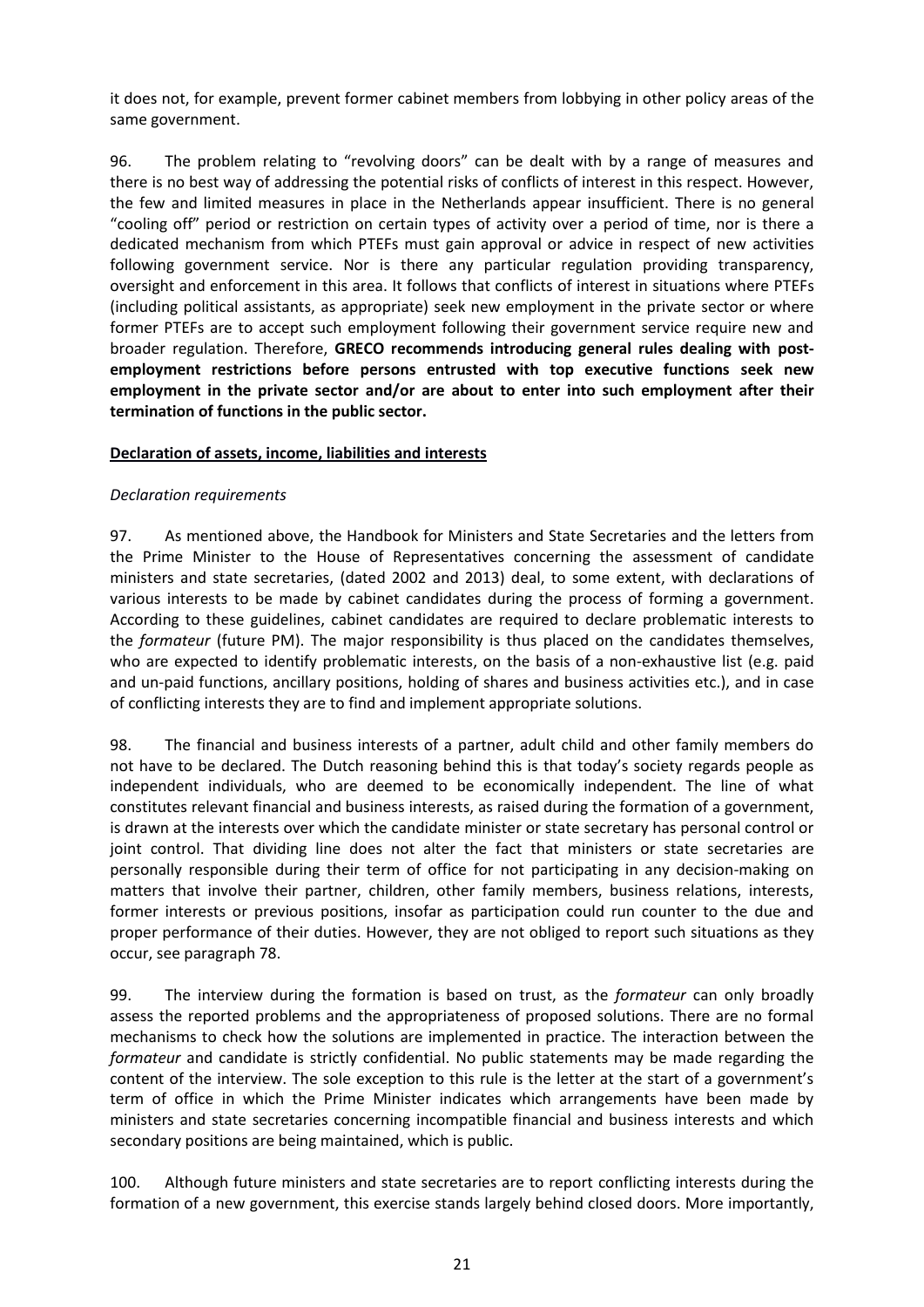there are no declarations or reporting obligations upon cabinet members during their mandate. The GET believes that the transparency over financial and business interests of cabinet members (and political assistants, as appropriate) needs to be considerably enhanced through a regulatory framework requiring declarations at the beginning of their mandate and at regular interval during the mandate concerning assets, income, liabilities and other interests. Such declarations should be made public. In this context, it should also be considered to include financial information of close and dependent family members, although for privacy purpose the latter information should not necessarily be made public. **GRECO recommends (i) that persons entrusted with top executive functions be obliged to declare their financial interests publicly on a regular basis; ii) considering including financial information on spouses and dependent family members in such declarations (it being understood that the latter information would not necessarily need to be made public) and (iii) that the declarations be subject to an appropriate review mechanism.**

#### *Review mechanisms*

101. As already mentioned, the declarations made by candidate members of cabinet during the formation process are possible to be reviewed by the *formateur* (future PM) on a confidential basis. Moreover, the measures taken to prevent conflicts of interest by the individual candidates are made public. The declarations may also be subject to scrutiny by Parliament.

102. The GET is of the opinion that this system is not sufficient and has recommended that a new system of declaration of financial interests be accompanied by an appropriate review mechanism, see paragraph 100.

#### <span id="page-21-0"></span>**Accountability and enforcement mechanisms**

#### <span id="page-21-1"></span>*Criminal proceedings and immunities*

103. Ministers and State Secretaries may not be prosecuted or otherwise held liable in law for anything they say during and in relation to parliamentary proceedings (article 71 of the Constitution). Ministers and state secretaries do not enjoy general criminal immunity and can in principle be investigated/prosecuted for any crime.

104. The NPN Internal Investigations Department (*Rijksrecherche*) investigates offences or potential misconduct of government. It falls under the authority of the Board of Procurators General of the Public Prosecution Service. In the previous 10 years the NPN Investigations Department has conducted no criminal investigation with regard to a minister or a state secretary.

105. Article 119 of the Constitution provides for a special procedure in respect of violations of law committed by ministers and state secretaries while in office. According to the Act of Ministerial Responsibility and Malfeasance of Members of Parliament, Ministers and State Secretaries (of 1885) only a limited range of crimes are covered by "crimes while in office", including passive bribery and abuse of office. In such situations, cabinet members can be tried only following a decision either by Parliament or by the government and such cases are to be tried by the Supreme Court. The GET was informed that this procedure has never been used.

106. The GET notes that this old law may make it cumbersome to prosecute ministers and state secretaries in respect of certain crimes committed during the exercise of their duties. Even if the list of such crimes is limited, it is noted with concern that it includes situations of passive bribery, which is at the core of the current evaluation. As such, the law could be an obstacle to prosecuting such offences. The GET understood that there have been attempts to amend the legislation providing for this special procedure, which appears to be a form of limited immunity. This exceptional procedure is the current legal framework, but has so far never been put in practice. For this reason a dedicated commission is reviewing the procedure and its legal basis. The commission will publish its advice at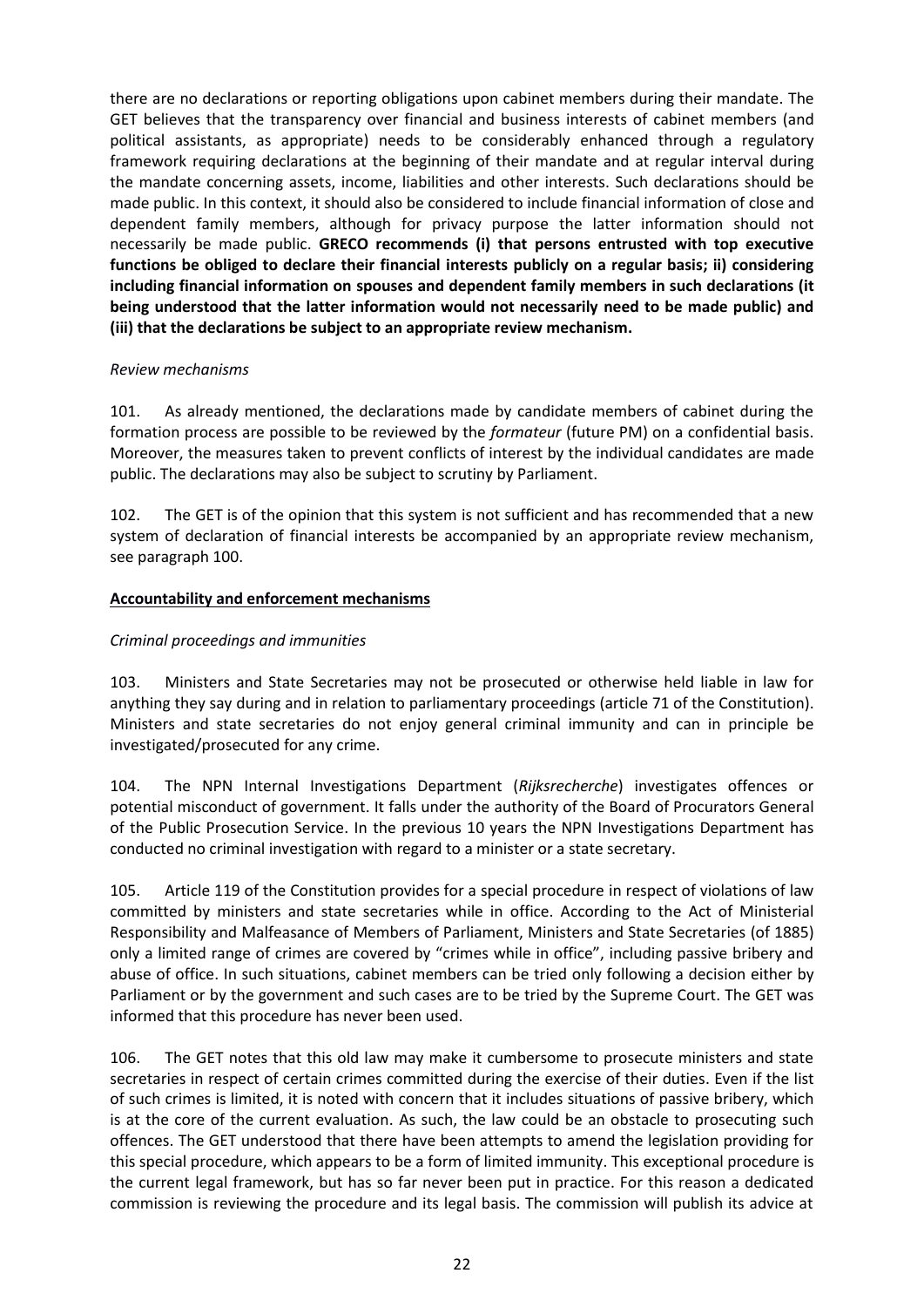the end of 2019. **GRECO recommends ensuring that the procedures allowing for investigation and prosecution of abuse of office (including passive bribery) do not hamper the criminal justice process in respect of ministers/state secretaries suspected of having committed corruption related offences**.

#### <span id="page-22-0"></span>*Non-criminal enforcement mechanisms*

107. As referred to in this report, there are a number of control mechanisms in place which together provide a rather solid system of control over government business. The "High Councils of State" as described in the Constitution include the main ones, i.e. the House of Representatives and the Senate (Parliament), the Council of State, the Court of Audit and the National Ombudsman. These institutions are independent of the government and play an important role in the system of checks and balances. There are also inspectorates in the ministries.

108. As far as the PTEFs are concerned it would appear that they, to a large extent, are responsible for their own acts or omissions, as well as for the acts of advisors and civil servants working under their direction. Moreover, ministers and state secretaries are dependent on support from the Prime Minister and this relation is largely based on trust. Ultimately, PETFs are responsible to Parliament. Both Chambers of Parliament have the power to require information from ministers (and state secretaries), and the latter have an obligation to provide such information in return, which, as a main rule, goes public.

109. In addition to political accountability under parliamentary and public scrutiny, there are no non-criminal enforcement proceedings applying directly to ministers or state secretaries. Although the GET fully understands that this is how the political system is built, it has already stated that there is a need to further develop rules/guidelines in respect of PTEFs as a complement to the element of trust. To this end GRECO has recommended that a future code of conduct be accompanied by credible enforcement measures, see paragraph 43 , including a notion of transparency embedded in the system.

110. The political assistants, who are liable under the Code of Conduct of Integrity of the civil service in so far as they carry out non-political functions, who fail to comply with integrity rules, may be subject to disciplinary sanctions, ranging from a written reprimand, reduced remuneration / entitlement or fine to full or partial withholding of salary, transfer, suspension or dismissal<sup>31</sup>. In addition, the enforcement of a future code of conduct for PTEFs may also cover political assistants in certain situations.

 $\overline{\phantom{a}}$ 

<sup>31</sup> General Government Officials Regulations, Article 80.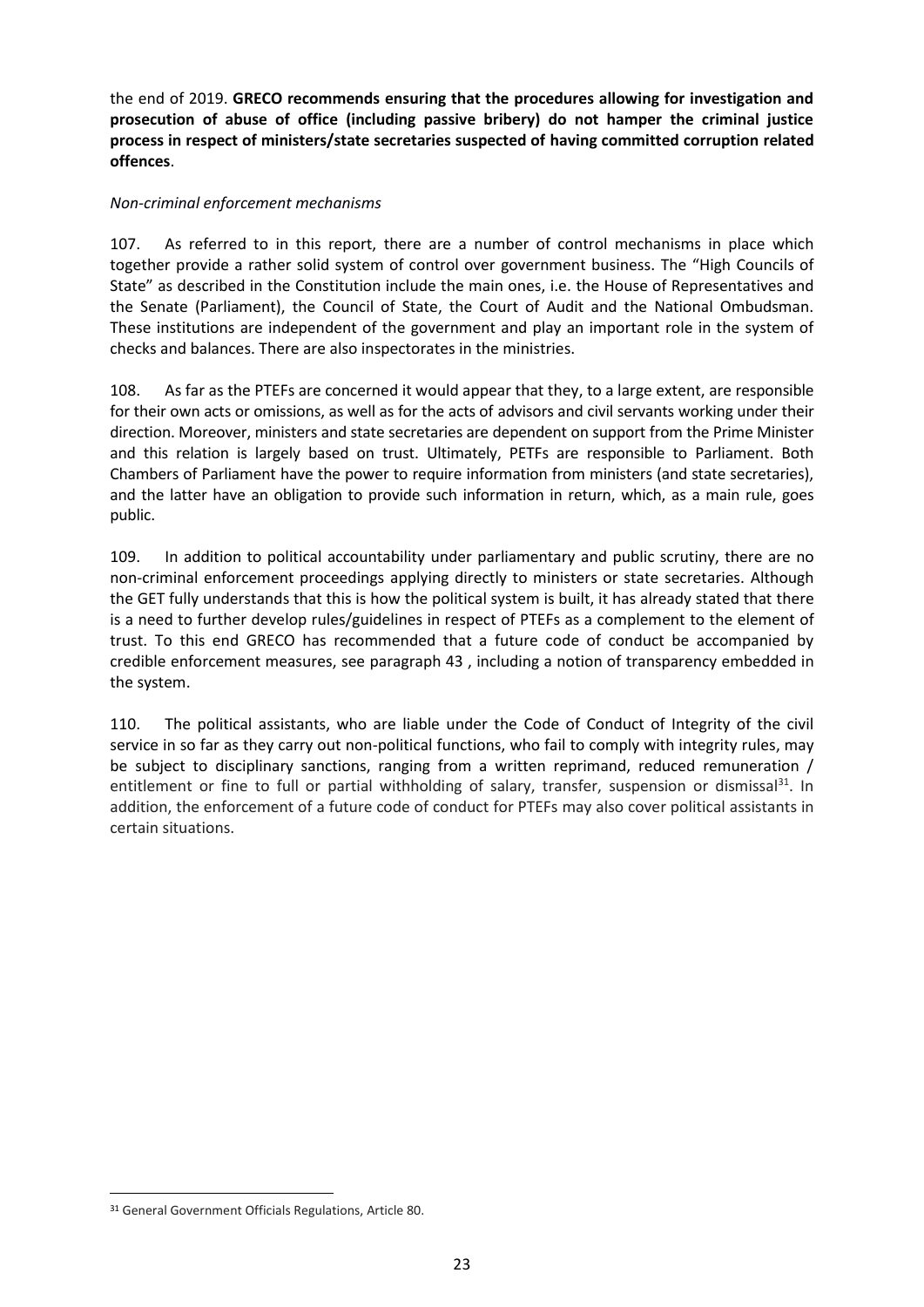#### <span id="page-23-0"></span>**V. CORRUPTION PREVENTION IN LAW ENFORCEMENT AGENCIES**

#### <span id="page-23-1"></span>**Organisation and accountability of selected law enforcement authorities**

#### <span id="page-23-2"></span>*Overview of various law enforcement authorities*

111. There are seven national law enforcement agencies in the Netherlands. The National Police of the Netherlands (NPN) and the Royal Netherlands Marechaussee (KMar) are responsible for maintaining law and order and guarding safety and security, including border control. In addition, there are four law enforcement agencies specialised in tax and financial fraud, billing fraud, safety of food, environment and housing. The law enforcement agencies operate as separate organisational structures under the responsibility of various ministries.

112. This report focuses on the NPN and the KMar, being the largest law enforcement agencies and performing the main law enforcement duties under national legislation in the Netherlands. The organisation and functions of the NPN and the KMar are regulated in the Police Act of 2012 as far as policing in civil society is concerned. The NPN is under the authority of the Ministry of Justice and Security. The KMar is a military service under the authority of the Ministry of Defence.

113. While being two distinct law enforcement agencies, there is also a framework in place for the synergies between the NPN and KMar; a cooperation agreement establishes and promotes structural and *ad hoc* cooperation between the two authorities, covering operational policing, integrity and security matters and internal investigations.

114. In principle, both law enforcement agencies perform their duties under the responsibility of the competent authority (Article 3, Police Act 2012). When enforcing criminal law, they act under the authority of the Public Prosecutor. If the NPN or the KMar act to enforce public order or to provide assistance in case of need, they are under authority of the relevant local authority (mayor of a city or region).

#### <span id="page-23-3"></span>*The National Police of the Netherlands (NPN)*

115. The National Police of the Netherlands (NPN) is a civil organisation, with its own legal personality. It consists of ten regional units and a national unit (the Central Unit), the Police Services Centre (finance, ICT, communications and HR support) and the Commissioner's Staff (supporting the leadership). In addition, the NPN has its own police academy which provides police training. The NPN has 61 189 employees (64.4% men and 35.6 % women), of whom 40 523 (75% men and 25% women) are in operational positions and 18 228 (44% men and 56 % women) are administrative/technical staff. There are 1 008 managers (73% men and 27 % women). As further described below, the Netherlands has a system in place for employing staff on the basis of better gender balance.

116. The NPN is led by a Commissioner, in charge of the operational management and administration of the organisation. The Commissioner, who reports to the Minister of Justice and Security, represents the police functionally and officially. The Commissioner leads the NPN through the "Force Command", which also consists of the Deputy Commissioner and three other members of the leadership of the NPN.

117. The Police Act of 2012 launched a major reorganisation of the Dutch police, merging 25 regional forces into one national police force, consisting of 10 regional units and a Central Unit. The Central Unit deals in particular with organised crime, terrorism and serious violence. It conducts major operations, and ensures security and protection of the Royal House and other VIPs. The integrity policy is also dealt with centrally. The 10 regional police units, each one managed by a chief constable, deal with the day to day policing, enforcing the criminal law and maintaining public order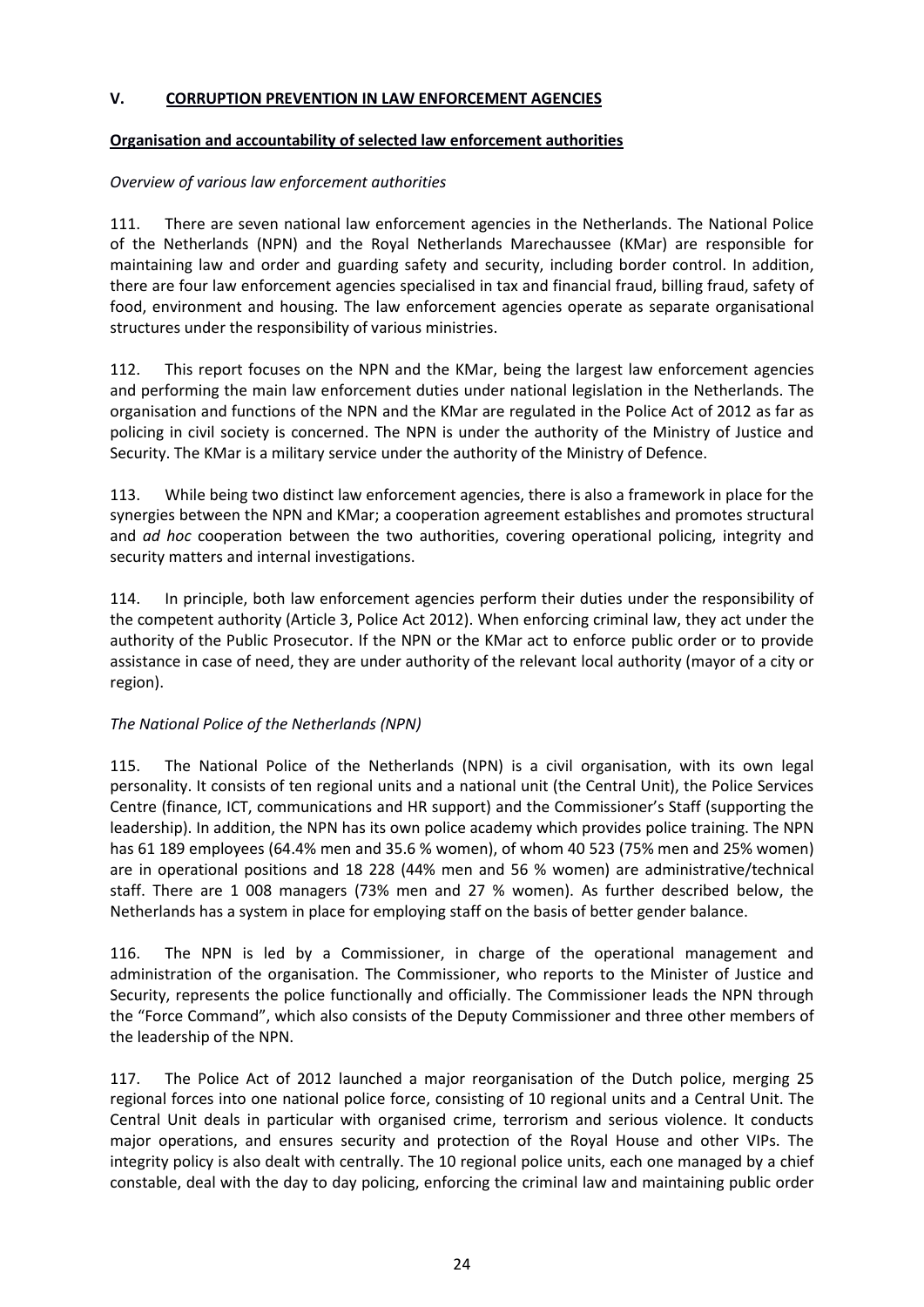locally<sup>32</sup>. Law enforcement policies of the regions are established by a regional board, consisting of the mayor of the largest municipality of the region, the chief constable and the local chief prosecutor.

118. A police region is divided into several districts, each led by a district chief. The districts consist of a number of local units or teams. The number of police employees in a given region is determined by the number of inhabitants and the level of crime in the region and differs considerably from region to region (approx. from 300 to 5000).

119. After having consulted the Board of Prosecutors General and the regional mayors, the Minister of Justice and Security sets the national policy objectives for the NPN (Article 18 of the Police Act 2012), as well as the policy objectives for the regional units and the Central Unit (Article 20 of the Police Act 2012). The Minister divides the resources across the NPN units. The Minister is also responsible for adopting administrative documents, such as the budget, multiannual estimate, financial statements, management plan and annual reports.

120. The Minister can give the Commissioner both general and specific instructions for the execution of his/her tasks and powers (Article 31 of the Police Act 2012). The power to give instructions relates solely to the Commissioner's powers, and not to the operational duties of the NPN which are performed under the responsibility of the regional authorities (mayors or public prosecutors).

121. Authority over the NPN in relation to public order and assistance is exercised by the mayor of the region (Article 11 of the Police Act 2012), who is accountable to the municipal executive. If the NPN acts to enforce criminal law or to perform legal duties, it does so under the authority of the public prosecutor or (in special situations) the Minister of Justice and Security (Article 12 of the Police Act 2012). In addition, "three-way consultations" are held at regional and territorial (district) level (Public Prosecution Service, mayor and NPN management). This can also be organised at municipal level at the mayor's request (Article 13 of the Police Act 2012).

122. The GET understood that the reorganisation of the police (implementation of the Police Act 2012), from a largely decentralised police force with autonomous regions into a centralised national organization, has been seen as an important reform, in particular in terms of providing for more coordination and collaboration in police activities. However, the reform has also raised considerable concern in the Netherlands, not least within the NPN. Criticism expressed in the public domain suggest that the massive reform that turned the organisation upside down was introduced too hastily and that the police have since become too much of a centralised service and a number of further adjustments have been required, and is still underway.

123. Article 103.1 of the 2012 Police Act provides that within five years from the entry into force of the Law, the Minister of Justice and Security is to send Parliament an evaluation of the efficacy and effects of the law in practice. In 2013, the evaluation was assigned to a specially established independent Evaluation Commission. The results of the evaluation were published in November 2017. While recognising the benefits of the creation of a centralised national police, the Evaluation Commission concluded, *inter alia*, that the 2012 Act had led to a structure in which multiple roles lie in the hands of the Minister of Justice and Security; the Minister determines the national priorities, chairs the National Consultation Board and is for some tasks the competent authority of the National Unit; the Minister proposes and approves the police budget, negotiates labour agreements and appoints various supervisors (management, inspections accountants etc.).

 $\overline{a}$ 

<sup>&</sup>lt;sup>32</sup> Police officers are authorised to perform their duties throughout the entire country. However, police officers who are assigned to a regional unit refrain from acting outside their assigned area unless action is reasonably necessary, on the basis of a statutory rule, or under instruction or with consent of the competent authority over the NPN.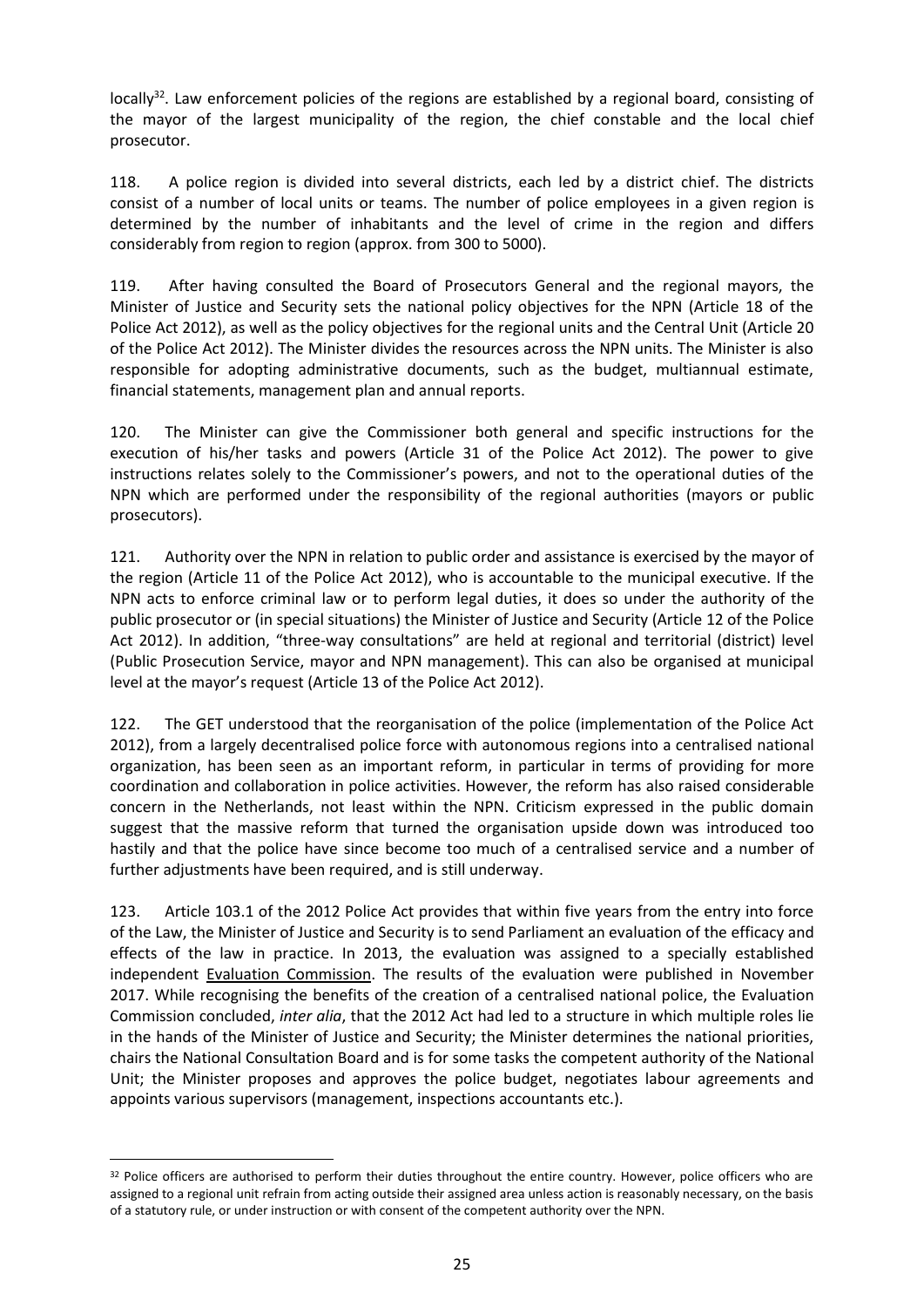124. In the light of its findings, the Evaluation Commission made a number of recommendations, *inter alia*, that the various roles (policy, operational and supervisory functions) should be clarified; that the Commissioner of the NPN should be given more freedom in providing policy-related, managerial and staff direction and in steering the budget process, as is customary for independent legal entities. The Evaluation Commission also requested that the ministerial designation of powers (i.e. the Minister's power to give the Commissioner general and specific instructions) should be clarified. Further, the Commission also called for a more effective and efficient supervisory regime over the police, through the establishment of external audits instead of ad hoc measures and to making better and coordinated use of the complaints procedures for the organisation as a whole.

125. The GET takes note of the criticism of the 2012 Police Act and its impact on the reform. It is pleased that the follow-up measures to the reform are underway. For the purpose of this Report, the GET was particularly concerned that the demarcation of tasks and powers between the Minister and the Commissioner was not totally clear and that much of the powers were in the hands of the Minister, despite the fact that the NPN is a separate legal entity and a legal person. Operational independence of the police in combination with full accountability for actions taken is at the core of Council of Europe standards for democratic policing<sup>33</sup>. It may be particularly important to make the distinction clear between policy powers at the ministerial political level on the one hand, and operational/administrative independence of the police on the other hand.

#### <span id="page-25-0"></span>*Royal Netherlands Marechaussee (KMar)*

126. The Royal Netherlands Marechaussee (KMar) is a police organisation with a military status (Gendarmerie). It is one of four services of the Armed Forces of the Netherlands. The KMar also conducts traditional police functions in civil society (law enforcement, public order, security and border control etc.). KMar is also the police of the armed forces and forms part of the Ministry of Defence. [The Police Act 2012](http://wetten.overheid.nl/BWBR0031788#Hoofdstuk2) (Article 4) and [the Safety \(BES Islands\) Act 2012](http://wetten.overheid.nl/BWBR0028586#Hoofdstuk2) (Article 5) regulate the policing activities of the KMar.

127. For the performance of police duties, the authority over the KMar is the same as over the NPN. Authority over the KMar in relation to public order and assistance is exercised by the mayor of the region, who is accountable to the municipal executive. If the KMar acts to enforce criminal law or to perform legal duties, it does so under the authority of the public prosecutor unless any law stipulates otherwise. The KMar falls under the responsibility of the Minister of Defence, who is responsible for the management of the KMar and for determining the size, composition and required degree of readiness of the KMar. The KMar has a force commander, namely the Secretary-General of Defence, on behalf of the Minister of Defence.

128. The KMar has a total staff of 6 497 employees<sup>34</sup> (83% men and 17 % women), of whom 93% are operational military employees. It consists of 25 brigades and the staff has military ranks. The brigades are under the National Tactical Commando (LTC), which is the operational headquarters of the KMar. The brigades perform all operational and support duties of the KMar. The LTC manages all operational units via the Operations Centre (OPSENT). KMar has its own training centre, the KMar Education, Training and Knowledge Centre (OTC KMar) is responsible for all basic and follow-up training of the KMar. The institute falls under the direct responsibility of the Commander of the KMar (CKMar).

#### <span id="page-25-1"></span>*Access to information and data protection*

129. The Government Information (Public Access) Act (WOB) regulates access to information held by public authorities, including by the NPN and the KMar. The authorities proactively publish

 $\overline{\phantom{a}}$ <sup>33</sup> European Code of Police Ethics, Rec2001)10, e.g. sections 15 and 16

<sup>34</sup> 1 January 2017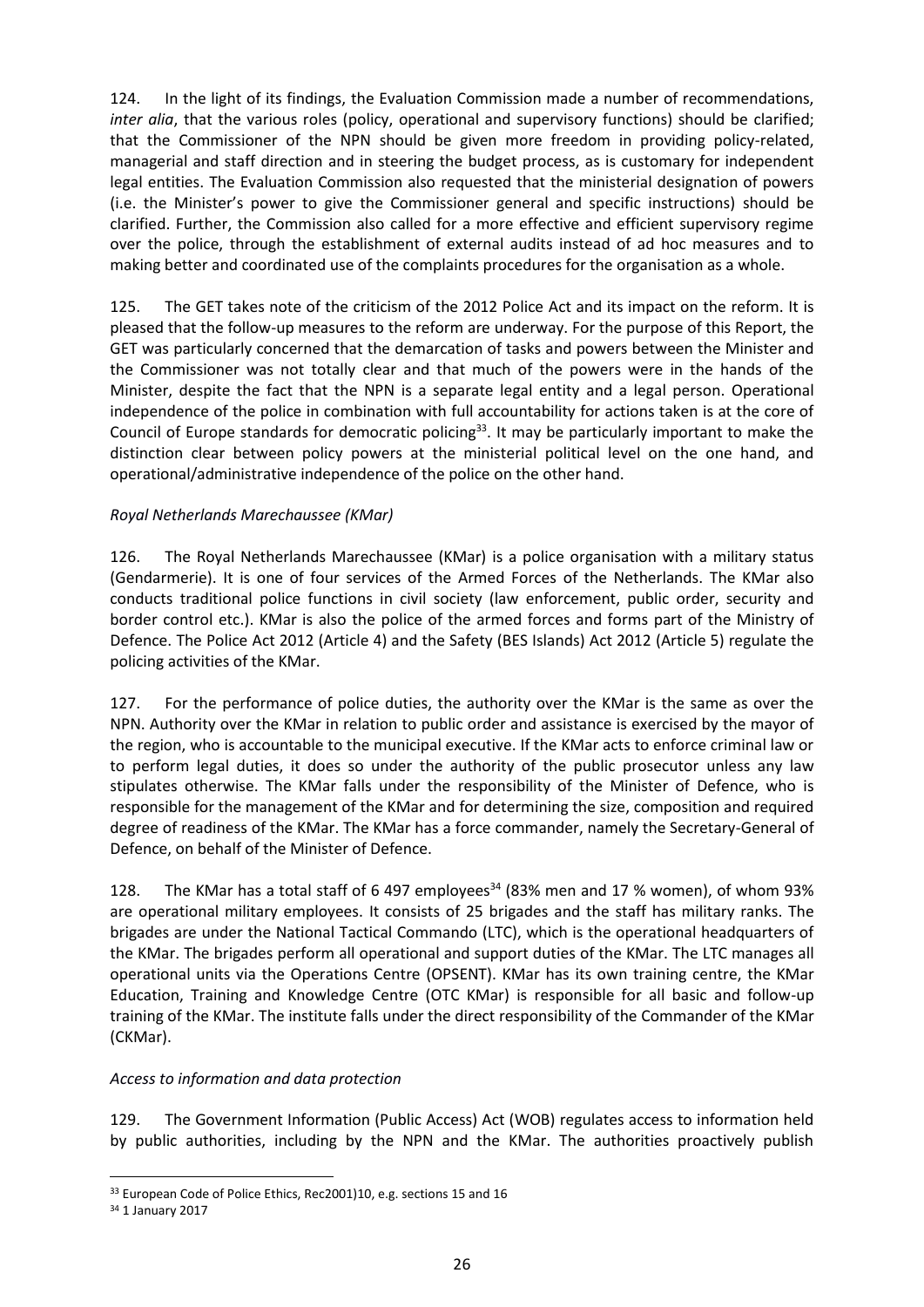information on their activities and respond to requests for information from the public. Anyone can submit a request for information under the WOB. As a main principle, government information is public, but there are exceptions to this provided for in law. The absolute grounds for refusal include state security, unity of the Crown or special personal data. Also, in some cases, the law enforcement authorities have relative grounds for refusal, for example, regarding the information on investigations. In those cases the authorities weigh the interest that is protected by the ground for refusal in relation to specific data against the general or public interest for information. Typically, the NPN would refuse to provide the information which gives insight into confidential investigative strategies and methods. Substantive information on specific criminal investigations is only made public after the consent of the Public Prosecution Service. In addition, there are rules for communicating with the media.

130. Furthermore, the Police Data Act and the General Data Protection Regulation apply to the processing of personal data by the NPN and the KMar. These Acts place restrictions on the provision of such data.

131. The WOB provides access to public information. This applies also in respect of the law enforcement agencies which, however, subject to their particular tasks are further restricted to providing information to the public, for integrity or investigatory reasons etc. General concerns raised earlier in this report (paragraphs 60-62) about the implementation of the WOB are also relevant in respect of the law enforcement agencies.

#### <span id="page-26-0"></span>*Public trust in law enforcement authorities*

132. The GET has no doubt that public trust in the police is recognised as crucially important for the police in the Netherlands. This follows from a number of documents provided and interviews held on-site. This is, for example, reflected in the Integrity Policy of the NPN (2014-2017) where it is stated that the "Police gets it legitimacy from the trust of citizens". This approach is also reflected throughout the Professional Code of the Police (NPN), which informs the public of what the police do, stand for and value. To this end, the NPN has developed various structures for building trust with the community by being close to citizens (e.g. community policing, interactive information tools via the Internet; web pages and social media).

133. Research in the Netherlands indicates that trust in the police is generally high and that the police is among the most trusted institutions in the country for several years now. Public confidence in the police was as high as 74.5% in 2017 (on a scale of 0-100), according to Statistics Netherlands<sup>35</sup>. Internal research from the NPN, also indicates high levels of trust in the Dutch Police 68.7 points (on a scale 0-100)<sup>36</sup>. Furthermore, the EU Special Eurobarometer 470 (2017) also indicates a high level of public trust in the Police, 61 % (EU average 60%). The Commission evaluating the police reform has indicated that the trust in the Police has not decreased following implementation of the 2012 Police Act.

134. There is no specific research available on the level of trust in the KMar; however, the Defence system (not limited to but including the KMar) also enjoys a high level of public trust (64.8 %).

#### <span id="page-26-1"></span>*Trade unions and professional organisations*

 $\overline{a}$ 

135. More than 90% of NPN employees are members of police trade unions. There are four national unions: the Dutch Police Union (NPB, 24 827 members), General Christian Police Union (ACP,

<sup>35</sup> cf. [https://nltimes.nl/2018/05/28/dutch-confidence-police-least-church,](https://nltimes.nl/2018/05/28/dutch-confidence-police-least-church) [https://www.cbs.nl/nl-](https://www.cbs.nl/nl-nl/nieuws/2018/22/meer-vertrouwen-in-elkaar-en-instituties)

[nl/nieuws/2018/22/meer-vertrouwen-in-elkaar-en-instituties](https://www.cbs.nl/nl-nl/nieuws/2018/22/meer-vertrouwen-in-elkaar-en-instituties)

<sup>36</sup> "National trust and reputation research", scholars working for the Erasmus University in Rotterdam came to these scores in 2015. This research was ordered by the police.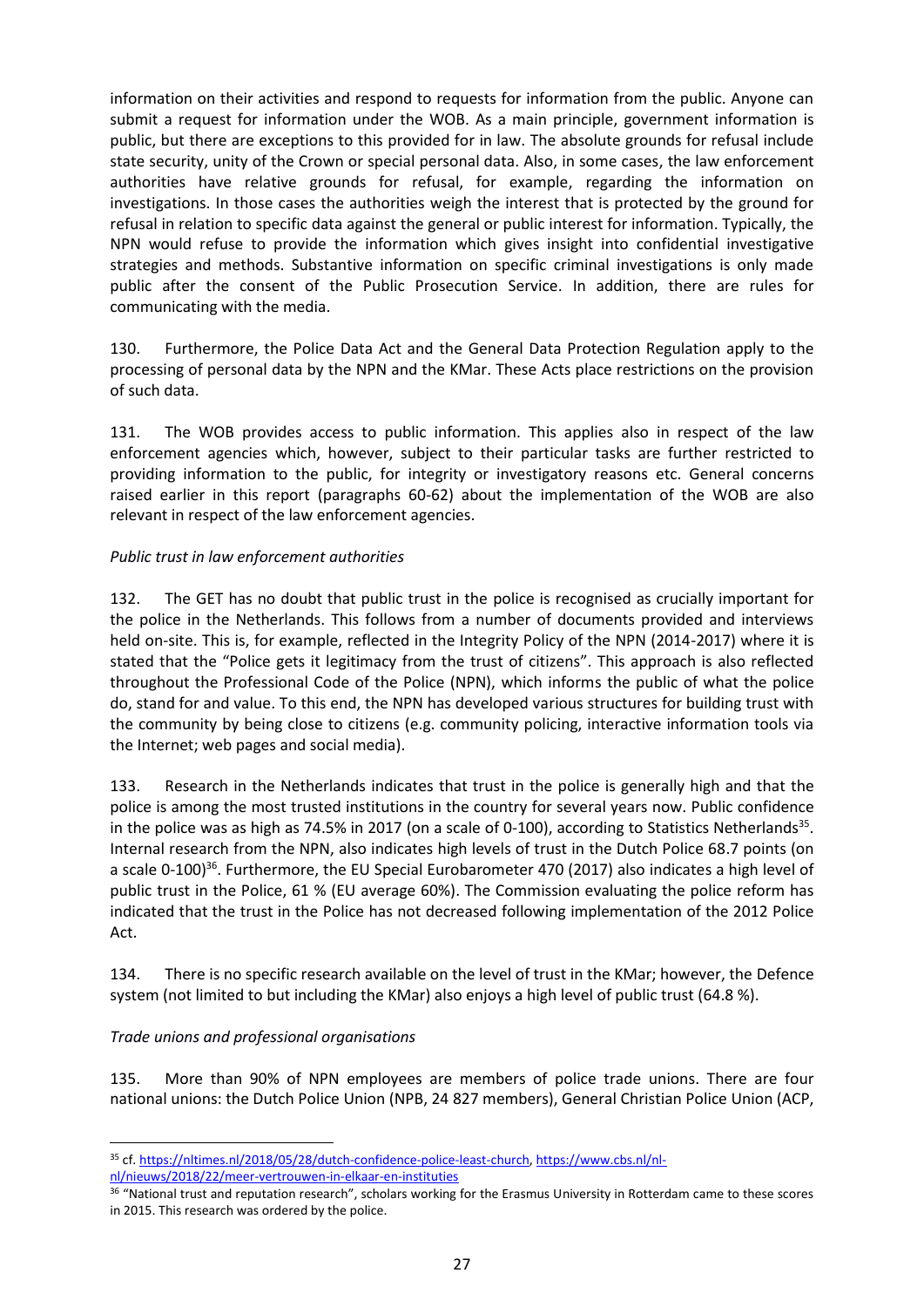23 810 members), the General Dutch Police Association (ANPV, 6 559 members) and the Association of Middle-Ranking and Senior Police Officers (VMHP, 1 030 members). They consult directly with the Minister of Justice and Security on matters of general interest to the legal status of police officers and also enter into collective labour agreements for the police sector. When the NPN integrity policy has consequences for the legal status of police officers, these police unions are consulted. There are also five regional police unions, which do not enter into direct dialogue with the Minister.

136. KMar officers may to join military unions which are part of the public administration personnel bodies. These consult directly with the Minister of Defence. Before the Minister decides on matters of general interest to the legal status of military officers and civil servants, including the general rules concerning the implementation of human resources policies, these will be consulted. The military unions do not provide any public information about their members.

#### <span id="page-27-0"></span>**Anti-corruption and integrity policy**

<span id="page-27-1"></span>*Anti-corruption and integrity policy, mission statements and ethical principles*

#### *NPN and KMar*

137. The mission of the NPN is to ensure safety, enforce the law and to protect democracy. As far as integrity matters are concerned, the GET learned that NPN highlights values, such as integrity/honesty, reliability, courage and connection to the public as being at the core of the organisation. To this comes the strong emphasis on public trust as an important factor for policing in the Netherlands.

138. In 2005, a model approach to basic integrity standards for the public administration was established, providing for minimum requirements of an integrity policy, according to the following priorities: 1) Focus on integrity; 2) Codes of conduct; 3) Suitability checks during recruitment and selection; 4) Risk-prone positions; 5) Taking an oath or making a solemn affirmation; 6) Secondary activities; 7) Financial interests; 8) Measures aimed at protecting information; 9) Business gifts; 10) Public procurement and tenders; 11) Confidential integrity counsellors; 12) Procedure for reporting suspected misconduct; 13) Procedure in case of an actual or suspected breach of integrity. The NPN integrity policy is largely based on this model approach.

139. Over the years, the integrity policy of the police has developed from the so called integrity policy 1.0, that was mainly aimed at preventing and sanctioning misconduct (setting standards and establishing internal institutions to control compliance with these rules), and integrity policy 2.0 that emphasised values, awareness and training to the current integrity policy 3.0. Integrity is no longer considered as a separate element but as an integral part of "craftsmanship and professional responsibility". Therefore emphasis is put on setting clear guidelines and values, and explaining the goals behind rules. This enables employees to apply them in specific situations. The approach is broad: there are rules that are to be applied; there is policy on softer aspects, such as values and culture (discussing dilemma's to increase moral consciousness); and, integrity is part of leadership development and professional responsibility.

140. Furthermore, it is acknowledged in the Netherlands that a changing society leads to different expectations of law enforcement authorities. Society involvement is critical towards the way the NPN and KMar fulfil their job and the GET was told that experiences have shown that over-standardised procedures lead to ineffective service. It is considered essential to provide professionals with the attitude and competencies needed to reach ethical assessments in unique situations.

141. Against this background, the NPN and KMar have a strategy that is aimed at making ethical norms part of the daily job of employees and managers, based on a balance between compliance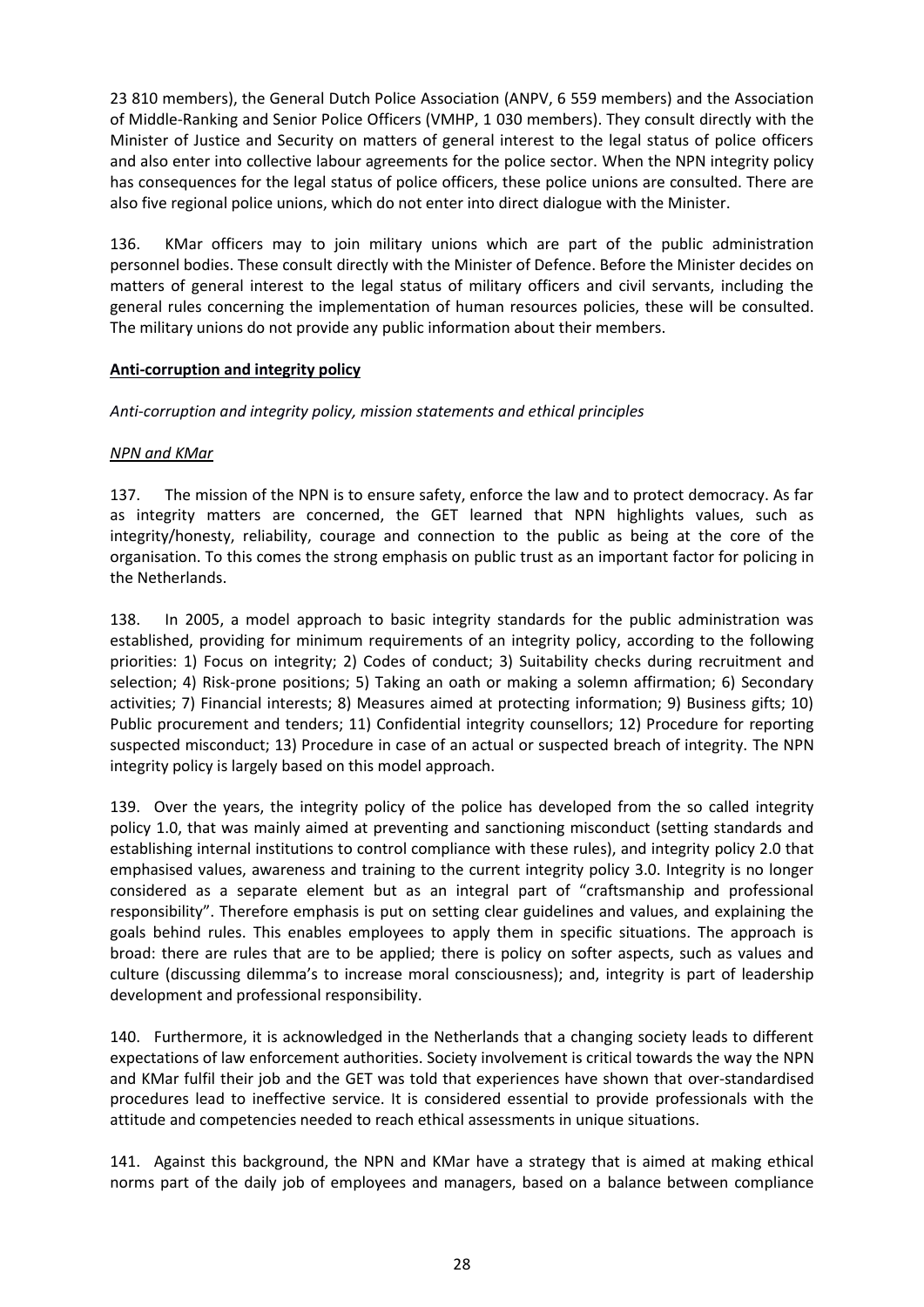(standards, codes, procedures and enforcement) and discretionary powers for the professional. The integrity policy is updated annually and was last updated in October 2018.

142. In 2014, the NPN adopted the Professional Code of the Police (NPN), which lists the core values to be upheld by the police staff, including integrity/honesty, reliability, courage etc. It also refers to professionalism and leadership. The Code says that the Police should be free from corruption and open to discussing integrity dilemmas. The Code is regularly reviewed and is said to be used as an instrument to positively influence employees' behaviour. It is issued to all new employees; it contains, inter alia, the oath of police officers. Further, it contains information on the tasks of the police, their mission to serve, values to uphold principles such as the rule of law, core values of integrity and trust, professionalism (expertise), leadership, how to deal with dilemmas (of the public) etc. The GET appreciates this document which, in a clear way, summarises the values of the NPN. It is an important document, in particular for public awareness reasons.

143. All police officers and (trainees) have to take an oath that s/he has not given or pledged anything to obtain his/her position and that s/he shall not accept any pledges of gifts in order to do something or refrain from doing something during employment. They also have to swear allegiance to the Constitution and to carry out dutifully and accurately their assignments. Moreover, the Commissioner's portfolio includes integrity management and managers have a role in streamlining integrity, ensuring that risks and dilemmas can be freely discussed in the organisation and integrity measures are undertaken with regard to new employees and during screening procedures.

144. The NPN Security, Integrity and Complaints Department (VIK) develops the framework of the integrity policy. The policy departments develop policy on specific topics. The units, the Police Services Centre and the departments are responsible for implementing this in their own organisational units. The chief constables of the units and directors focus on integrity within their respective parts of the organisation in order to be as close as possible to reality. The VIK department monitors the implementation. The relevant policy departments publish the information that comes out of this procedure.

145. The GET was informed that clear cut bribery cases are not very common in the NPN or the KMar. Recent integrity cases in the police top management<sup>37</sup> concern the misuse of official authority and public funds. There have been other cases of "unlawful appropriation'', such as internal theft or expenses fraud. There are also cases concerning violation of procurement rules<sup>38</sup>. However, the bulk of cases concern leaking (incl. selling) of confidential information and maintaining relationship with criminal networks<sup>39</sup>. The WODC Report on Organised Crime and Integrity Violations within Law Enforcement Organisations refers to a total of 80 cases within the four law enforcement authorities, including the NPN and KMar, as well as FIOD and customs, that could be linked to organised crime within a period of five years (40 cases within the police). In 2017, 121 persons have been dismissed as a result of integrity breaches.

146. The Mission Statement of the KMar concerns in particular the need to effectively enforce the law, to render assistance to those who need it, as well as to contribute to the effectiveness of the armed forces.

147. The KMar's integrity framework is stricter and more developed in certain aspects as compared to other divisions under the authority of the Ministry of Defence. This is due to the policing and investigative powers of the body. Overall, the integrity policy of the KMar is comparable with that of the NPN. Besides laying down rules of conduct, the KMar integrity policy focuses on

 $\overline{a}$ 

<sup>&</sup>lt;sup>37</sup> Cases the former Chair of the Central Work Council and of the former Amsterdam Police Chief

<sup>&</sup>lt;sup>38</sup> In 2012-2015 two police officers were fired due to their involvement in a tendering procedure for police vehicles.

<sup>&</sup>lt;sup>39</sup> In 2012-2015 about 15 police officers were fired after having provided information to third parties, including family members, criminals and a detective agency.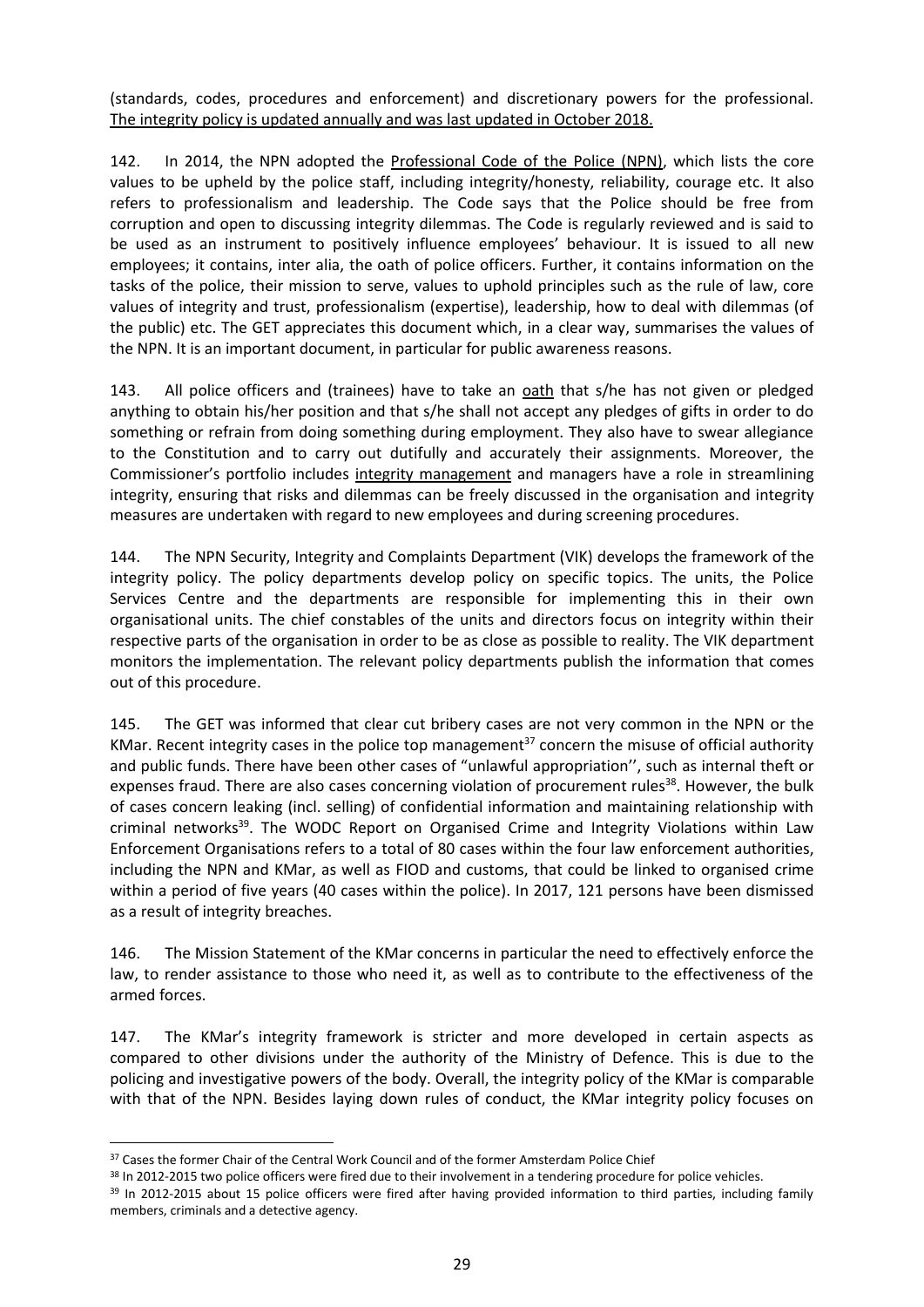structurally ensuring and promoting integrity and creating awareness of integrity risks. The education scheme includes initial and on-going specialised courses. The aim is to create an appropriate integrity culture with sound and moral attitudes. Open talks on problems and dilemmas are encouraged.

148. The Defence Code of Conduct, applying to the KMar, refers to five basic standards for conduct which can be summarised as relating to professionalism, cooperation, awareness of responsibility, acting ethically with respect, and security. The GET notes that the Defence Code of Conduct is general in character and not specific for policing and it is not directly enforceable. It was adopted in 2007 and is currently being revised and updated<sup>40</sup>.

149. The Integrity Cluster of the KMar is responsible for the implementation of the integrity policy. The Cluster works together with the Central Defence Integrity Organisation (COID) and with NPN integrity bodies such as the Security, Integrity and Complaints Department (VIK). Managers, advisers, detectives and confidential counsellors implement the integrity policy within their own divisions. Commanders of high risk KMar units are advised periodically by the Integrity Cluster. Internal investigations into (possible) integrity breaches, criminal investigations and confidential investigations within the KMar are carried out by its Internal Investigations Division (SIO). The integrity policy of the KMar is based on a balance between protection, stimulation and enforcement. This enables the individual professional to come to appropriate moral behaviour under complex conditions. This process is also referred to as 'Moral Fitness'. Incidents are considered opportunities to learn and so the KMar integrity policy allows for learning from mistakes.

#### *Code of Conduct*

 $\overline{\phantom{a}}$ 

150. In the NPN, there are a number of instructions, memoranda etc. regulating the behaviour of NPN officers, including, for example, secondary activities, financial interests, gifts and the use of confidential information etc. However, these various documents are fragmented and would clearly benefit from being consolidated in one document, providing the necessary level of detail and being complemented by explanations and examples.

151. In 2014, the NPN adopted the Professional Code for the Police. As already noted above, this Code contains information on police tasks, their mission to serve, values to uphold principles such as the rule of law, core values of integrity and trust, professionalism (expertise), leadership, etc. This general instrument is valuable as it provides ethical principles for policing in a democratic society, the tasks of the police etc.; it fits well into the integrity policy and is also of great value for public awareness reasons. However, it is clearly not to be regarded as a code of conduct in the meaning of providing detailed guidance for police action in different situations, including where conflicts of interest may arise and, furthermore, it is not enforceable.

152. That said, the Professional Code is complemented with "Theme pages", which are regularly updated. These Theme pages are attached to the Professional Code and cover a variety of issues (one issue per theme) such as gifts, invitations, behaviour in free time, use of resources, safe working climate, handling of information, social media, representation, ancillary activities, truthful reporting, use of force etc. Each theme page lists the relevant provisions for a particular theme, where that exists, and includes a number of questions, as "food for thought". Reference is made to more detailed regulations and documents, that are easily accessible through hyperlinks. The GET welcomes the Theme Pages as very useful tools, in particular for training and reflection purposes; however, they cannot be considered as a consolidated code of conduct in their present form. The GET believes the NPN has come a long way in establishing ethical standards; however, a logical next step would be to add further guidance and examples and lessons learned to the Theme pages.

<sup>&</sup>lt;sup>40</sup> It is expected that the revised code of conduct should be ready by the end of 2018.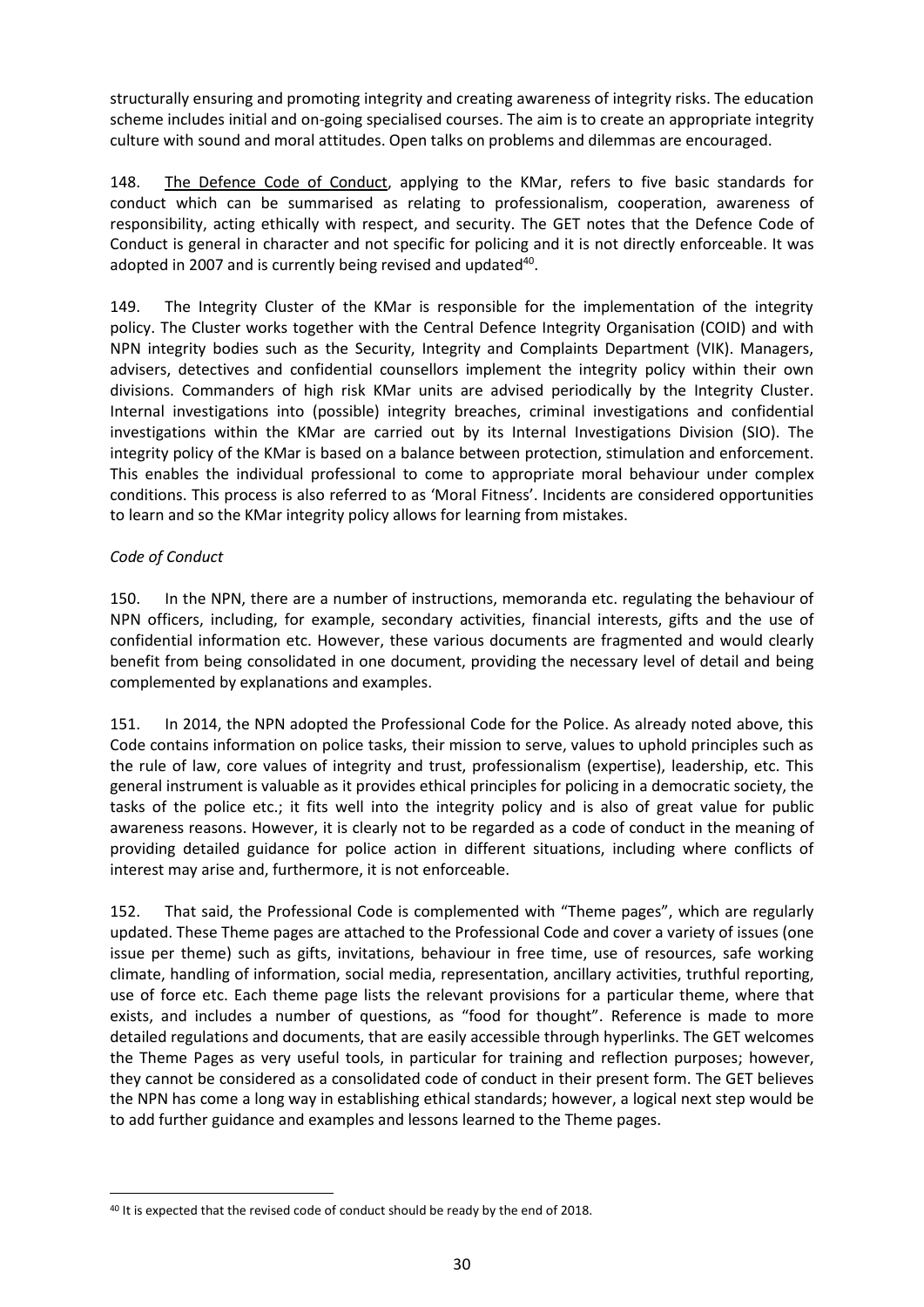153. The Defence Code of Conduct (KMar) is a rather general document, stating a number of principles (professionalism, team work, responsibility, ethical treatment, respect and safe working environment). It is accompanied by some further guidance on confidential information, secondary activities, invitations and gifts, media relations, etc.). However, it does not provide much guidance in particular situations and it does not have a special police focus (Defence Code).

154. To sum up, the GET acknowledges that the anticorruption and integrity policy in the NPN and KMar is an integral part of the professionalism of the employees. The integrity policy is updated regularly, which is in line with GRECO standards; i.e. that codes of conduct are to be "living instruments" and they are public. The Theme pages, which are attached to the Professional Code of the NPN, are designed in a flexible way, which is to be welcomed. However, they need to be developed to include further guidance, examples as well as lessons learned. Likewise, the GET would see much value in establishing a code of conduct for the KMar regarding their particular law enforcement functions. To the extent possible, the authorities could opt for a joint instrument covering both the NPN and KMar in relation to their common task, as appropriate. **GRECO recommends (i) that the Theme pages of the Professional Code of the National Police (NPN) be further developed with guidance, examples and lessons learned, offering adequate guidance on conflicts of interest and other integrity related situations (e.g. gifts, third party contacts, accessory activities, handling of confidential information) and that a similar instrument be established for the Royal Marechaussee (KMar); and (ii) to ensure supervision and enforcement of these instruments.**

#### <span id="page-30-0"></span>*Risk management measures for corruption prone areas*

 $\overline{a}$ 

155. In the NPN, risk analyses are conducted from three perspectives,: 1) specific risk prone areas (e.g. information security, physical security, management, personal integrity resilience, professionalism and trustworthiness), which call for promoting professional and ethical conduct, 2) certain positions in charge of high risk activities which require vetting and screening and 3) certain activities (requiring adapted risk analyses). Various entities and divisions within the force are responsible for conducting these analyses, including VIK department, AIVD, Working Undercover Department, HRM and Information Directorates.

156. There are many internal NPN regulations that aim at reducing risks of corruption in day-today work. Risks differ for each position; these are therefore incorporated in protocols for specific situations, for example, the four-eyes principle, maximum terms for certain positions, the use of two detectives per informant for criminal intelligence, authorisation management, annual mental health checks and interaction with suppliers to prevent conflicts of interest etc.

157. The KMar uses Integrity Risk Assessment (RAI) as part of its integrity policy. The Central Defence Integrity Organisation (COID) is in charge of risk assessments. The assessment, recommendations and control measures are included in a report presented to and discussed with the commander of the unit concerned. The Integrity Cluster regularly consults with units about the risks identified and the control measures implemented. It carries out awareness raising and educational measures for managers and employees. The assessments of the Defence Integrity Policy conducted in recent years by external organisations and investigative committees are publicly available online<sup>41</sup>. A risk inventory of the KMar was carried out in 2014. The risk prone areas include misuse of information and other systems; abuse of power; embezzlement/theft. *Multiple eyes principle and other internal measures*

<sup>41</sup> Limits to Unity (*Grenzen aan de Eenheid*') (organization culture), Netherlands Institute for Social Research/SCP (2016); "Moral Fitness" (tendering procedure, integrity), Van der Steenhoven Investigative Committee (2016); Mali Mortar Incident (*Mortierongeval Mali*), Security Research Council, Defence sector (2017); Organised Crime and the Integrity of Law Enforcement Organisations *(Georganiseerde Criminaliteit en Integriteit van Rechtshandhavingsorganisatie*s), WODC (2017).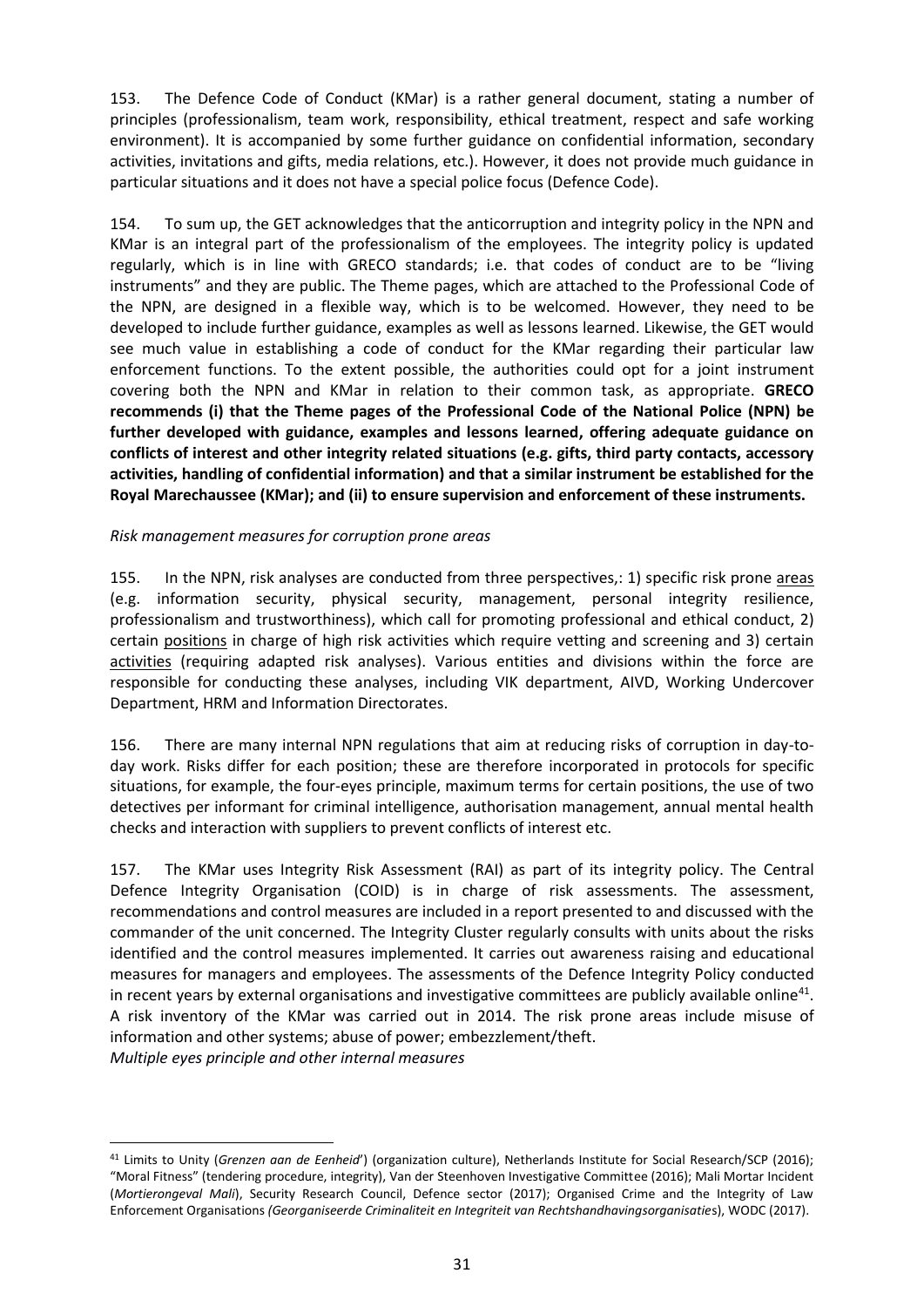158. In the NPN, the four-eyes principle not only applies to granting authorisations but also in respect of criminal intelligence, searching suspects, collecting seized items (money and drugs), conducting house searches, interviewing those suspected of committing serious offences, interaction with suppliers of goods.

159. Access to NPN facilities and information is determined in an authorisation model, tailored to each position. Some information is only available to designated users. There are specific rules for storage, transport, connection devises, encryption, mobile data carriers, printing and destruction of confidential documents etc.

160. The Defence Security Plan (DBB) includes KMar's security measures divided into general security and organisation, personal security, physical security, information security and industrial security. All positions in the KMar are designated as "confidential positions", which require that all employees are vetted by means of screening under the Security Screening Act.

#### *Handling undercover operations and contacts with informants and witnesses*

161. The Code of Criminal Procedure lists three undercover powers: systematic gathering of information (SI), pseudo purchases and services (PK/PDV) and infiltration (IF). All undercover operations in the Netherlands are conducted, coordinated and supervised by the Police Working Undercover Unit (WOD) (Restricted Operations Department). The procedural guidelines are explained in further detail in the Investigative Powers Guideline. The use of special investigative powers requires an order from the (Chief) Public Prosecutor. The Central Review Committee (CTS) is the Public Prosecution Service's internal advisory body responsible for reviewing and advising on the proposed use of more serious investigative powers and methods. The specific guidelines for undercover operations cannot be made public due to the sensitive nature of the activities and the associated risks. The specific training on the use of these special investigative powers focuses on the associated risks, the preconditions for using these powers and the protocols for dealing with third parties.

#### *Advice, training and awareness*

162. The Police Academy is in the lead when it comes to quality of the education and training of police officers. The Academy is responsible for the basic training of all police students. Integrity is a permanent feature of the basic training programme for new police officers and the theme is interwoven throughout the entire training.

163. The Central unit of the NPN is responsible for the maintenance of the competencies (while on the job). The follow up and specialised in-service training courses on integrity are prepared and delivered by the VIK department upon request by and according to the needs of the various heads of units. To this end, specific training is delivered to VIK department employees organised by the Police Academy. In-service training under the responsibility of the VIK department is based on real life situations and includes case studies and role plays on topics such as ethics, conflicts of interest, expected behaviour, moral dilemmas, disciplinary framework etc. The courses are delivered by experienced internal investigators. The GET understood that the major part of this in-service training is carried out by the 10 units under the responsibility of the managers in the units in a format that is as close as possible to the reality. Next to this, a special "toolbox prevention" has been developed, including the Professional Code and the attached Theme pages, dilemma movies, risk analysis tools etc. The toolbox is used to stimulate discussions within teams about experienced dilemma's and ways to deals with them. A theatre performance on ethical dilemmas has also been successfully developed, according to the authorities.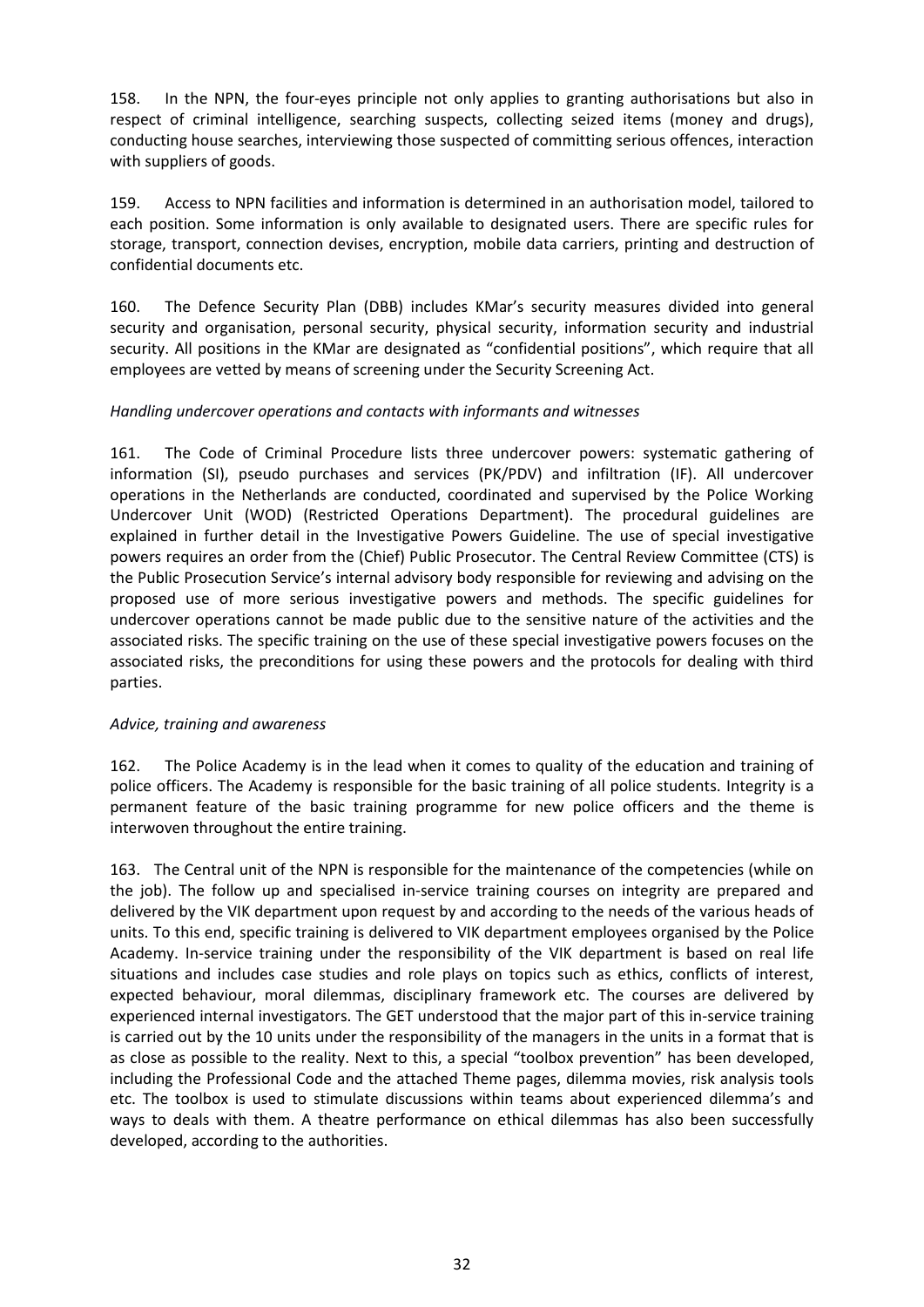164. As far as counselling within the NPN is concerned, the GET was informed that employees who would like to discuss an integrity dilemma can contact their supervisor, VIK department, an HR advisor or a confidential counsellor on integrity (VPI). There are eight VPI available. Some VPI's are part of the Central Abuse Reporting Centre of the NPN. They can be contacted in case an employee would like to report an abuse. The VPI will advise the employee confidentially on the steps the employee can take. The confidentiality entails that the VPI will not disclose the identity of the employee without written consent. This confidentiality can only be breached in case an employee reports a criminal offence for which there is a reporting obligation, or when, for example, human lives are at risk. If the employee wishes to formally report a suspected abuse, the VPI will guide the employee during the procedure and take care of the protection against negative consequences due to the formal reporting. Investigation into a report is done by an internal ad hoc committee, under the direct responsibility of the Commissioner.

165. Laws and regulations that apply to the NPN can be accessed by anyone via the central government's website<sup>42</sup>. The Professional Code of the Police and integrity policies can be downloaded on the police website<sup>43</sup>. Internal regulations and guidance are made available via the police's intranet, with the exception of rules that cannot be shared due to their sensitive nature. The police's activities relating to the integrity policy, the number of completed investigations and the scale and nature of neglect of duty are described in the annual NPN reports.

166. In the KMar there is a basic training curriculum including courses on integrity. In addition, specialised follow-up training courses on ethics have been developed<sup>44</sup> at national level. They are an integral part of the integrity policy of the KMar. Moreover, bodies such as the Central Defence Integrity Organisation (COID) provide a number of optional training courses on the theme of integrity and moral issues. The OTC KMar has a permanent pool of experts specialised in integrity training. In addition, a special "toolbox" has been developed, including a management model and a dilemma card game.

167. At the KMar, the Integrity Cluster, the Participation Committee (body elected by employees to represent their interests), the Central Defence Reporting Centre and the Spiritual Care Service(s) (focusing on mental well-being) can also provide advice on integrity dilemmas. In addition, there is within the KMar a network of confidential counsellors. These are colleagues that can advise employees and assist in case of questions, notifications and the filing of a complaint relating to unwanted behaviour. The counsellor discusses together with the employee which possible solutions there are to put an end to the undesirable situation. The counsellors are uniformly trained and have the privilege of non-disclosure within the organisation. Employees of the KMar can, regardless of location or function call one of the confidential counsellors. These counsellors are controlled by the Coordinator (CVP).

168. Laws and regulations that apply to the KMar can be accessed by anyone via the central government's website<sup>45</sup>. The Defence Code of Conduct (KMar) is published on the Defence website<sup>46</sup>. The integrity policy and the internal guidelines and procedures are described on the Defence Intranet and a brochure on the procedure for internal investigations has also been uploaded. The Integrity Cluster prepares the Annual KMar Integrity Report which is made public. The report explains the integrity policy and includes figures on the number of integrity breaches.

 $\overline{a}$ 

<sup>42</sup> See [www.wetten.nl](http://www.wetten.nl/)

<sup>43</sup> See [www.politie.nl](http://www.politie.nl/)

<sup>44</sup> Advanced Military Ethics (VME), Training Moral Judgement (TMO), Moral Consideration (MB), Moral Learning Guidance consultation (MLO), Socratic Guidance Interview, Train the trainer Moral Judgement, Training Moral Judgement (2-day), Workshop Risk Analysis.

<sup>45</sup> See [www.wetten.nl](http://www.wetten.nl/)

<sup>46</sup> See [www.defensie.nl](http://www.defensie.nl/)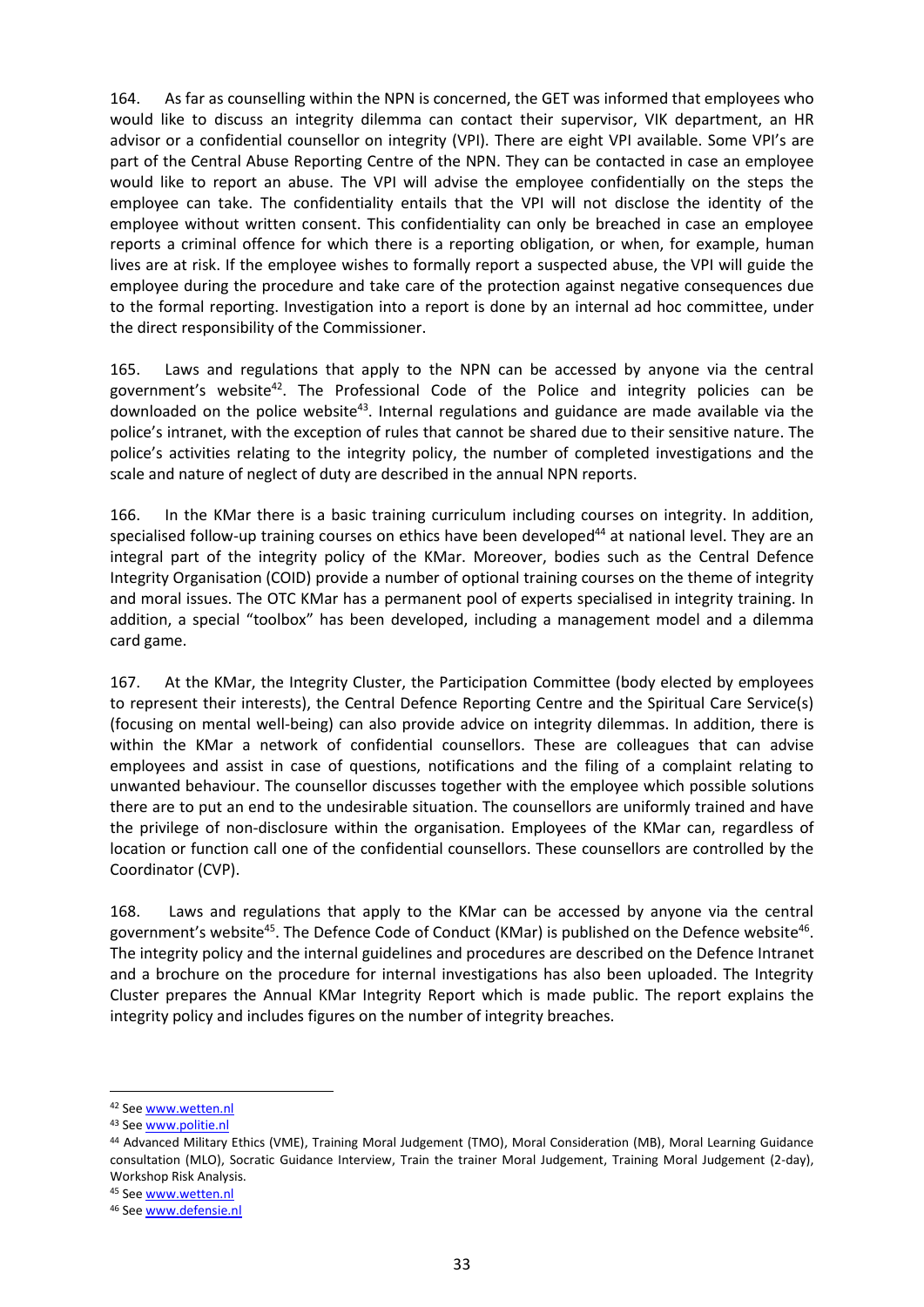169. The GET notes that the NPN and the KMar are both fully aware of the importance of furthering a clear policy on police officers' integrity and it would appear that integrity related matters are already dealt with before recruitment in the form of information to the applicants ("Consciously blue"), as well as in the initial and in-service training. There are also networks in place both in NPN and KMar, providing for counselling, including on a confidential basis, in respect of ethical and integrity dilemmas. All this is commendable.

170. The GET also noted that apart from the initial training, the curriculum of which contains obligatory integrity modules integrated in the training, it appears that the in-service training process for police officers (NPN as well as KMar) is less clearly structured. There is no formal plan or programme at the national level and the training sessions are largely demand driven and of an *ad hoc* nature. The management of the various units are in the first place responsible for implementing the integrity measures in their units and are also responsible for carrying out the training of the staff in their respective units. This decentralised approach, in particular, the focus on practical situations and interaction based on real situations is to be welcomed. At the same time the GET understood that the managerial oversight in respect of supervision and training and learning from experience needed to be improved.<sup>47</sup> Moreover, it heard from several interlocutors that this type of training requires more trainers in the units to be effective. The GET takes the view that the current in-service training (including at managerial level) would benefit from more structure and coordination at national level as a necessary complement to the decentralised training in the units. Such an additional approach would also provide more uniform training in the various units, based on nationwide experience.

171. In view of the above, **GRECO recommends that the in-service training on ethics and integrity for the National Police (NPN) and the Royal Marechaussee (KMar) staff, including managers, be enhanced by developing at national level further regular training programmes as a support and complement to the existing decentralised training in the units.**

#### <span id="page-33-0"></span>**Recruitment and career**

 $\overline{a}$ 

#### <span id="page-33-1"></span>*Recruitment and promotion*

172. The selection and appointment procedures follow established procedures in both the NPN and KMar but under different regulations; the NPN recruitment is part of an NPN specific procedure and recruitment to the KMar is part of a Defence (military) procedure. The legal frameworks include Police Appointment Requirements Regulation 2012 (Articles 4-7), Police Remuneration Decree (Article 2), General Military Personnel Regulations (AMAR), AMAR Implementing Regulation, Job Allocation and Promotion Guideline, Defence Civilian Employees Regulations (BARD) and Policy Rule on appointments, job assignments and the promotion of Defence (BAFBD). The guidelines for implementing job allocation and promotion processes are described in the Defence Job Allocation and Promotion Guideline (RF&B). These legal documents are accessible online.

173. Appointments to the NPN are made in accordance with established recruitment procedures, depending on the type of employment, but as a rule, guided by principles of transparency, equal opportunities and non-discrimination to find the most suitable candidates. Around two thirds of NPN staff are employed in operational positions (investigative police work) and one third in administrative positions. Staff is also divided into operational basic positions, management positions and support staff. The GET is pleased that as many as 94,6% of all staff are on permanent positions. This provides an important safeguard against undue pressure in relation to staff. Those who are not permanent staff are on probation or have a temporary fixed term contract.

<sup>&</sup>lt;sup>47</sup> Organized Crime and Integrity Violations within Law Enforcement Organizations, the Research and Documentation Centre (WODC), Ministry of Justice and Security, 2017, see [https://www.wodc.nl/onderzoeksdatabase/2748-georganiseerde](https://www.wodc.nl/onderzoeksdatabase/2748-georganiseerde-criminaliteit-versus-integriteit-handhavers.aspx)[criminaliteit-versus-integriteit-handhavers.aspx](https://www.wodc.nl/onderzoeksdatabase/2748-georganiseerde-criminaliteit-versus-integriteit-handhavers.aspx)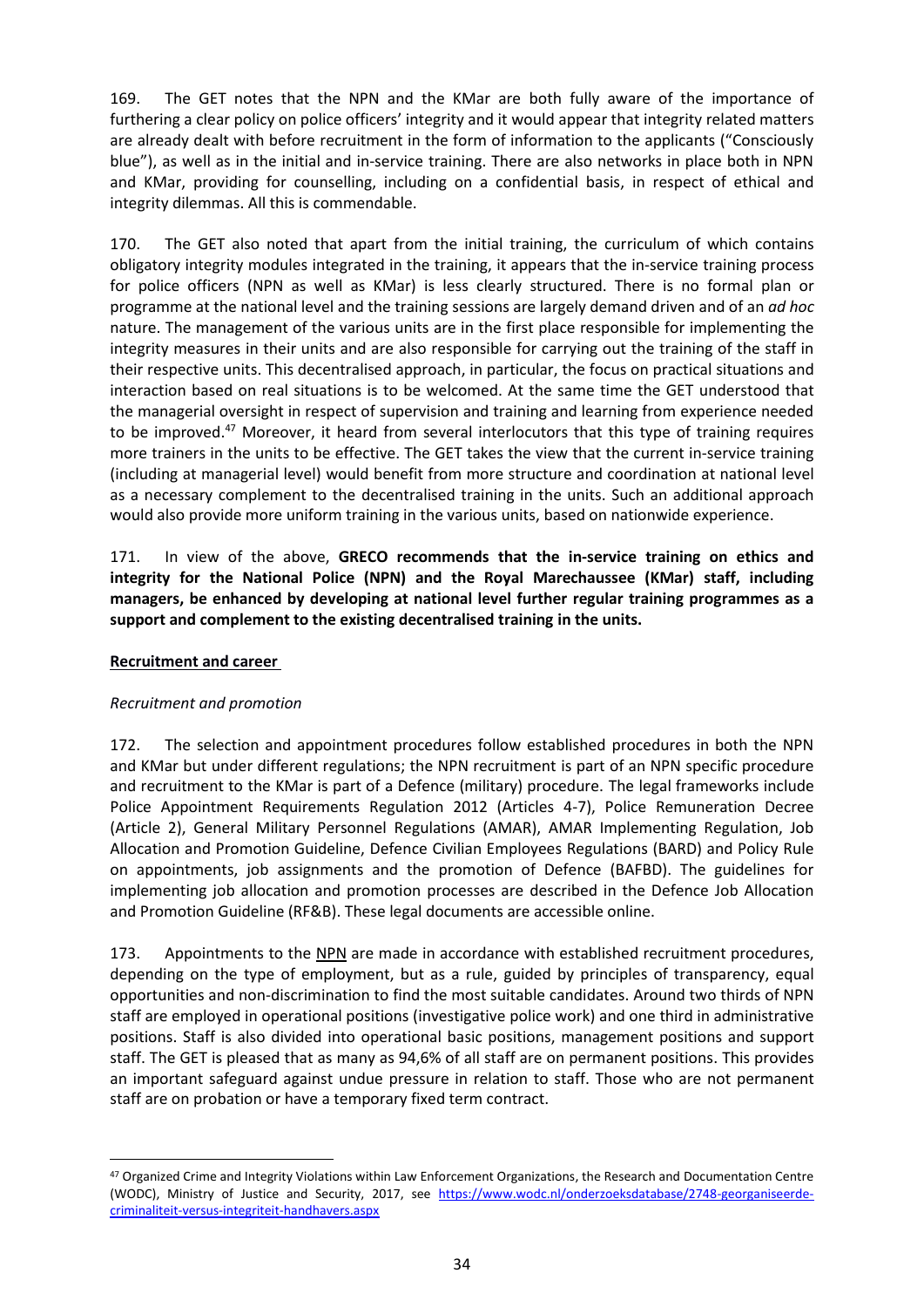174. At the selection stage, new law enforcement candidates have to undergo a realistic job preview ("Consciously blue") in order to provide the candidates with information about what the job entails, including both attractive and unpleasant parts.

175. The selection procedure and requirements for basic grade operational police officers is laid down in law. Vacancies for basic grade operational police officers in the various regional units are made public on the website [https://www.kombijdepolitie.nl](https://www.kombijdepolitie.nl/) Applicants apply to a specific regional unit.

176. Applicants must comply with fixed criteria, such as Dutch citizenship and age (minimum requirement of 18 years old) are checked automatically. If the applicant passes this stage, s/he will have an interview with the recruiter of the regional unit. In a second stage they have to undergo a realistic job preview. In the succeeding stage, applicants have to complete an adaptive cognitive ability test, a Dutch language proficiency test and a physical ability test. The next stage is a psychological assessment followed by the final selection stage in which a medical and security screening is performed. Security screening includes a criminal record check of the applicant, checking behaviour of the applicant on social media and checking debt & credit records of the applicant. Security screening is performed by the VIK department within the Central Unit. When applicants complete these stages successfully, they have an interview with their future manager, they become police recruits and start their training at the police academy on probation for a period of one year. From the moment they start their training, they also start working for a regional unit. When this probation period is completed satisfactorily, the police recruit gets a temporary appointment (a nonpermanent time limited appointment) for the remaining time of their police training (2 years). After completing the police training successfully, s/he receives a permanent appointment.

177. For non-operational positions, a vacancy is opened and published on the website [https://www.kombijdepolitie.nl.](https://www.kombijdepolitie.nl/) The relevant selection requirements are included in the vacancy text. Job profiles and the eligibility criteria are transparent and apply throughout the Netherlands. The recruitment and selection process for non-operational positions contains at least three stages. The first stage is an applicant shortlisting based on objective criteria (CV etc.). The shortlisted candidates are interviewed by a selection committee and matched with the eligibility criteria (competencies). Sometimes, tests are added for particular competencies. Finally, a security screening is performed by the VIK department within the Central Unit.

178. A separate recruitment procedure applies in respect of managers. Vacancies are filled on the basis of vacancy profiles. Selection committees consisting of an independent chairperson, two managers and three employees chosen by staff, carry out the selection. The nominations are binding and the chief constable appoints the managers.

179. As a rule, vacancies are first advertised internally so that each NPN employee has the opportunity to apply. If this does not lead to a post being filled, the vacancy is advertised externally. The vacancies are announced on-line and applications are to be submitted on-line. The NPN recruits 1000/1 500basic grade operational police officers, out of 20,000-25,000 applicants. The applicants of the underrepresented sex and the ones with an underrepresented ethnic background as well as young applicants are usually favoured, according to the authorities.

180. Both psychological and a physical aptitude tests may form part of the selection procedures. The General Intelligence and Security Service (AIVD) conducts the security screening for confidential and security positions. In addition, if there is any risk to State security, the applicants undergo security screening. The confidential positions of level A (e.g. investigators or officials in charge of appointments and promotions) are screened every five years. For the confidential positions of level B the screening procedure is repeated every 5-10 years. For employees in positions that are not considered confidential or security position there is a possibility to do a screening after five years, when the employee changes his/her position or when the employee changes his/her activities, but it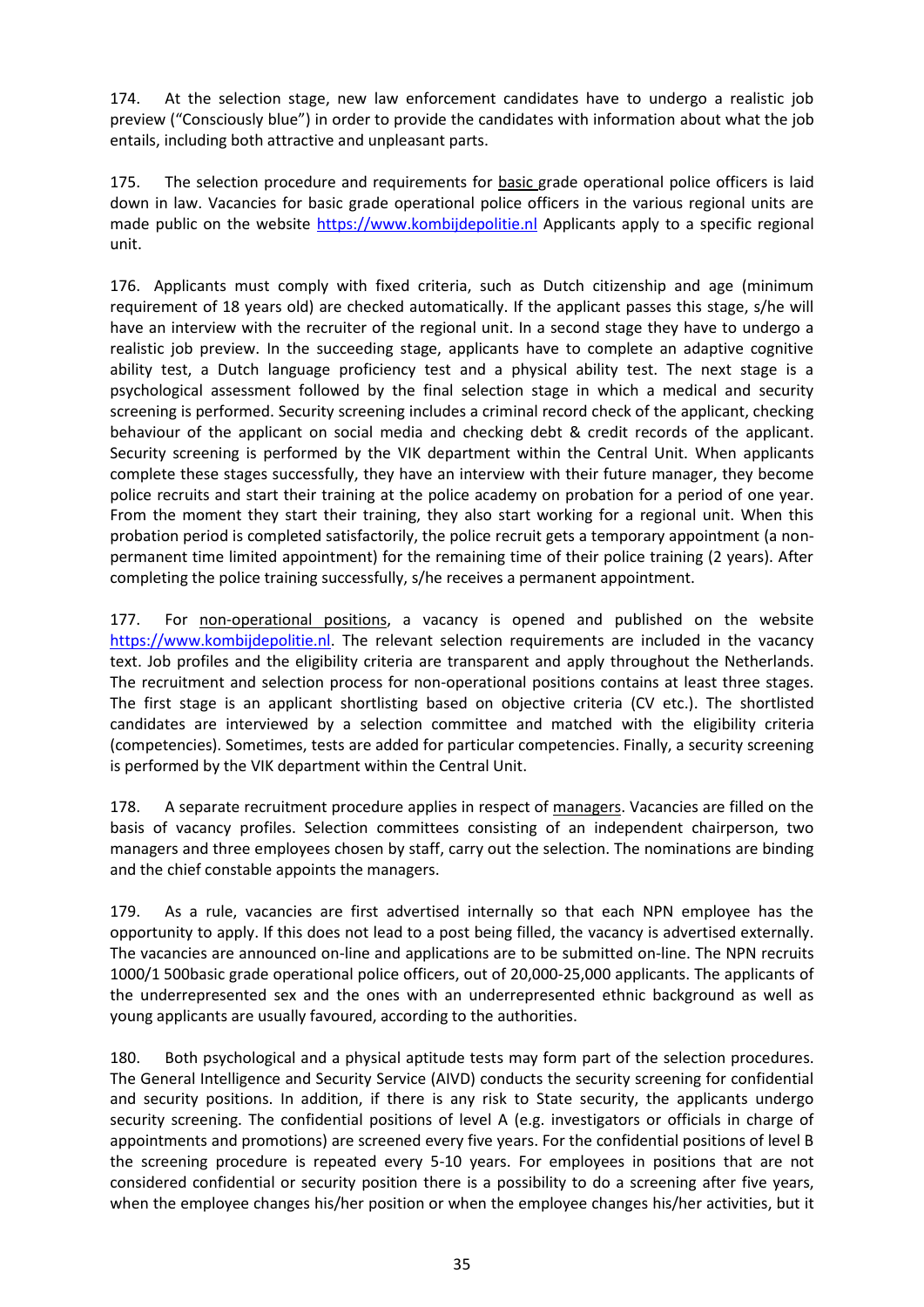is not done on a regular basis. The current law requires that staff pass the screening only before entering the police. Legal amendments are in preparation to change this.

181. As to the appointments of the top management, the Commissioner and the Force Command members (leadership of the NPN) and the regional chiefs of police (chief constables) are appointed, suspended and dismissed by Royal Decree following a proposal of the Minister of Justice and Security. The Commissioner is appointed for a period of six years and may be reappointed for a period of three years. The regional mayors and the Board of Public Prosecutors are offered an opportunity to issue recommendations on these appointments. The Deputy Commissioner is selected from among the members of the Force Command and is appointed by the Minister of Justice and Security.

182. The KMar recruits both military and civilian personnel. The military staff is appointed for initial military training and service obligation after which they advance as non-commissioned officers (lower grades) and officers (at different ranks). While the military staff has a career system, civilian staff hold particular positions. Both non-commissioned and commissioned military staff carry out law enforcement functions.

183. The requirements for assignments to positions for military and civil personnel are standardised in legislation both in respect of military staff and civilians. The law stipulates that recruitment and promotion are based on merit and competition. The integrity issue is central during the psychological interviews. The Recruitment and Selection Services Centre (DCWS) provides the defence divisions with the required number of qualified military personnel and is responsible for the entire recruitment process, including psychological tests of military personnel. The HR Advice & Operations section deals with the recruitment of the civilian employees.

184. The Military Intelligence and Security Service (MIVD) conducts the security screening of all personnel as all positions at KMar are classified as "confidential positions", meaning that each KMar employee undergoes security screening (level B or level C). A higher screening (level A) applies to most sensitive confidential positions (HR employees are regarded as special confidential positions). The highest level security clearance is valid for a maximum of five years.

185. The GET is pleased that recruitment and promotions to the NPN as well as the KMar is carried out under well established procedures, manifested in legislation and regulations. The vacancies are publicly announced with detailed job descriptions and the selection criteria are based on competition and merit.

186. The GET noticed that screening of employees within the KMar is obligatory in respect of all posts and also carried out at regular intervals after recruitment. That said, the screening mechanism within the NPN appears to be considerably weaker. Apparently, ordinary police officers are screened only before recruitment and not at regular intervals, except in a few classified positions and in relation to new assignments when required. Moreover, the police officers' personal environment cannot be checked and random checks do not appear to be much used. The GET is of the opinion that screening and vetting procedures are important measures in order to check the integrity of individual police officers. Obviously, certain positions require such measures more than others. However, the fact that police officers may not be vetted or screened more than upon entry into the service is striking as a weakness of the system. The authorities are aware of this problem and are working on draft legislation that serves this purpose. The GET sees a need for dedicated measures to remedy this lacuna. In view of the foregoing, **GRECO recommends that adequate measures and appropriate resources be allocated in order to ensure that within the National Police (NPN) vetting and screening of staff takes place at regular intervals during their entire service.**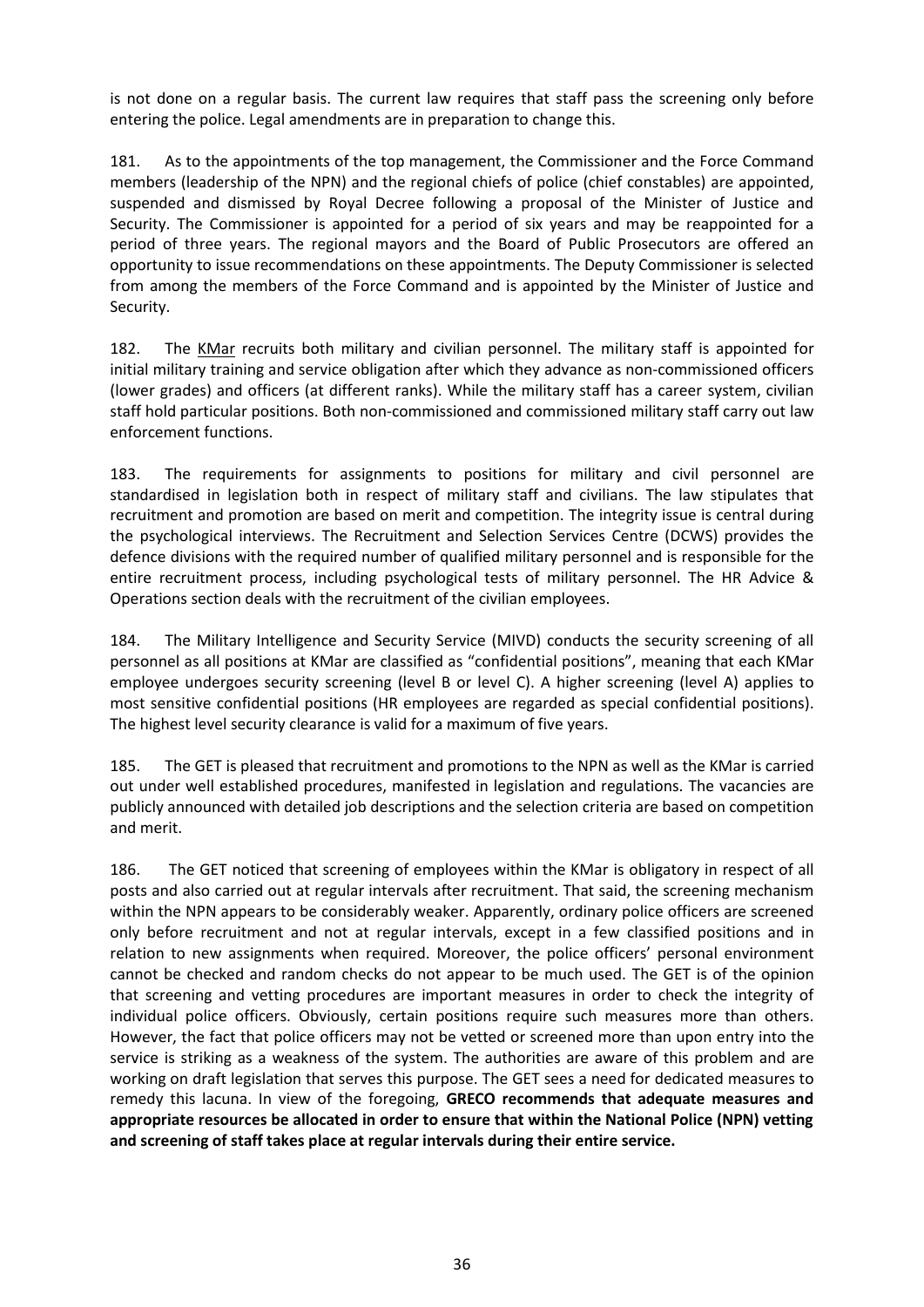#### <span id="page-36-0"></span>*Performance evaluation*

187. Performance evaluations are important mechanisms in the NPN and the KMar to assess the conduct and integrity of law enforcement officials throughout their career. These are carried out periodically in the form of interviews/discussions between mangers and staff. The topic of integrity is a permanent part of the performance exercises.

188. At the NPN, the discussions focus on personal results. The interview cycle consists of four interviews: the personal results interview, progress interview, performance review and career development. The personal results interview deals with the employee's contribution to the objectives to be achieved and what the employee needs for that purpose. The progress interviews looks at developments in relation to the arrangements that have been made. The performance review covers the employee's performance during the past and coming period. The career development interview aims at developing personal qualities and talents, and at developing the employee's career. These exercises are done at least once a year, but can be made more often if need be. In addition, an appraisal interview between the employee and the manager may be held at the employee's request or if the manager believes there is reason for doing so.

189. Similarly, in the KMar, managers assess the performance of staff. This starts at the introductory job talk, during which the employee is informed about what the position entails, followed by the annual performance reviews, which in addition to performance also includes working conditions, personal and professional relationships and developments, and current and future positions. During the appraisal interview, the supervisor informs the employee of their evaluation. This is a one-sided opinion of an employee's performance based on specific acts and conduct and competences. Finally, an exit interview may be planned when the employee leaves the position during which the entire work period is discussed.

#### *Rotation*

190. At the NPN some riskier organisational units have a prescribed service period, with a minimum and maximum length of service. For other units, rotation is encouraged but not obligatory. The length of service in the Special Interventions Division is seven years (with a possibility of three years extension) and in the Criminal Intelligence Team four years (with a possibility of two extensions). Police officers who are deployed to assist the Criminal Investigations Cooperation Team are assigned for a maximum of five years to work in the partnership that is responsible for combating serious and organised cross-border crime in the Netherlands Antilles. A minimum period of four years and maximum six/eight/ten years applies to undercover work (Undercover Operations). A prescribed service period of at least five years applies to employees of the Central Security and Protection Division. For liaison officers a maximum four-year period applies, with a possible one-year extension.

<span id="page-36-1"></span>191. A job rotation system applies to Defence, including KMar personnel. Military personnel are assigned to their position for a three-year period. Specific job categories form an exception to this rule. In these cases, the term is six years with a possibility of a one-year extension. An example of this would be an expert in a special subject area. These positions are listed in the AMAR Implementing Regulation. In principle, KMar employees cannot be considered for another position during the first two years in their position. The job assignment process commences in their third year in that position. Some positions within the KMar have a maximum length of service. This includes positions on the Criminal Intelligence Team (TCI), where the maximum term is legally fixed at four years, with a possibility of extending that term twice for a further two years.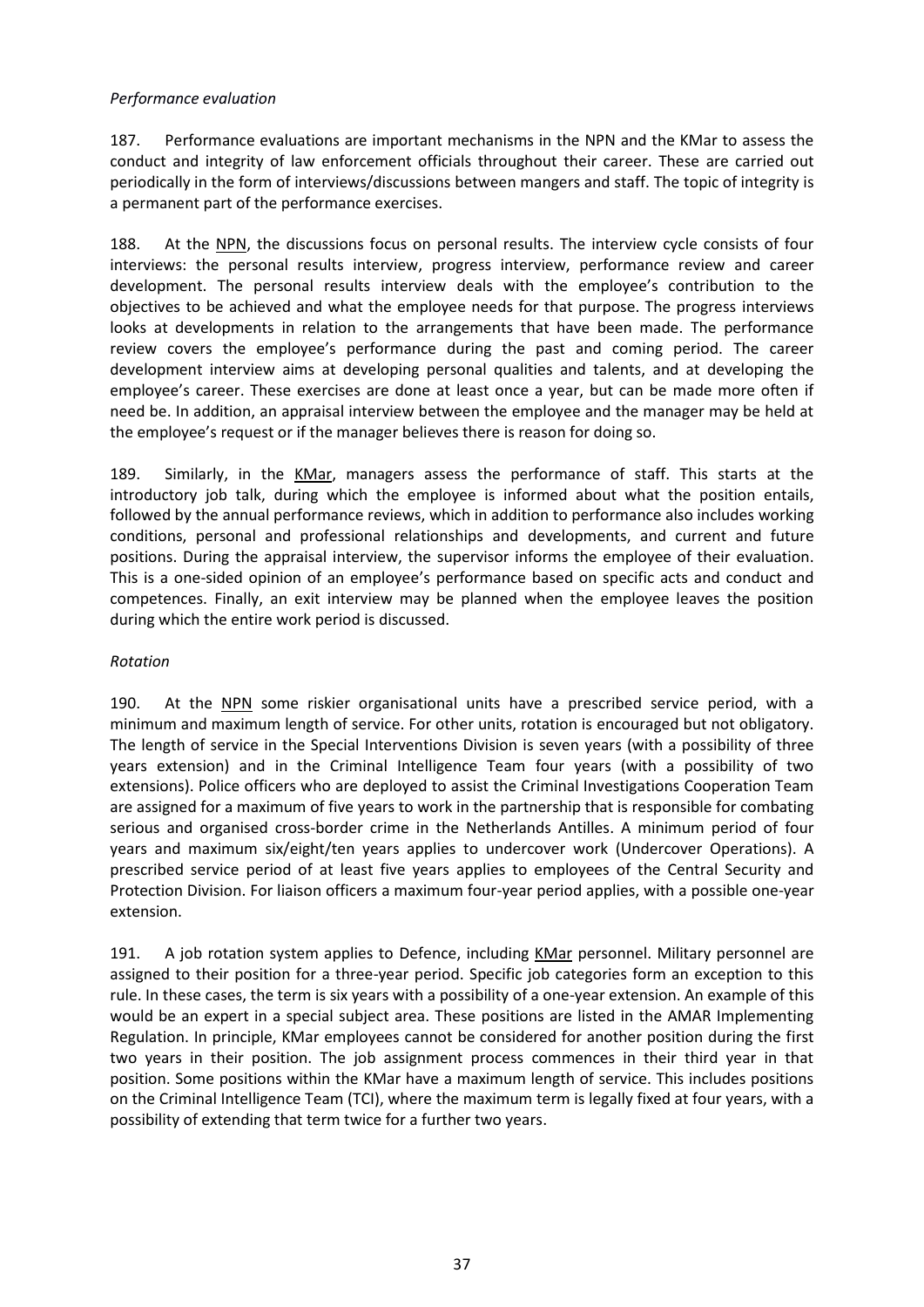#### *Termination of service and dismissal from office*

192. At the NPN, there are established procedures for dismissal, similarly to appointment and promotion. The rules on discharge are set out in the General Legal Status (Police) Decree (BARP). There are various types of discharge, including discharge at own request, discharge due to unsuitability or incompetence, or punitive dismissal. In certain cases, e.g. in the event of illness or pregnancy, employees are protected against dismissal. All decisions affecting employees' legal status are open to objections and appeals. In cases where conditional or unconditional punitive dismissal applies, the officer mandated to impose disciplinary punishments is permitted to deviate from the outcome of the punishment consultation only with the Commissioner's prior consent.

193. The Military disciplinary law gives the authorities the power to impose sanctions on military personnel in order to advance the performance of their duties. The rules of conduct under disciplinary law for military personnel are described in the Military Disciplinary Law Act (WMT). If military personnel contravene these rules, a punishment can be imposed upon them, which takes the form of a reprimand, fine, additional duties or up to suspension for a fixed period with full or partial withholding of salary and, ultimately, dismissal. An objection can be filed against a decision imposing such a punishment on the basis of the General Administrative Law Act by both NPN and KMar employees, with a right to appeal to ordinary courts and a further right of appeal to the Central Appeals Tribunal.

#### <span id="page-37-0"></span>*Salaries and benefits*

194. At the NPN, the Police Remuneration Decree provides a statutory framework for salaries and benefits. The salaries are fixed and follow a classification on a salary scale. A new police recruit receives a gross monthly compensation of around €865 (annually 10.380) during the first year of his/her training. After passing the first year they receive a monthly salary of €1263 during the second year and € 1432 during the third year. New constables who already had a job before starting the police academy receive a maximum monthly gross salary of € 2455 during their training (annually €29.460) (the average gross annual salary in the Netherlands for 2017 is €37,000.00) after finishing their training, constables receive a minimum monthly salary of €2052 (scale 6, annually 24.628). Most operational specialists (around 70%) earn in accordance with scales 6/7, i.e. approximately €40,000-50,000, including position related extra allowances. A police officer who temporarily performs duties on secondment for which a higher salary scale applies, may be paid in accordance with the higher salary scale.

195. Employees who perform their duties normally receive fixed increments each year (within their salary scale). In addition, the Police Remuneration Decree regulates the allowances paid to NPN employees in addition to their salary, such as for certain operations, overtime, infiltration, riot police, night duty or location-based duty etc. The GET also learned that a special allowance for excellent performance of duties exists, which can be decided by the manager. The amount depends on the circumstances. The team manager may be asked for explanations from his/her supervisor about the amounts decided.

196. A central budget for allowances is divided equally between all units. Every unit is responsible for organising a form of control on the granting of allowances. Some units coordinate centrally which allowances are given, some units decide for each team separately. Within those units, the granting of allowances can for example be discussed within the management teams. No allowance can be granted after the budget is finished. The budget can also be used for team activities. Allowances can be granted only once a year. The average allowance per person varies per unit, ranging from €220- 820.

197. At the KMar, the monthly gross basic salary of a law enforcement officer varies from €1412 (sergeant) to a maximum of €3387 (captain). KMar officers may be entitled to one or more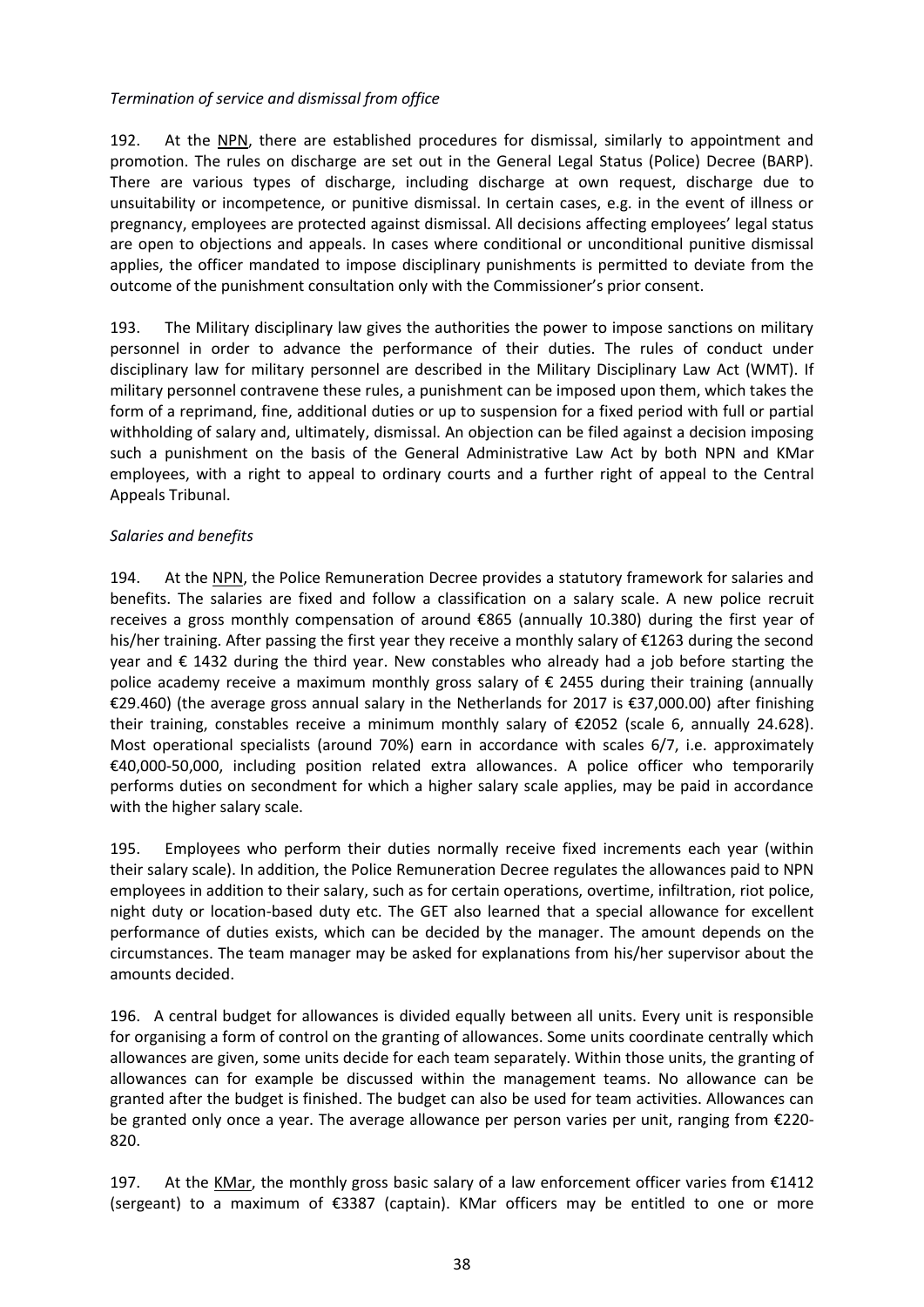allowances because of their specific working conditions. The main allowances include in particular the irregular service allowance (VEB). Occasionally the manager can nominate an employee who performs well with a merit allowance (granted for one year and capped at 10% of the salary) or with a bonus (ranging from €100-€1000, the average amount per allowance per unit differs: €350/€500). These rewards can in principle not be more than 20% of the gross annual salary per year. These allowances are granted and audited for legitimacy by the brigade management team and HR management at national level. Every year a financial budget is allocated to each brigade. This budget is also used for financial remunerations.

198. The GET is pleased that ordinary salaries and allowances for special functions etc. are statutorily fixed in both services. It notes that this is not the case in respect of bonuses for excellent performance, helping colleagues, attitude and behaviour. The GET fully understands that bonuses in various forms may be useful tools to encourage good behaviour in the service. That said, the GET takes the view that such bonuses to individual employees may be decided on a too loose discretionary basis, if they are not established on objective criteria. The GET did not come across any misgivings in practice in this respect, but encourages the police authorities to keeping this system under review.

#### <span id="page-38-0"></span>**Conflicts of interest**

199. The GET notes that there is no general definition of conflicts of interest. That said, particular situations of conflicts of interest are regulated to various degrees concerning, for example, secondary activities and gifts etc. Furthermore, certain officials on designated posts are to declare their financial interests as a preventive measure, but personal/commercial relations with associated persons and family members etc. are not always recognised in this respect.

200. The GET takes the view that the rather narrow approach to what constitutes a conflict of interest, except for certain specifically prescribed situations, limits the possibilities to deal with unforeseen situations. This, in relation to the strong notion of trust within the system which where the officials, in the first place, are to assess potential conflicts of interest by themselves (e.g. whether an outside activity constitutes a conflict or not) opens up the use of "grey-zones". The GET believes that a more general definition of what may constitute conflicts of interest could be useful in this respect. Moreover, such a definition should be combined with requirements to declare/report potential situations of conflicts of interest within the police hierarchy. In such a way breaches of duty, originating from different forms of unforeseen conflicts of interest, whether of a personal or a financial nature, could be better prevented. A general definition of conflicts of interest and an ad hoc reporting regime should preferably form part of a future code of conduct, as recommended in paragraph 154.

#### <span id="page-38-1"></span>**Prohibition or restriction of certain activities**

#### *Incompatibilities and outside activities*

201. The NPN and KMar employees must report any secondary activity that could affect police interests and must have permission to exercise such secondary activities. However, there is no reporting obligation if there is no conflict of interest; in the first place, the employees themselves are to assess whether there is any conflict of interest with intended secondary activities. If the employees are in doubt, they must consult their direct managers.

202. At the NPN, the general rules on secondary activities are included in Article 55a of the General Legal Status (Police) Decree (BARP) and Article 14a of the Legal Status (Volunteer Police) Decree (BRVP). The Secondary Activities Memorandum of 2014 lays down guidelines regarding the prohibition of secondary activities (incl. criteria, statutory limitations and indicative examples of situations). The memorandum provides an assessment framework for the permissibility of such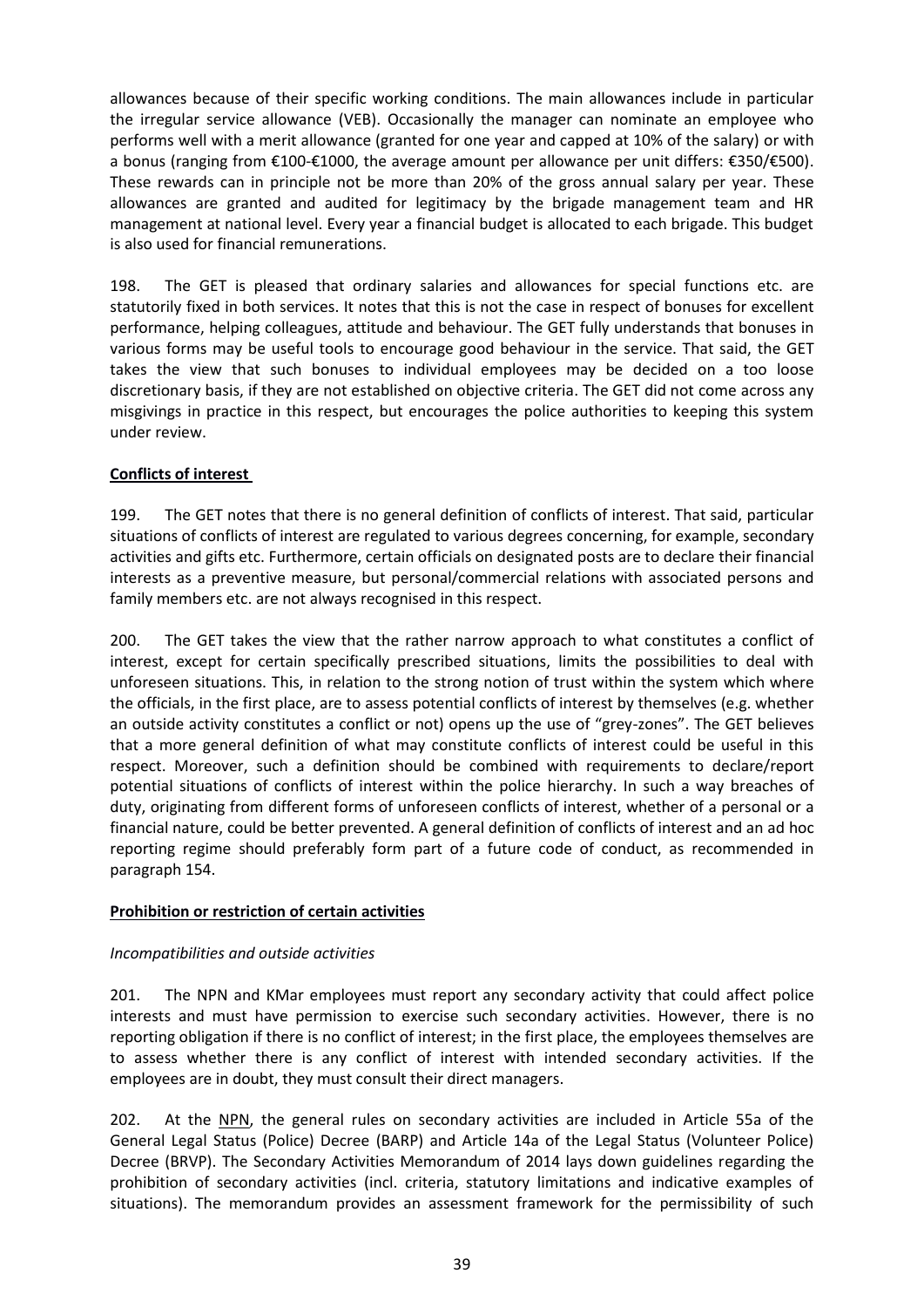activities, e.g. deliberation criteria, statutory limitations and indicative examples. There is no list of activities that are excluded. Instead the Memorandum provides generic grounds (and examples) upon which secondary activities may be refused: i) unacceptable conflicts of interest with the service (e.g. close connections with the police function), ii) incompatible interests with the service (e.g. financial or policy related connection with the police) or iii) harm to the reputation of the service (e.g. secondary activities that disrespect regulations etc).

203. At the KMar, the general rules on secondary activities are included in Article 126b of the General Military Personnel Regulations (military personnel) and in Article 70b of the Defence Civilian Employees Regulations (civilian employees). The Defence Secondary Activities Regulations and its Explanatory note contain detailed guidelines on the matter. Employees that intend to perform secondary activities that may affect the performance of the assigned duties are to report such activities to the head of the service, using a readymade registration form. KMar staff and their managers may request advice from the Senior Integrity Adviser (SAI). Permission/refusal may be granted depending on the following grounds: whether the secondary activities may be i) detrimental to the performance of the assigned duties; ii) incompatible with the reputation of the profession or iii) the proper performance of the assigned duties would otherwise not be reasonably ensured.

#### *Gifts*

 $\overline{\phantom{a}}$ 

204. At the NPN, the Gifts Policy and Procedure Memorandum (2014) contains guidelines on acceptance of gifts. The general rule is that a gift may only be permissible if the value is less than €50 and the supervisor has granted permission to accept the gift. The staff must never accept gifts exceeding €50 or offered in the form of money or a discount, regardless of the value. Gifts cannot be solicited by the official.

205. Employees must report offers of gifts, in what manner it was offered, the assumed value and the name of the person who offered the gift. There is no central record of gift declarations. There is no duty to report minor gifts. A theme page has been added on the Intranet as an appendix to the Police Professional Code, providing for guidance on acceptance of gifts.

206. The general principle in KMar is that its employees, military and civil, must not ask for or accept payments, rewards, gifts or promises, unless allowed by the Ministry<sup>48</sup>. Instruction SG A/984 on the Implementation of the Defence Integrity Policy details guidelines on gifts and establishes a set of questions an officer must ask for himself before any gift may be accepted (the reason for the gift, its proportionality, etc.). In any event, gifts of a value exceeding €50 or in the form of voucher card, cash, services and trips or invitations are not allowed, but gifts up to a maximum of €50 may be accepted. Offers and accepted offers must be reported to the manager or the Integrity Cluster a special form for such reports is to be used. In case of doubt, the official or the manager may consult with the integrity adviser.

207. The GET is pleased that the rules on what is acceptable/not acceptable in terms of gifts are relatively well developed, although there appears to be a number of exceptions to the main principle not to accept gifts. Law enforcement officials may be allowed to accept gifts (except in cash, vouchers etc., which are always banned) the value of which is less than €50 on condition that the managers give their consent. The GET notes with some concern that there appears to be no annual threshold for several gifts from the same person, but there are some guidelines for the KMar to this end. Further, it would appear that neither the NPN nor the KMar keep registers of gifts or offers of gifts reported. The GET believes that more formalised procedures (including the use of special forms for reporting in the NPN) for situations where gifts (with the exception of obviously trivial gifts) have been offered/accepted should be introduced and that the authorities should provide for registers of gifts. **GRECO recommends that the procedures in situations where gifts and advantages of a certain** 

<sup>48</sup> Article 126d, General Military Personnel Regulations and Article 70f, Defence Civilian Employees Regulations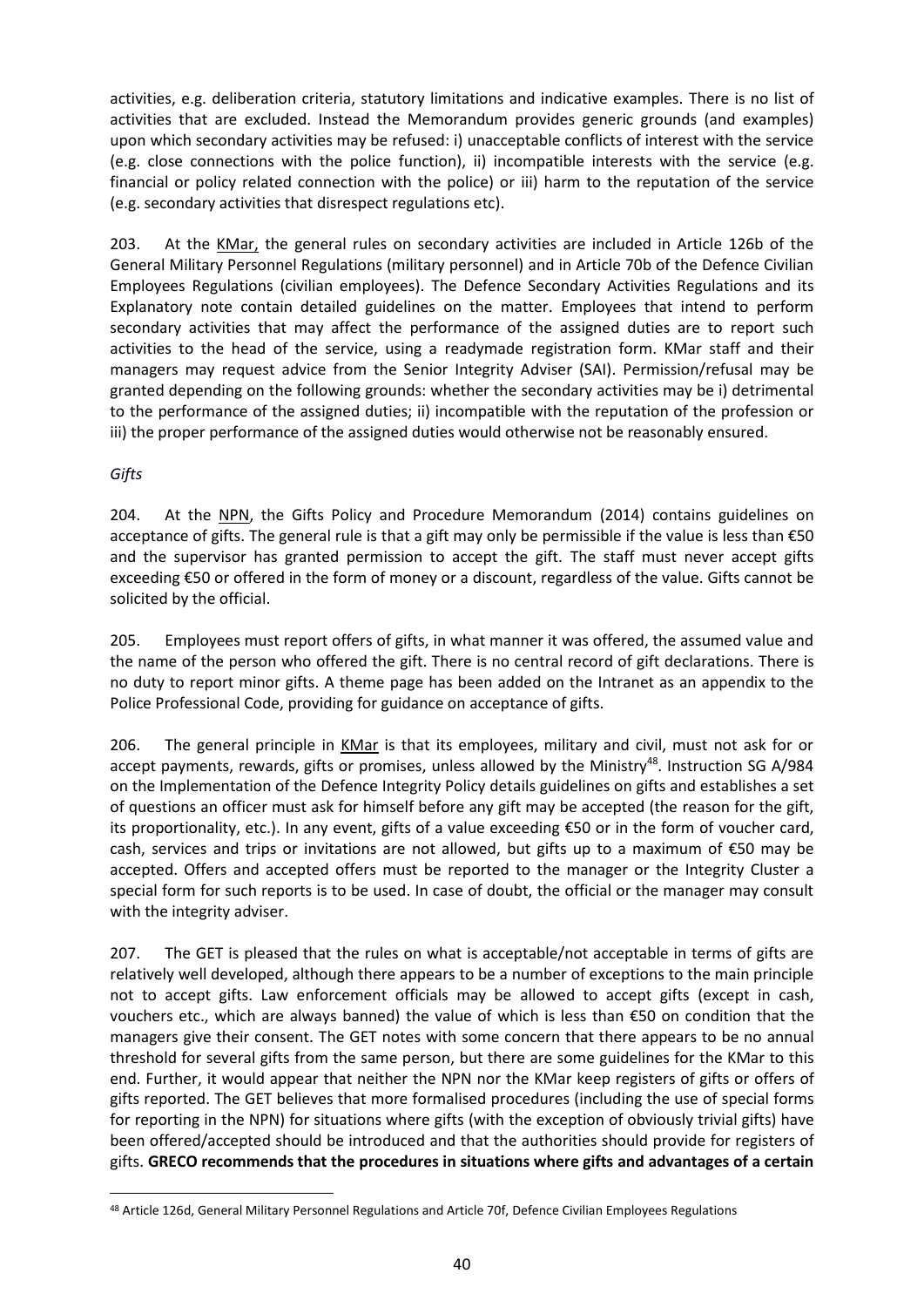**level have been offered/accepted be reinforced, in particular by introducing a standard format for the reporting/declaration of gifts/advantages and such offers, that these be registered and subject to supervision.** 

#### *Financial interests*

208. Article 55b of the General Legal Status (Police) Decree (BARP) deals with the financial interests of NPN police officers; in general, officers are not allowed to have financial interests which undermine the proper performance of their duties. There is no general obligation to declare financial interests in the NPN; however, BARP provides that certain police functions which involve particular risks of financial conflicts of interest are designated and those office holders have to declare their financial interests. At this moment there are no designated positions. Interests that would have be declared are financial interests and securities. Declarations would not be made public.

209. Defence officials, KMar, who hold or acquire financial interests as a result of which the proper functioning of the organisation would not be reasonably ensured must declare these interests to the Minister of Defence (Article 12quater, Military Personnel Act and Article 70c BARD). The Ministerial Regulation on Financial Interests in Defence (RFB) provides for compulsory declaration of financial interests in respect of designated top officials, covering also their family members. These declarations follow a standard format.

#### *Misuse of public resources*

210. At both the NPN and the KMar, there are internal regulations about the use of public resources. In principle, employees are not permitted to use official facilities, resources and equipment for private purposes or for secondary activities (e.g. cars, mobile devices etc.). There are also rules on travelling (use of means etc.).

211. Recently discovered cases indicate that top managers<sup>49</sup> of the NPN have been involved in misuse of public resources. This has been highlighted by a number of reports in which the need for strengthening internal control mechanisms of the NPN is considered necessary. The GET was pleased to note that NPN has started to establish a new internal audit system aimed at improving controls in spending public money and using public resources. Moreover, there are specific rules applying to employees involved in public procurement. The NPN Procurement Policy 2017 which describes how public resources should be handled, was adopted following scandals within the police in this area.

#### *Third party contacts, confidential information*

212. It may be deduced from the general principles of the Professional Code of the Police (NPN), the Thematic Pages and the Defence Code of Conduct (KMar), that contacts with individuals, associations, or groups with an image that is in conflict with the police mission are to be avoided. Apart from these principles, the GET did not come across any rules/guidelines regulating third party contacts, more than in particular situations such as in relation to public procurement, contracting, etc.

213. Closely related to third party contacts is the issue of handling confidential information. As a starting point, an intentional breach of confidentiality during the course of professional occupation or duty or from knowledge gained during a previous occupation, is criminalised according to article 272 of the Criminal Code and may lead to imprisonment. Disclosing information concerning state secrets is criminalised under article 98 of the Criminal Code and is also subject to imprisonment. Added to this comes the possibility of disciplinary sanctions for such misconduct. The NPN Thematic

 $\overline{\phantom{a}}$ 

<sup>49</sup> A former chief constable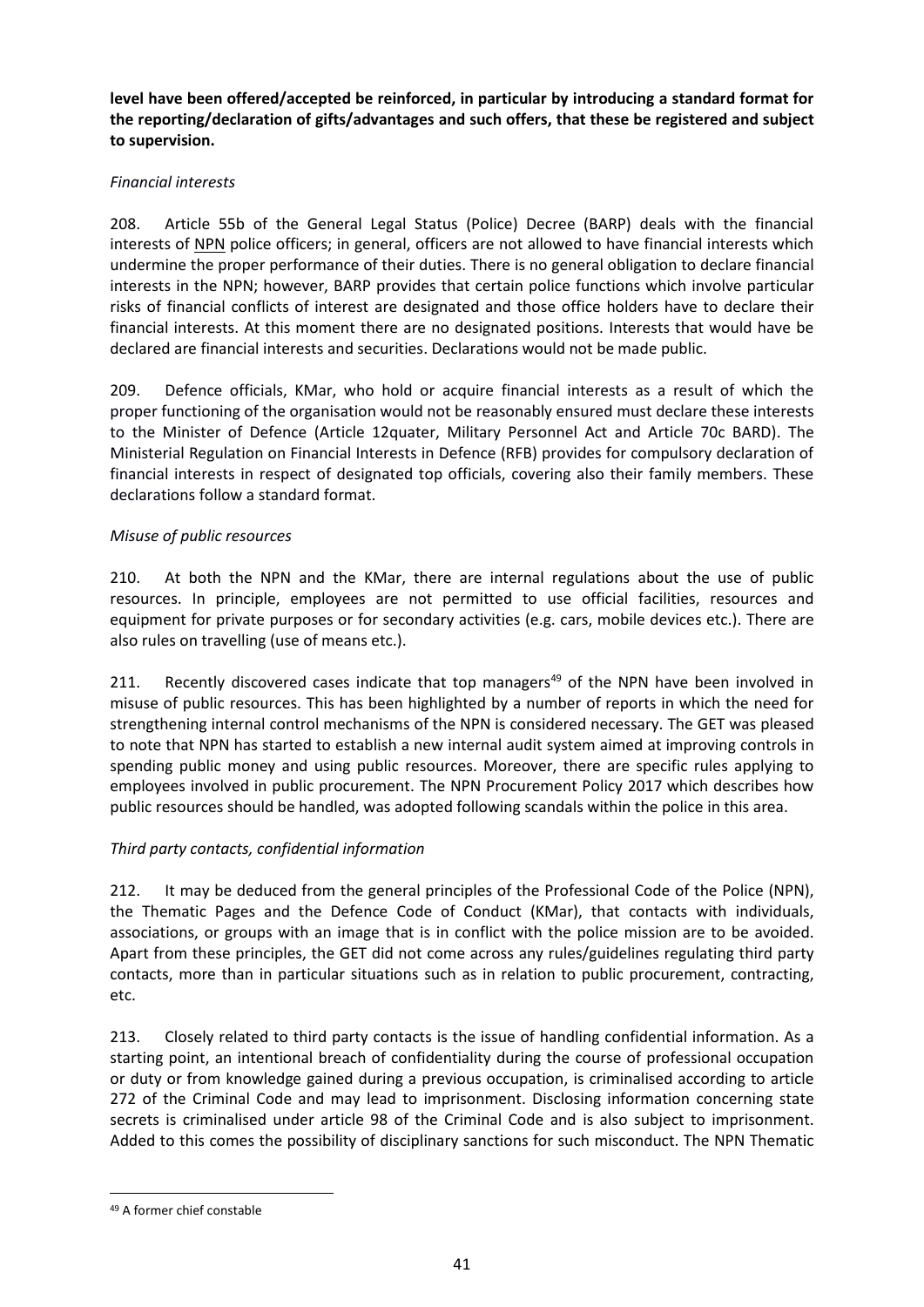Pages includes some guidance in respect of handling of information as well as the use of social media.

214. The report on "Organised Crime and the Integrity within Law Enforcement Organisations" (2017) by the Research and Documentation Centre (WODC) of the Ministry of Justice and Security<sup>50</sup>, which reflects research into serious integrity violations by law enforcement services (including the NPN and KMar), *inter alia*, notes that several integrity violations appear to be linked to organised crime groups and that misuse of confidential information is by far the most common integrity violation in the police.

215. The WODC study, public media reports and several interlocutors met by the GET on-site, pointed to a considerable lack of control over misuse of information and confidential information that police officers have been leaking to criminal groups, family and friends through the use of various technical devices, including smartphones. The GET noted that the management in both services is well aware of these problems and was informed that both the NPN and the KMar take a number of organisational measures to better protect information, through the granting of authorisations to access systems and information, but also through awareness raising and training. Unfortunately, it would appear that these problems are far from being resolved.

216. The GET wishes to stress that the problems encountered in respect of third party contacts and the handling of confidential information go hand in hand and should be considered top priority for both NPN and KMar to resolve. Detailed rules and guidance on third party contacts are called for and the same goes for the handling of confidential information. Existing guidance should preferably be further developed in a future code of conduct as recommended in paragraph 154. Further awareness raising and training in this respect are also necessary measures. Above all, comprehensive control mechanisms need to be introduced to prevent incidents in this area in the future. Consequently, **GRECO recommends enhancing control measures in respect of access to and use of confidential information, in order to prevent unauthorised access to law enforcement registers and leaking of information.**

#### *Post-employment restrictions*

 $\overline{a}$ 

217. There are no restrictions in respect of post-employment in the NPN and the KMar. The GET takes the view that in a country such as the Netherlands, which has a vibrant commercial private sector and which has a liberal policy in respect of secondary activities of police officials, the complete lack of regulations for situations of conflicts of interests in post-employment situations appears rather striking. Despite the fact that the GET did not come across any incidents and abuse in relation to such situations, it is of the opinion that the current situation merits further reflection as being an important area for preventing potential conflicts of interest and thus corruption. The problems of "revolving doors" can be dealt with in various ways, but it is an area where transparency and oversight are important tools. Considering the insufficient information about the needs in this area, **GRECO recommends that a study be conducted concerning risks of conflicts of interest in relation to post-employment and other activities of police officers (including the top level), after they leave the police service, with a view to considering appropriate regulations in this area.**

#### Declaration of assets, income, liabilities and interests

218. All employees of the NPN must declare secondary activities, but only in case such activities affect the interests of the NPN. They need permission to carry out such activities. The GET understood that the declarations of ordinary officers are not made public, while the declarations of

<sup>&</sup>lt;sup>50</sup> Organized Crime and Integrity Violations within Law Enforcement Organizations, the Research and Documentation Centre (WODC), Ministry of Justice and Security, 2017, see [https://www.wodc.nl/onderzoeksdatabase/2748-georganiseerde](https://www.wodc.nl/onderzoeksdatabase/2748-georganiseerde-criminaliteit-versus-integriteit-handhavers.aspx)[criminaliteit-versus-integriteit-handhavers.aspx](https://www.wodc.nl/onderzoeksdatabase/2748-georganiseerde-criminaliteit-versus-integriteit-handhavers.aspx)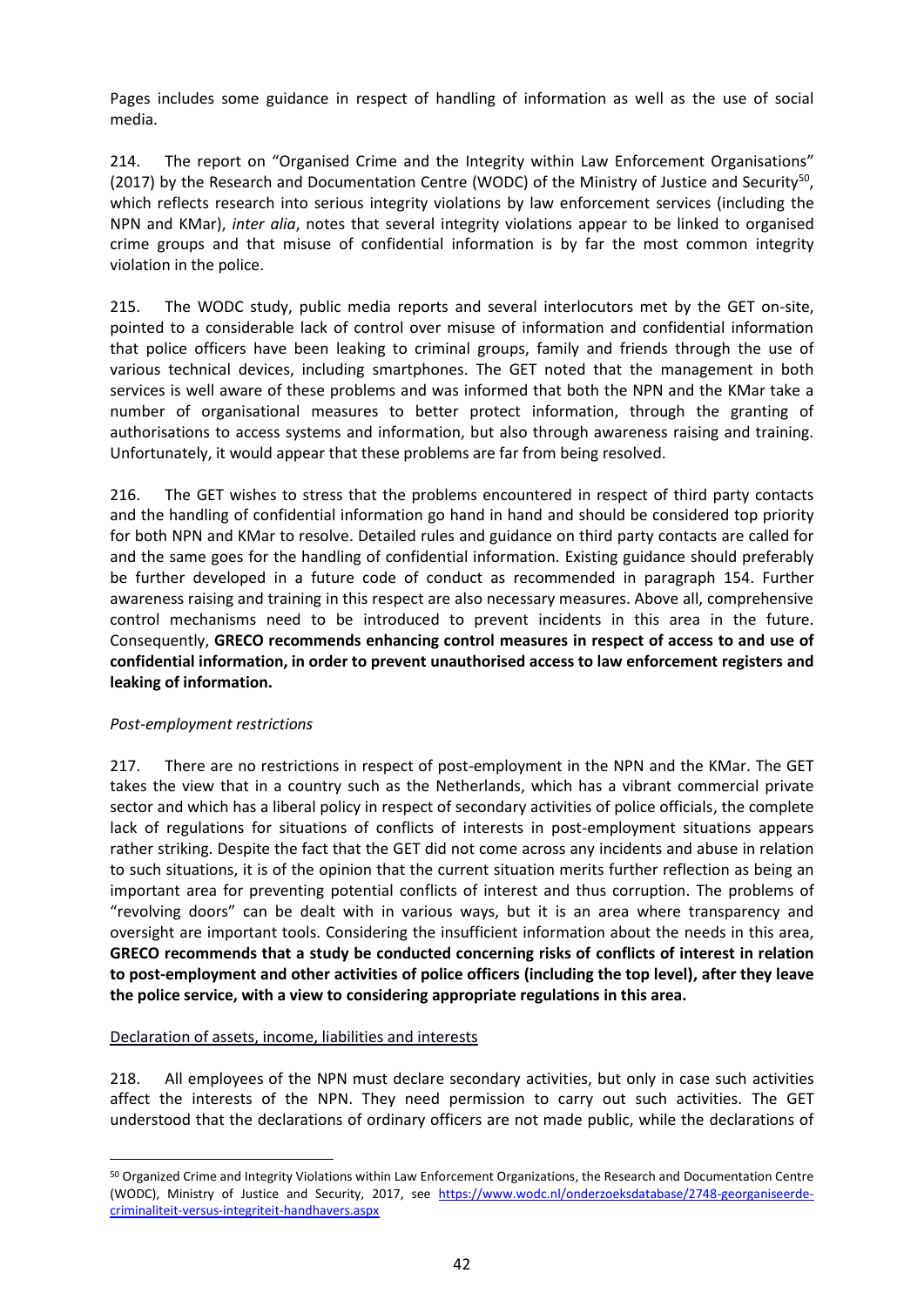top officials (Commissioner, Force Command, Central Unit Command, the chief constables of the units and the management of support units and the Executive Board of the Police Academy) are made public.

219. Moreover, some to be designated police officers, who perform work involving particular risks of financial conflicts of interest or the risk of improper use of price-sensitive information, are to declare their financial interests (stocks / legal claims / real estate / building land / financial holdings in a company / mortgage debts etc.), as well as the possession of and transactions with securities that could affect the interests of the service in so far as these relate to the performance of their duties. A standard form is not used for such declarations and the NPN does not keep a register for this purpose.

220. KMar officers are obliged to declare secondary activities if they affect the police service and to have them approved. Such declarations are to be submitted to the manager and the CKMar provides an opinion to the Minister of Defence. Secondary activities that are declared by top managers (Vice-Admiral/Lieutenant-General) are made public. KMar officials who hold or acquire financial interests as a result of which the proper fulfilment of their duties or the proper functioning of the organisation would not be reasonably ensured, must declare financial interests (stocks / legal claims / real estate / building land / financial holdings in a company / mortgage debts etc.) to the Minister of Defence. The obligation to declare financial interests applies to a number of to be designated top officials.

221. The GET notes that both NPN and KMar officials are obliged to file declarations in respect of secondary activities and that officers on designated posts which are vulnerable to conflicts of interests, are to declare their financial interests. Moreover, it is to be welcomed that declarations on outside activities in respect of top officials in both Services are made public. Having said that, the GET is of the opinion that the current regime of declarations is the result of a minimalist approach to declarations. Considering that financial interest declarations represent an important tool for preventing, monitoring and revealing conflicts of interest and to preventing corruption, the current system is not satisfactory. It is to be noted that the officials have a margin of appreciation in deciding whether a secondary activity is at all in conflict with the service and thus whether s/he is at all obliged to declare, even if neglecting to declare may be punishable afterwards. Furthermore, the declarations are not to be submitted on a regular basis and the financial interest declarations are to be limited to officials occupying particularly sensitive positions in the services. At present no posts are designated. The regime of declarations, at least in respect of top officials of the NPN and KMar therefore need to be enhanced and put in practice. **GRECO recommends (i) enhancing the current regime for declarations by introducing an obligation in respect of the top management of the National Police (NPN) and the Royal Marechaussee (KMar) to declare financial interests in accordance with a predefined format, when taking up their duties and at regular interval thereafter, (ii) to designate posts which are vulnerable to conflicts of interest, and (iii) to provide for suitable oversight.**

#### <span id="page-42-0"></span>**Supervision and enforcement**

#### <span id="page-42-1"></span>*Internal oversight and control*

222. The Dutch authorities have explained that internal control within the NPN and KMar is built on three levels: 1) direct managerial control (first line management control); 2) senior management control (support advice and coordination, risk management, financial control etc.); and 3) internal audit. Internal investigations are triggered when there are suspicions of misconduct or neglect of duty by the officials. These investigations are conducted at the request and under the responsibility of the competent authority of the NPN or the KMar.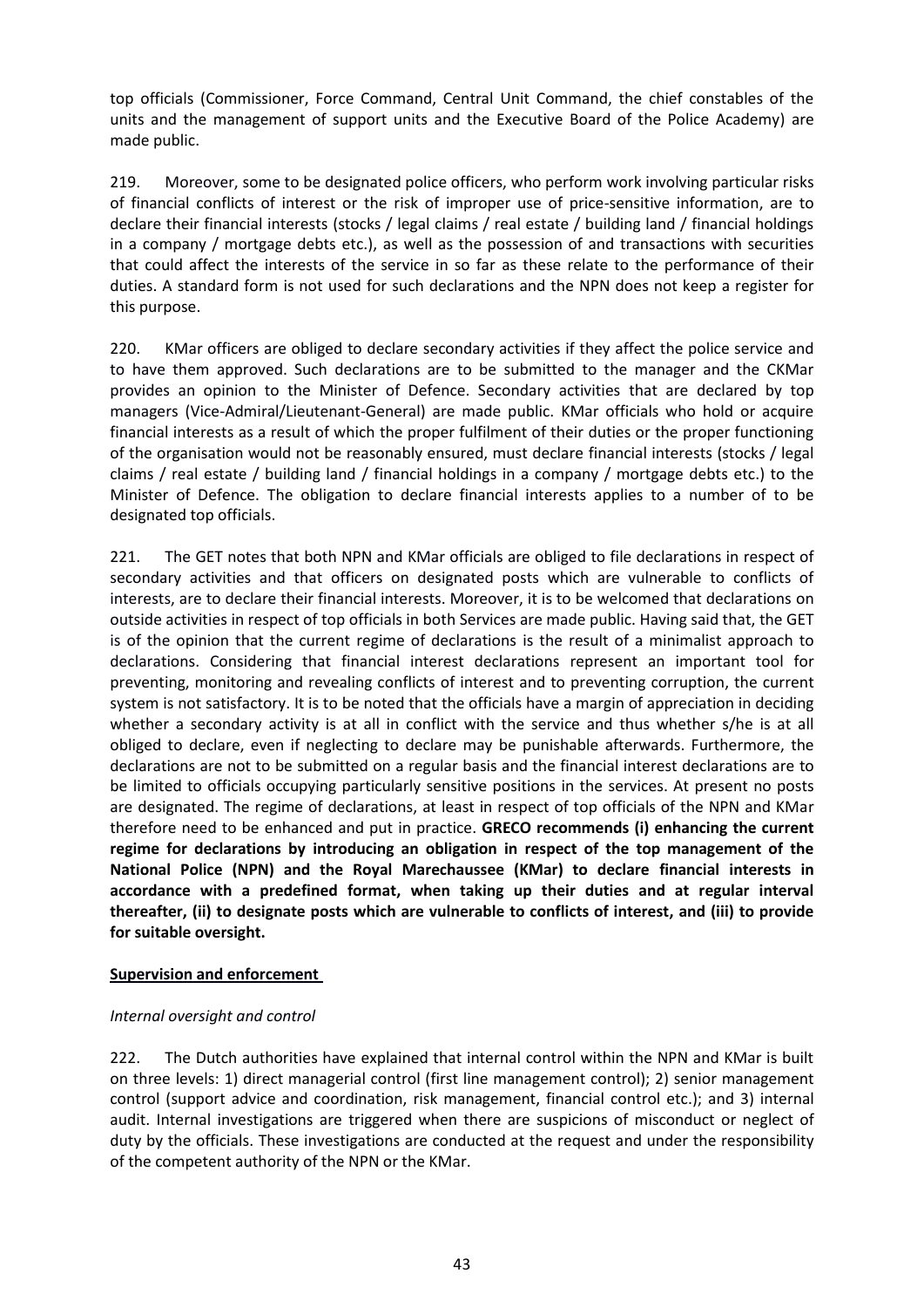223. The various NPN units each have a Security, Integrity and Complaints (VIK) department, next to the VIK department within the Central Unit. The core duties of the VIK department at the Central Unit are developing framework policies in the area of integrity and complaints etc. However, the operational investigations, disciplinary and/or criminal, are carried out by the VIK departments within the units. In addition to handling complaints, the VIK units deal with mediation and reconciliation, monitoring security, screening new employees and prevention.

224. The NPN Internal Investigations Department can investigate serious criminal offences and misconduct committed by employees of law enforcement organisations (and other civil servants, semi civil servants or other officials in the public domain), and the use of violence (including firearms) by the police in case this has resulted in injury or death. In principle, suspicions of corruption offences within the NPN and KMar are investigated by the NPN Internal Investigations Department. This department falls under the responsibility of the Board of Procurators General. As such it plays the role of an impartial body when conducting its investigations. The NPN Internal Investigations Department consists of experienced detectives. It reports only to the Public Prosecution Service about the investigations it conducts.

225. The Justice and Security Inspectorate monitors the implementation of the NPN integrity policy on the basis of article 65 of the Police Act 2012. The monitoring focuses on the execution of duties and quality assurance by the NPN. This does not only apply to the functioning of the NPN as an independent organisation, but also to its role as a chain partner, for example, within the law enforcement system and the immigration process. The Inspectorate also controls the quality of the training and examinations conducted by the Police Academy. Significant events involving the NPN can also be investigated by the Inspectorate, if there is reason to do so in special cases. The Commissioner and the Director of the Police Academy are obliged to provide support to the Inspectorate in carrying out its activities. Within the context of the integrity policy, the Justice and Security Inspectorate issued a report, in September 2016, on the measures that serve to prevent police officers from misusing police information.

226. The Research and Documentation Centre (WODC) can also fulfil a role in the monitoring of the implementation of the NPN integrity policy. It is an independent division of the Ministry of Justice and Security that conducts scientific, policy-focused research. Reports and other publications are publicly available online. The Ministry of Justice and Security can request the WODC to conduct integrity related research. In September 2017 the WODC issued a report on organised crime and the integrity of law enforcement agencies.

227. In the KMar, the information provided in the statements of law enforcement officers for security screening is verified by the Military Intelligence and Security Service (MIVD). The primary function of the screening process is the risk assessment in relation to State security. The assessment of the ethical conduct of military personnel is closely connected to this.

228. The Integrity Cluster of the KMar, which deals with internal integrity policy also handles complaints against KMar staff in respect of various forms of alleged misconduct. The Integrity Cluster reports directly to the CKMar. The aim of this structure is to prevent undue influence from colleagues in management positions. Within the Integrity Cluster, it is the Internal Investigations (SIO), Integrity and Complaints sections that handle the investigations. In case of misconduct and negligence of duty - disciplinary investigations – they are conducted at the request and under the responsibility of the competent authority, i.e. the CKMar; and criminal investigations are conducted under the authority of the Public Prosecution Service. The GET was told that only experienced investigators who have attended specific training and legal courses at both the Dutch Police Academy and private training institutes work for the SIO and they are vetted every five years at the highest possible level by the Military Intelligence and Security Service (MIVD).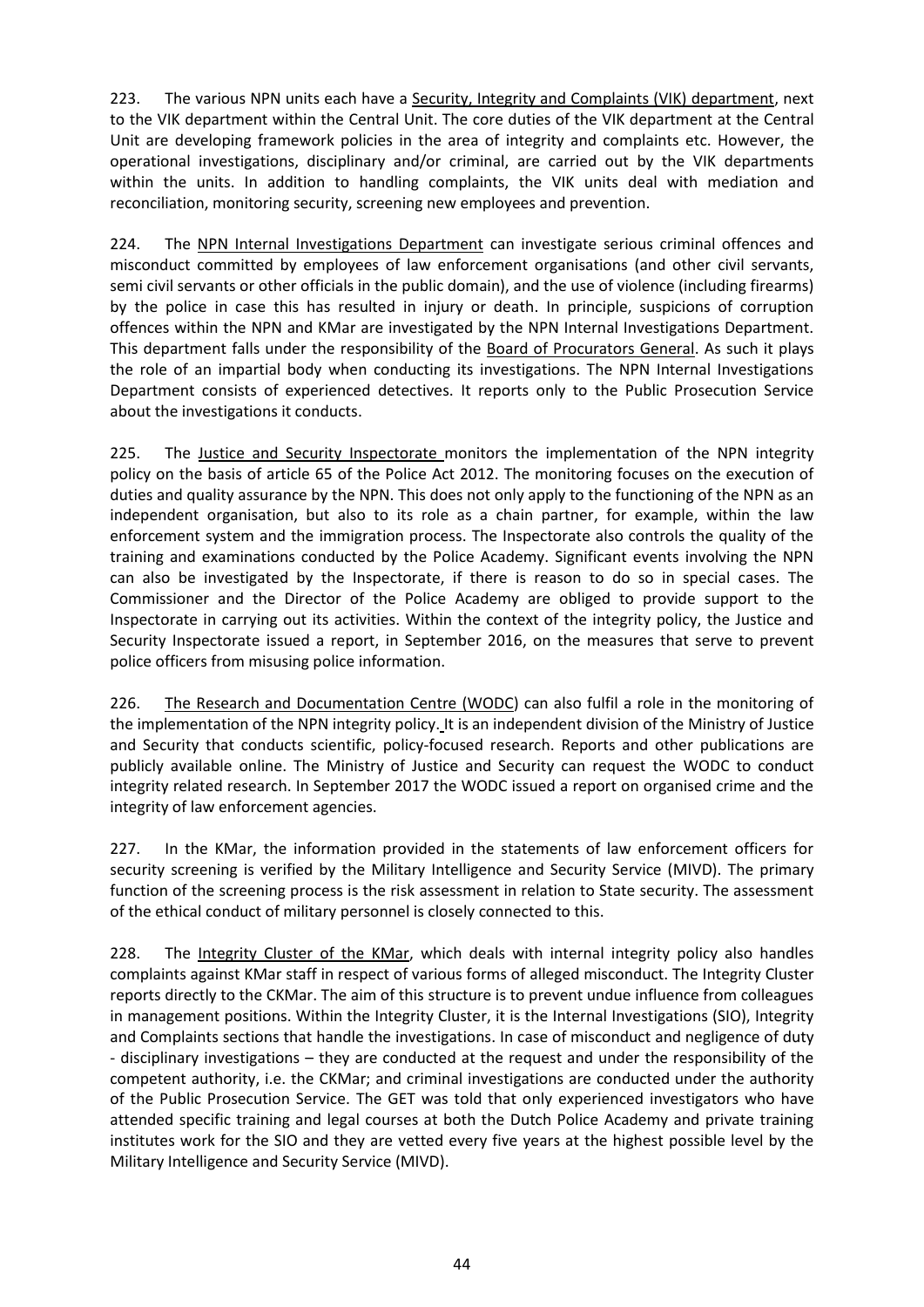229. The GET also understood that KMar and the NPN can cooperate and provide support to each other in the course of investigations. Current investigations and new incidents are discussed periodically between the KMar and the NPN, as well as with the Public Prosecution Service and the Legal Human Resources Advice (JuHRA).

#### <span id="page-44-0"></span>*External oversight and control*

230. [The Whistleblowers](https://huisvoorklokkenluiders.nl/whistleblowers-authority-huis-voor-klokkenluiders-english/) Authority (established in 2016) is an independent administrative body providing support to anyone who reports work-related abuse<sup>51</sup> within the public or private sector. The authority provides advice on a confidential basis and may also carry out investigations. Employees may report work related abuse, e.g. danger to the effective functioning of a public administration; however, such reports should first have been made internally to their employer, before the Whistleblowers Authority can issue an investigation. In some cases, internal whistleblowing is not considered a reasonable option – for example in the case of immediate danger or when top management is involved in the wrongdoing – and whistleblowers can immediately report to an external channel.

231. The National Ombudsman deals with complaints from the general public about the public administration and informs public-administration agencies how they can improve their services. The National Ombudsman can start an investigation in response to problems or complaints, only if the complainant has also reported his/her complaint also to the authority concerned (for more details see paragraph 50). The Ombudsman regularly meets with the Chief of the National Police (two times a year) to follow the implementation of his recommendations. In general, the NPN implements the Ombudsman's recommendations (approx. 90% of them).

232. The Court of Audit is an independent body that investigates whether the Central Public Administration (including the NPN and Defence) is spending public money sensibly, efficiently and carefully. The Court of Audit does not only carry out financial investigations. In 2015, for example, it carried out an initial investigation into integrity within the in NPN in relation to accepting gifts and responding to invitations

233. The Central Government Audit Service is the internal auditor of central public administration. It investigates, among other things, the financial management of the Ministries. A significant part of the audits are demand-driven – requested by the Ministries. Sometimes they are initiated following questions in Parliament or media publications. The ADR conducted three audits of the NPN in recent years, including on the acceptance of gifts and invitations within the NPN; on the improvement programme on procurement and an audit on the processes/internal control concerning the expenses of the Central Works Council.

234. The Board of Procurators General, under whose responsibility the NPN Internal Investigations Department operates, is the oversight body of the NPN Internal Investigations Department. The Public Prosecutor's Office supervises all criminal investigations, including the ones conducted by the NPN and the KMar.

#### <span id="page-44-1"></span>*Complaints of the public*

 $\overline{a}$ 

235. Complaints against the police are handled in accordance with the NPN Complaints Handling Regulations and the NPN Implementing Regulation for Complaints Handling 2013. They are recorded

<sup>51</sup> A report must relate to a situation of abuse of social relevance, such as a violation of a statutory rule; danger to public health; danger of harm to the environment; danger to the effective functioning of a public-administration agency or company because of improper acts or omissions.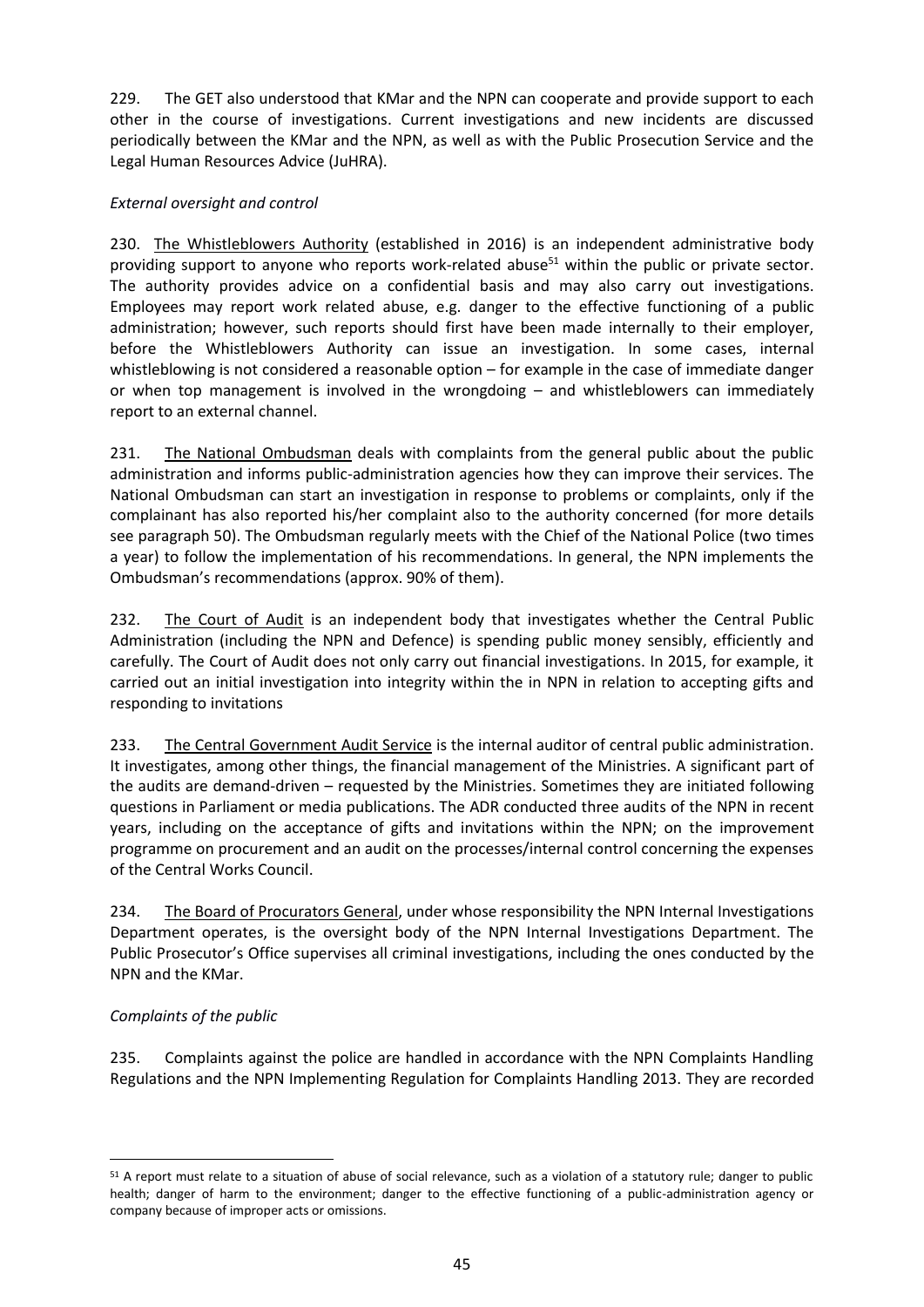in a document tracking system. There are no costs associated with filing a complaint against the police, however, anonymous complaints are not accepted<sup>52</sup> and they must be submitted in writing.

236. At the NPN, the Security, Integrity and Complaints (VIK) departments of the various NPN units handle complaints about the conduct of police officers, including alleged integrity violations. Complaints concerning suspected abuse by NPN employees are handled by the Central Abuse Reporting Centre. As already mentioned, more serious cases are conducted by the VIK department as disciplinary offences or by the NPN Internal Investigations Department as criminal offences (under the lead of the Public Prosecution Service).

237. External complaints about police action are dealt with by the NPN in different phases. The first phase contains a possibility of mediation; five days after the reception of a complaint, the complainant is contacted by the NPN. If the complainant so requires, a meeting can be arranged between the complainant and the NPN employee concerned. If the complainant does not require this, or if such a meeting does not satisfy the complainant, the complaint will be submitted to a second phase under the Commissioner, who will obtain advice from an independent committee of the region. These committees consist typically of a mix of trusted persons, lawyers, civil servants, sometimes a retired police officer etc., appointed by the Minister, and they are independent from the police. Such a committee has its own procedures after which it delivers an advice to the Commissioner. The GET was told that such advices are almost always followed by the Commissioner, who has to decide whether the complaint is founded, unfounded or inadmissible. If the complainant is still not satisfied after this step, the complaint can be submitted to the National Ombudsman.

238. The NPN received 9,653 complaints from the public in 2017. Out of these, 7,359 were dealt with in dialogue with the complainant (first phase), 388 were dealt with by an independent complaints committee (second phase) and 154 were declared grounded. 1,906 cases were still open.

239. The Defence Complaints Procedure regulates handling of complaints at the KMar. Complaints can be submitted online or by ordinary mail within one year after the alleged violation. Anonymous complaints are not accepted. The KMar Complaints Department deals with complaints. It includes 14 staff members. If a complaint proves to be about serious situations of abuse, such as corruption, the Complaints Coordinator will submit it to the Head of the Integrity Cluster. The KMar received 562 complaints in 2017. Out of these, 551 were dealt with satisfactorily in dialogue (first phase) and 11 were dealt with by an independent complaints committee and the CKMar (second phase). Complainants, who are not satisfied after this, can send their complaint to the Ombudsman. Complaints received by the KMar particularly concern treatment, (road) behaviour/attitude, providing wrong information, issuing wrong documents and profiling.

240. Anonymous telephone reporting of integrity violations by government personnel and of criminal acts is also possible via the Trust Line which is part of an independent foundation, "NL Confidential", subsidised by the Ministry of Justice and Security (telephone number 0800 2800 200 https://www.devertrouwenslijn.nl/contact/). The anonymous messages are treated confidentially and they are transferred to the responsible organisation for further treatment.

241. The GET notes that the complaints mechanism of the NPN is well structured and that a number of complaints are dealt with and as it appears, resolved in an efficient manner through the mediation phase. It also welcomes the complaints, in the second phase, being tried by a committee independent of the police, but notes that the conclusion of such a committee is only an advice to the Commissioner, who has the last say in the case. The GET came across some criticism that the system was not sufficiently transparent vis-à-vis the public and that complainants were not given enough attention in the process and that it was not independent from the police. The GET notes that this

 $\overline{\phantom{a}}$ 

<sup>52</sup> Complaints must always include the complainant's name and contact details. The intention is for complaints to be handled in consultation with the complainant.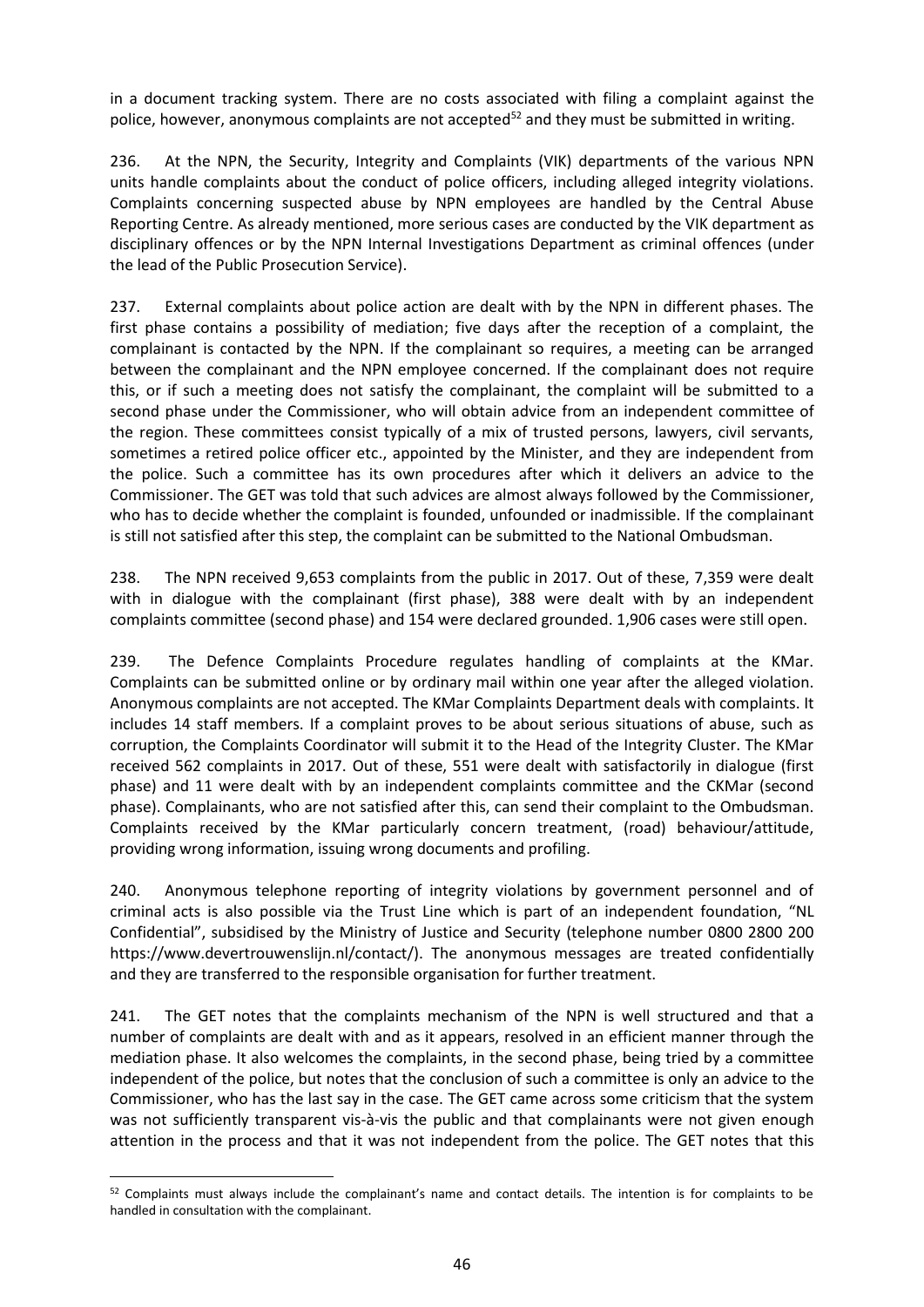system, as such is not independent from the police. Despite the role of the independent committee, it is the Commissioner of police who has the last say. As stated in the European Code of Police Ethics<sup>53</sup>, article 61: "Public authorities shall ensure effective and impartial procedures for complaints against the police", which means that "police investigating the police" raises some doubts in this respect.

#### *Reporting obligations and whistle-blower protection*

242. The NPN and KMar officials who in the performance of their duties come across suspected criminal offences, including corruption offences, or other serious offences listed in the Code of Criminal Procedure must immediately report them to the prosecutorial authority (Article 162 of the Code of Criminal Procedure and Article 78 of the Military Disciplinary Act).

243. Internal reporting of other forms of misconduct can be made within the hierarchy or to the VIK department in the NPN or the Integrity Cluster of the KMar. Depending on the reported issue, the authorities may submit the report to an investigation commission, but it may also lead to internal disciplinary proceedings or submission of the complaint to the public prosecutor. The authorities state that the NPN and KMar are trying to create a culture in which people talk to each other instead of about each other. In such a way people can learn from mistakes. Reporting is always possible and obliged in cases of criminal offences, including corruption offences, but broader reporting obligation would go against the trust between law enforcement officers, according to the authorities.

244. The GET notes that apart from the obligation to report suspected criminal offences, including corruption offences, law enforcement officials are under no obligation to report situations of any other forms of misconduct and conflicts of interest etc. they come across in the service. The GET acknowledges that the NPN and KMar have a policy in place aiming at fostering integrity among its employees, which has already been commended. In the view of the GET, an obligation to report various forms of misconduct within the police service is not in itself contradictory to an inclusive integrity policy. But the lack of a rule to report corruption related misconduct is a clear weakness of the system, which should be remedied. It goes without saying that such a requirement also demands a certain level of protection against retaliation of those who submit such reports in good faith. The "code of silence" is prevalent in most hierarchical organisations and the protection of whistleblowers within the organisation is particularly important to deal with this problem. **GRECO recommends (i) establishing a requirement for law enforcement officials to report corruption related misconduct within the service; and (ii) adapting the protection of whistleblowers in that respect.**

245. The Internal Whistleblowers Regulations for the Central Public Administration, NPN and Defence came into force on 1 January 2017. Whistleblowers who report a suspicion of an abuse or another breach of integrity in good faith, are protected from adverse consequences during and after the handling of the report. Whistleblowers that seek advice can contact one of the confidential advisers. The regulation enables current and former officials to report situations of abuse that they find within their own organisation to the Whistleblowers Authority. The Whistleblowers Authority advises to first make an internal report, they can generally only accept a report for investigation once the official has already made a report internally. If reporting internally cannot reasonably be required, the whistleblower can report directly to the Whistleblowers Authority.

 $\overline{\phantom{a}}$ 

<sup>53</sup> Council of Europe Recommendation of the Committee of Ministers Rec (2001)10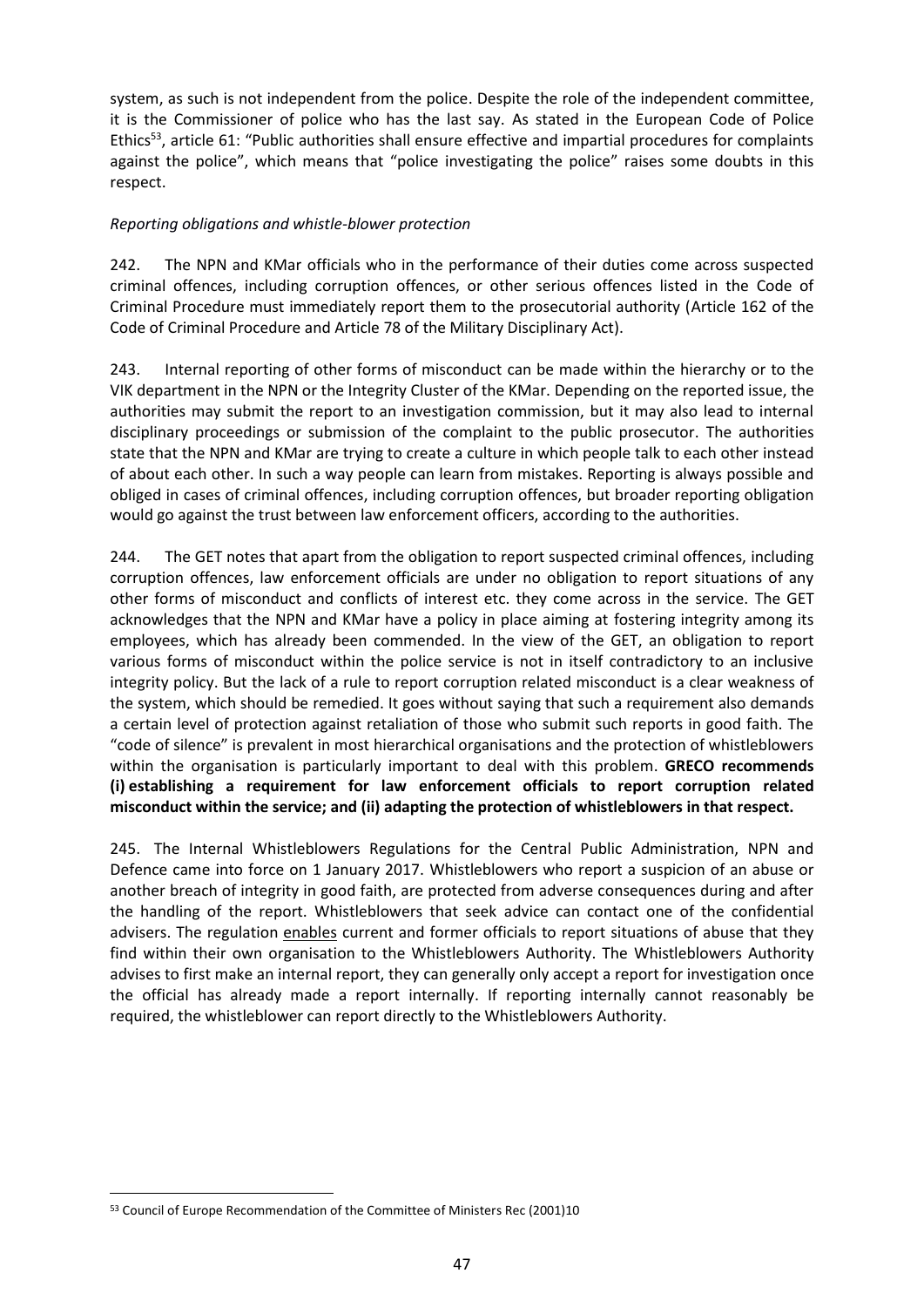#### <span id="page-47-0"></span>*Disciplinary proceedings*

| <b>NPN investigations</b>                        | 2014 | 2015 | 2016 | 2017 |
|--------------------------------------------------|------|------|------|------|
| Total                                            | 1194 | 1153 | 1089 | 1509 |
| Most common categories of disciplinary offences: |      |      |      |      |
| Misuse of position                               | 127  | 133  | 186  | 226  |
| Misuse of powers                                 | 57   | 66   |      |      |
| Violence and/or treatment                        | 108  | 65   | 89   | 142  |
| Attitude and behaviour                           | -    | ۰    | 78   | 127  |
|                                                  |      |      |      |      |

| <b>KMar disciplinary cases</b> | 2014           | 2015 | 2016          | 2017                     |
|--------------------------------|----------------|------|---------------|--------------------------|
| Driving under influence        | 1              | 1    |               | $\mathfrak{p}$           |
| Leaking misuse of information  | 1              | 1    | $\mathcal{P}$ | 3                        |
| Misuse of powers               |                |      |               | 1                        |
| Unintentional shot             |                |      | $\mathbf{1}$  | $\overline{\mathcal{L}}$ |
| Inappropriate contact(s)       |                |      |               | 1                        |
| Misconduct private             |                |      |               | 12                       |
| Military law and regulations   | 2              | 1    |               |                          |
| Property crime                 |                | 4    |               | 1                        |
| Traffic incidents / accidents  | $\overline{2}$ | 6    | 1             |                          |
| Sexual offence                 |                | 2    |               | 1                        |
| Forgery / fraud                |                | 4    |               | $\mathcal{P}$            |
| Opium act                      |                | 1    |               | 1                        |
| Domestic violence              | 1              | 4    |               |                          |
| Incidents of violence          | 5              |      | 1             |                          |
| Miscellaneous                  | 25             | 19   | 15            | 7                        |
| <b>Total</b>                   | 37             | 43   | 20            | 33                       |

#### <span id="page-47-1"></span>*Criminal proceedings and immunities*

246. Law enforcement officers, within NPN and KMar, do not enjoy any immunity or other procedural privilege. No special procedures apply under criminal law in respect of criminal prosecutions. Military law enforcement officers (KMar) are, in addition to being subject to the Penal Code, also subject to the Military Penal Code.

| <b>NPN investigations</b>                    | 2014 | 2015 | 2016 | 2017 |
|----------------------------------------------|------|------|------|------|
| Total                                        | 1194 | 1153 | 1089 | 1509 |
| Most common categories of criminal offences: |      |      |      |      |
| Personal freedom/body                        | 441  | 442  | 376  | 354  |
| Property                                     | 54   | 63   | 56   | 44   |
| Perjury and fraud                            | 55   | 47   | 35   |      |
| Violation of secret                          |      |      |      | 52   |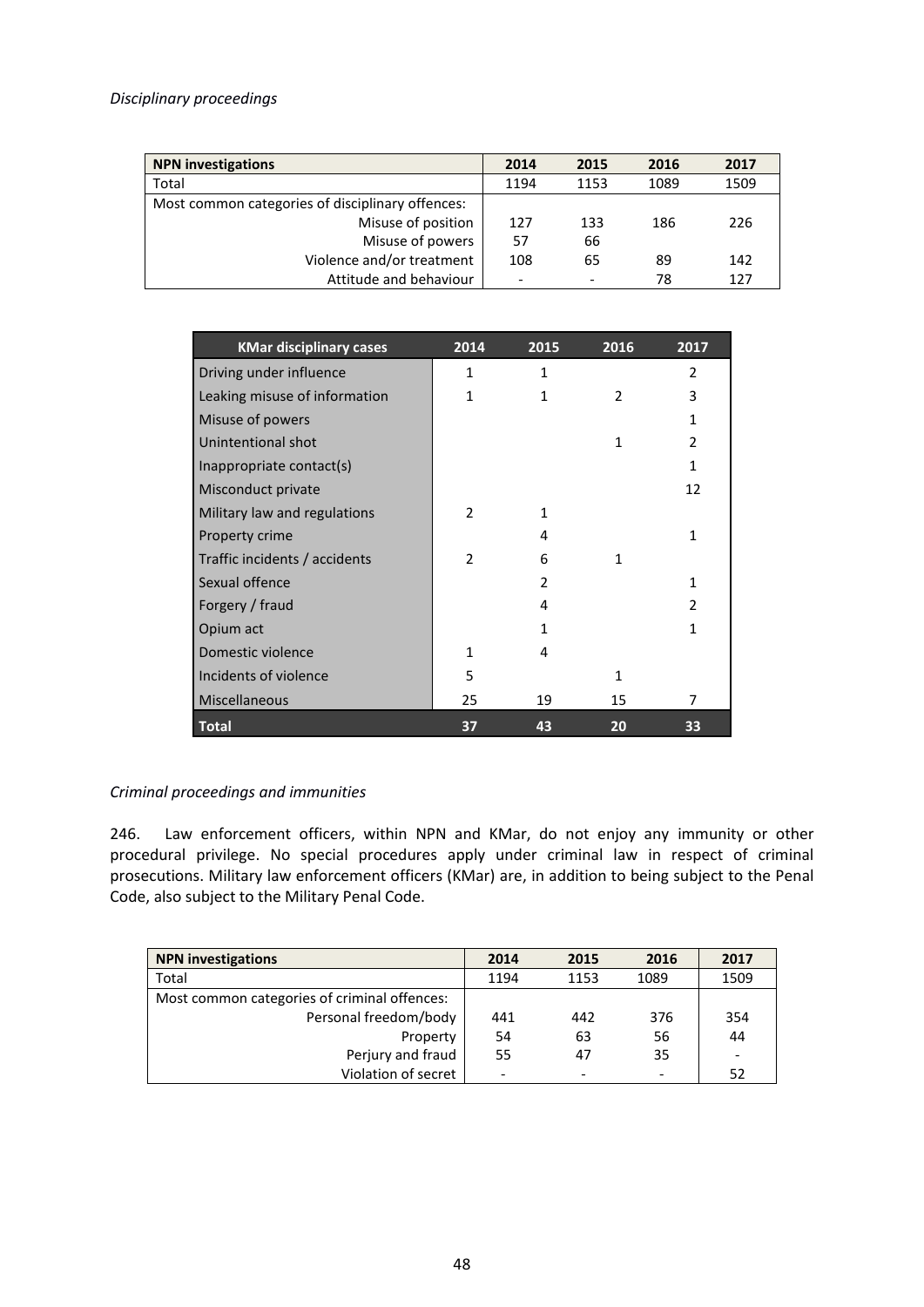| <b>KMar criminal law cases</b>  | 2014 | 2015           | 2016           | 2017                     |
|---------------------------------|------|----------------|----------------|--------------------------|
| Driving under influence         | 4    | 5              | 5              | 4                        |
| Leaking / misuse of information | 3    | 10             | 1              | 4                        |
| Unintentional shot              | 6    | 2              | 6              | 11                       |
| Military law and regulations    | 4    | 1              | 1              | 0                        |
| Property crime                  | 16   | 6              | 6              | 3                        |
| Traffic incidents / accidents   | 11   | 16             | 9              | 11                       |
| Sexual offence                  | 3    | $\mathcal{P}$  | $\mathfrak{p}$ | $\overline{\mathcal{L}}$ |
| Forgery / fraud                 | 1    | $\mathcal{P}$  | $\mathcal{P}$  |                          |
| Opium act                       |      | $\mathfrak{p}$ | 3              | O                        |
| Domestic violence               | 3    | 4              | 4              | $\overline{\phantom{a}}$ |
| Incidents of violence           | 9    | 16             | 8              | 12                       |
| Miscellaneous                   | 8    | 9              | 6              | 9                        |
| <b>Total</b>                    | 69   | 75             | 53             | 59                       |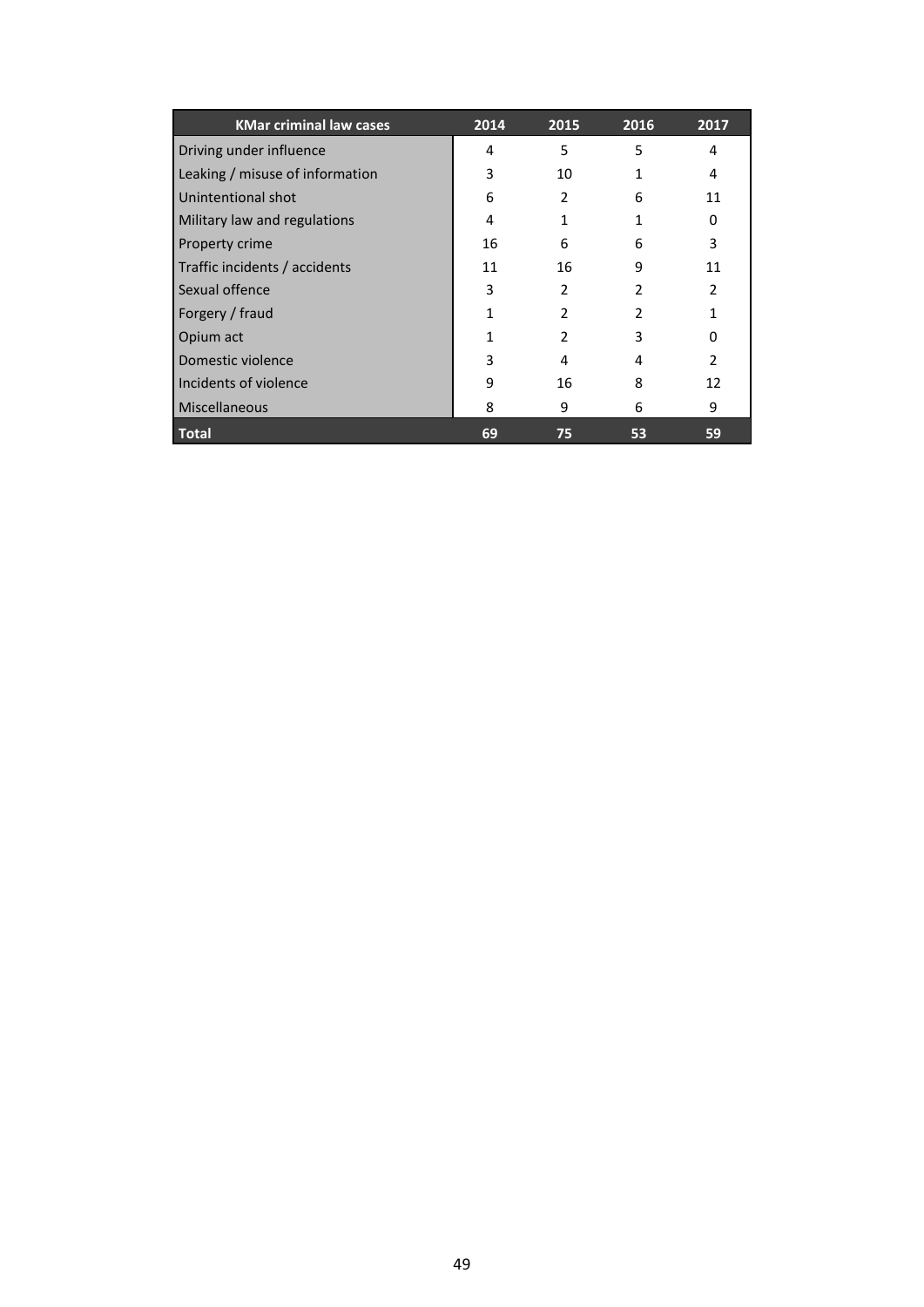#### <span id="page-49-0"></span>**VI. RECOMMENDATIONS AND FOLLOW-UP**

247. In view of the findings of the present report, GRECO addresses the following recommendations to the Netherlands:

#### *Regarding central governments (top executive functions)*

- **i. developing a coordinated strategy for the integrity of persons entrusted with top executive functions, based on analysis of risks, aiming at preventing and managing various forms of conflicts of interest, including through responsive advisory, monitoring and compliance measures** (paragraph 36);
- **ii. (i) that a consolidated code of conduct for persons entrusted with top executive functions be developed, complemented with appropriate guidance regarding conflicts of interest and integrity related matters (e.g. gifts, outside activities, third party contacts, lobbying, etc.) and made easily accessible to the public; and (ii) that such a code be coupled with a mechanism of supervision and sanctions** (paragraph 43);
- **iii. (i) establishing confidential counselling to persons entrusted with top executive functions on integrity related issues, conflicts of interest etc.; and (ii) raising the awareness of integrity matters among persons entrusted with top executive functions, including through training at regular intervals** (paragraph 53);
- **iv. (i) introducing rules and guidance on how persons entrusted with top executive functions engage in contacts with lobbyists and other third parties who seek to influence governmental processes and decisions, and (ii) increasing the transparency of contacts and subject matters concerning lobbying of persons who are entrusted with top executive functions** (paragraph 70);
- **v. that a requirement of ad hoc disclosure be introduced in respect of persons entrusted with top executive functions in situations of conflicts between private interests and official functions, when they occur** (paragraph 78);
- **vi. introducing general rules dealing with post-employment restrictions before persons entrusted with top executive functions seek new employment in the private sector and/or are about to enter into such employment after their termination of functions in the public sector** (paragraph 96);
- **vii. (i) that persons entrusted with top executive functions be obliged to declare their financial interests publicly on a regular basis; ii) considering including financial information on spouses and dependent family members in such declarations (it being understood that the latter information would not necessarily need to be made public) and (iii) that the declarations be subject to an appropriate review mechanism** (paragraph 100);
- **viii. ensuring that the procedures allowing for investigation and prosecution of abuse of office (including passive bribery) do not hamper the criminal justice process in respect of ministers/state secretaries suspected of having committed corruption related offences**  (paragraph 106);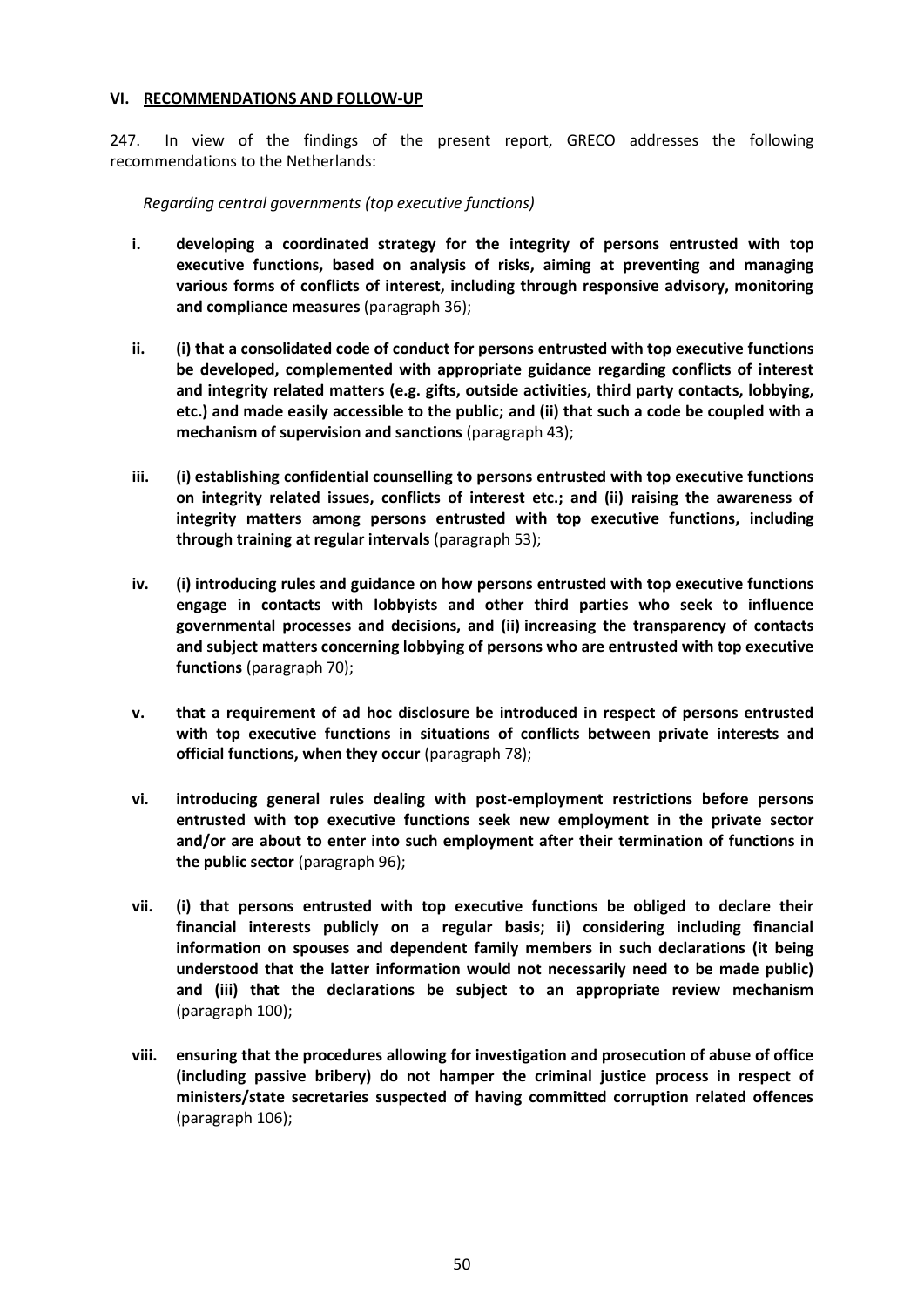#### *Regarding law enforcement agencies*

- **ix. (i) that the Theme pages of the Professional Code of the National Police (NPN) be further developed with guidance, examples and lessons learned, offering adequate guidance on conflicts of interest and other integrity related situations (e.g. gifts, third party contacts, accessory activities, handling of confidential information) and that a similar instrument be established for the Royal Marechaussee (KMar); and (ii) to ensure supervision and enforcement of these instruments** (paragraph 154);
- **x. that the in-service training on ethics and integrity for the National Police (NPN) and the Royal Marechaussee (KMar) staff, including managers, be enhanced by developing at national level further regular training programmes as a support and complement to the existing decentralised training in the units** (paragraph 171);
- **xi. that adequate measures and appropriate resources be allocated in order to ensure that within the National Police (NPN) vetting and screening of staff takes place at regular intervals during their entire service** (paragraph 186);
- **xii. that the procedures in situations where gifts and advantages of a certain level have been offered/accepted be reinforced, in particular by introducing a standard format for the reporting/declaration of gifts/advantages and such offers, that these be registered and subject to supervision** (paragraph 207);
- **xiii. enhancing control measures in respect of access to and use of confidential information, in order to prevent unauthorised access to law enforcement registers and leaking of information** (paragraph 216);
- **xiv. that a study be conducted concerning risks of conflicts of interest in relation to postemployment and other activities of police officers (including the top level), after they leave the police service, with a view to considering appropriate regulations in this area** (paragraph 217);
- **xv. (i) enhancing the current regime for declarations by introducing an obligation in respect of the top management of the National Police (NPN) and the Royal Marechaussee (KMar) to declare financial interests in accordance with a predefined format, when taking up their duties and at regular interval thereafter, (ii) to designate posts which are vulnerable to conflicts of interest, and (iii) to provide for suitable oversight** (paragraph 221);
- **xvi. (i) establishing a requirement for law enforcement officials to report corruption related misconduct within the service; and (ii) adapting the protection of whistleblowers in that respect** (paragraph 244).

248. Pursuant to Rule 30.2 of the Rules of Procedure, GRECO invites the authorities of the Netherlands to submit a report on the measures taken to implement the above-mentioned recommendations by 30 June 2020. The measures will be assessed by GRECO through its specific compliance procedure.

249. GRECO invites the authorities of the Netherlands to authorise, at their earliest convenience, the publication of this report, and to make a translation of it into the national language available to the public.